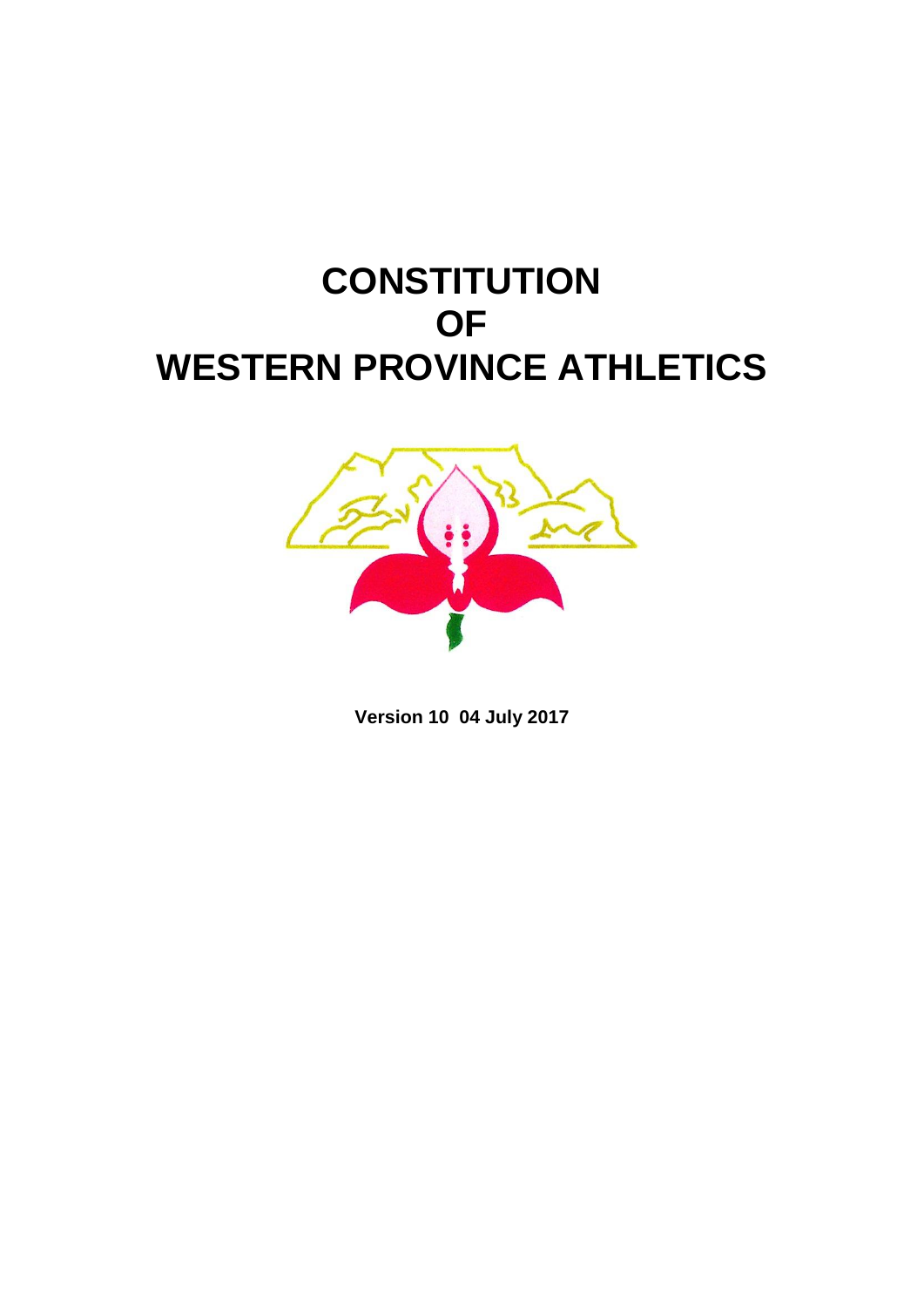## **INDEX OF CHAPTERS AND CLAUSES**

|         |                                                  | <b>PAGE</b>    |
|---------|--------------------------------------------------|----------------|
|         | <b>CHAPTER 1: INTRODUCTION</b>                   |                |
| $1_{-}$ | <b>DEFINITION OF TERMS</b>                       | 4              |
|         | 2. NAME AND LEGAL PERSONALITY                    | 5              |
|         | 3. MISSION AND OBJECTIVES                        | 6              |
|         | 4. MEANS OF ACHIEVING OBJECTIVES                 | $\overline{7}$ |
|         | <b>CHAPTER 2: MEMBERSHIP AND SUBSCRIPTIONS</b>   |                |
|         | 5. CATEGORIES OF MEMBERSHIP                      | 9              |
|         | 6. AFFILIATED CLUBS                              | 9              |
|         | 7. ASSOCIATE MEMBERS                             | 10             |
|         | 8. LIFE MEMBERS                                  | 10             |
|         | 9. HONORARY MEMBERS                              | 11             |
|         | 10. OFFICERS OF THE ASSOCIATION                  | 12             |
|         | 11. SUSPENSION AND EXPULSION OF MEMBERS          | 13             |
|         | <b>CHAPTER 3: STRUCTURE AND ORGANISATION</b>     |                |
|         | 12. CONSTITUENT SUBSTRUCTURES                    | 14             |
|         | 13. COUNCIL                                      | 14             |
|         | 14. BOARD                                        | 14             |
|         | <b>15. MANAGEMENT COMMITTEE</b>                  | 17             |
|         | 16. COMMISSIONS                                  | 18             |
|         | 17. COMMITTEES                                   | 20             |
|         | <b>CHAPTER 4: ADMINISTRATION</b>                 |                |
|         | 18. PROCEEDINGS OF COUNCIL MEETINGS              | 22             |
|         | 19. QUORUM FOR COUNCIL MEETINGS                  | 23             |
|         | 20. VOTING AT COUNCIL MEETINGS                   | 23             |
|         | 21. PROCEDURES AT ANNUAL GENERAL MEETING         | 24             |
|         | 22. BIENNIAL ELECTION OF OFFICE BEARERS          | 25             |
|         | 23. DISCLOSURE OF INTERESTS                      | 28             |
|         | 24. SPECIAL GENERAL MEETINGS                     | 29             |
|         | 25. REMOVAL OF PERSONS FROM ELECTED OFFICE       | 29             |
|         | 26. SECRETARIAT / EMPLOYEES                      | 29             |
|         | <b>CHAPTER 5 : GENERAL</b>                       |                |
|         | 27. FINANCIAL MATTERS                            | 31             |
|         | 28. FIXTURES AND AUTHORISED COMPETITIONS         | 32             |
|         | 29. DISCIPLINE                                   | 33             |
|         | 30. DISPUTES                                     | 33             |
|         | 31. RULES AND SCHEDULES                          | 33             |
|         | 32. AMENDMENTS TO THE CONSTITUTION AND SCHEDULES | 34             |
|         | 33. APPAREL                                      | 34             |
|         | 34. AWARDS                                       | 34             |
|         | 35. EXTERNAL RELATIONSHIPS                       | 34             |
|         | 36. DISSOLUTION OF WPA                           | 34             |
|         | 37. AUTHORITY OF THE CONSTITUTION                | 35             |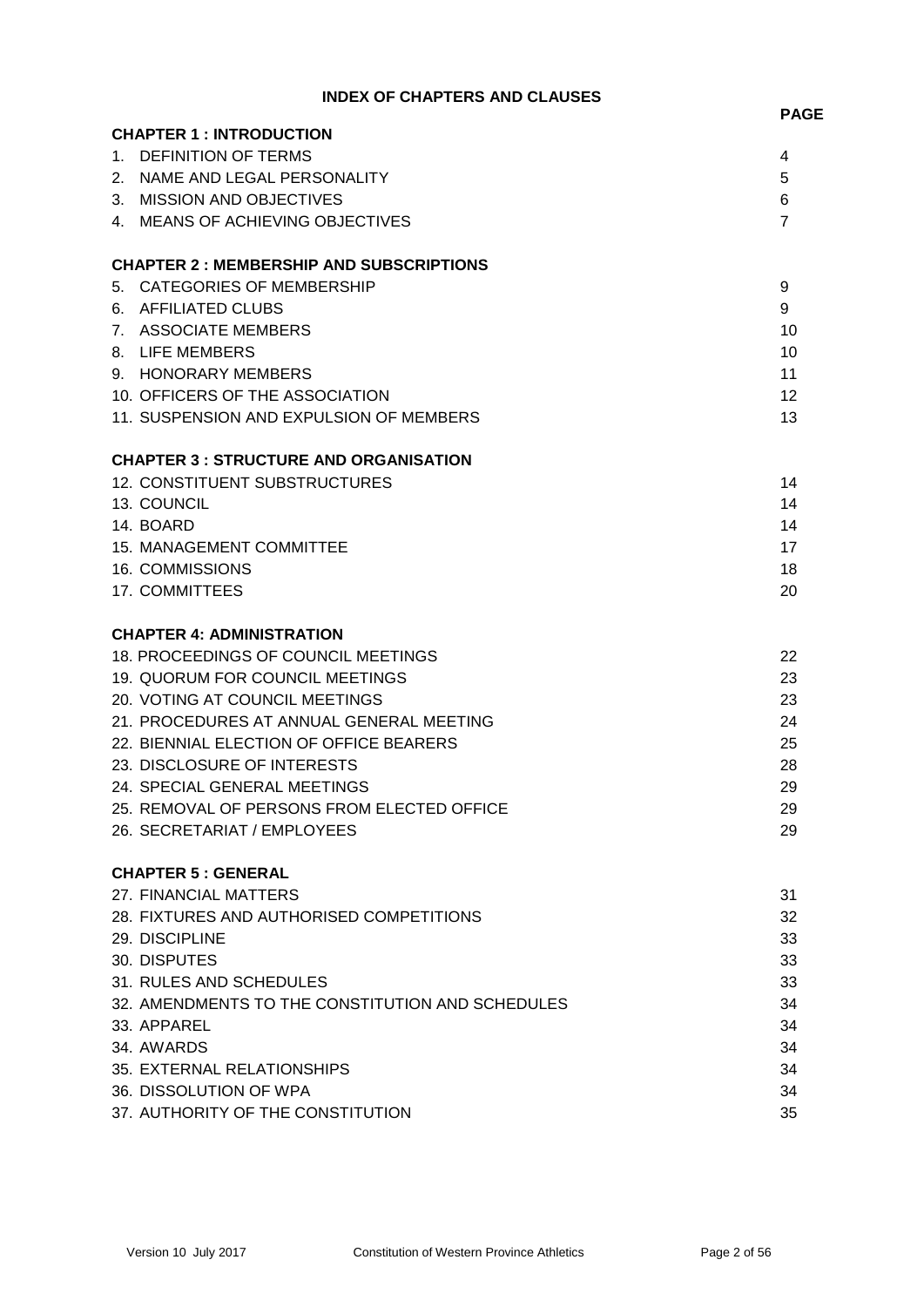| <b>SCHEDULES TO THE CONSTITUTION OF WPA</b>                  |    |
|--------------------------------------------------------------|----|
| SCHEDULE A : DISCIPLINARY PROCEDURES                         | 36 |
| SCHEDULE B: LICENSING OF ATHLETES AND TRANSFER OF MEMBERSHIP | 41 |
| SCHEDULE C : AWARDS                                          | 44 |
| SCHEDULE D : ROLE AND DUTIES OF THE FINANCE OFFICER OF WPA   | 50 |
| SCHEDULE E: ROLE AND DUTIES OF THE GENERAL MANAGER OF WPA    | 51 |
| SCHEDULE F : EMBLEM AND UNIFORM OF WPA                       | 52 |
| SCHEDULE G: WPA DOMESTIC RULES                               | 53 |
| SCHEDULE H: CODE OF CONDUCT                                  | 53 |
| <b>Version Control</b>                                       | 54 |
| Diagram: Structure of WP Athletics                           | 56 |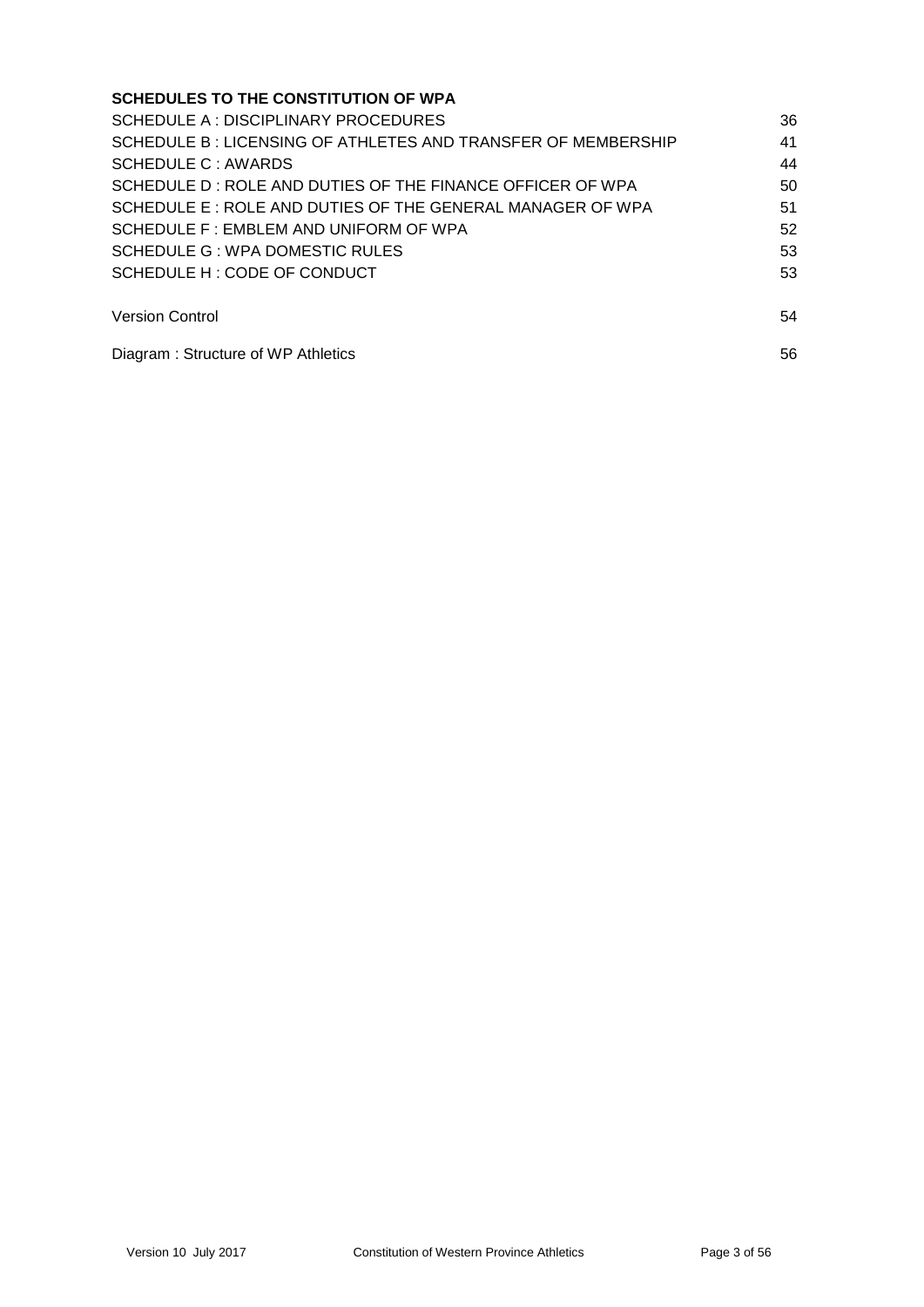## **CHAPTER 1 : INTRODUCTION**

## **1. DEFINITION OF TERMS**

In this constitution, except where incompatible with the context, the following terms shall have the following meaning:

| 1.1  | <b>Annual General Meeting</b> | A meeting of members as formulated in clause 18                     |
|------|-------------------------------|---------------------------------------------------------------------|
| 1.2  | ASA                           | <b>Athletics South Africa</b>                                       |
| 1.3  | Associate Member              | Category of membership of WPA as defined in clause 7                |
| 1.4  | Association                   | <b>Western Province Athletics</b>                                   |
| 1.5  | Athletics                     | Track and field, race-walking, road-running and cross country       |
|      |                               | (including mountain running)                                        |
| 1.6  | Athletics meetings            | Competitions for track and field, road-running, cross-country, race |
|      |                               | walking, mountain running and including Fun Runs sanctioned by      |
|      |                               | <b>WPA</b>                                                          |
| 1.7  | Board                         | Executive Board of WPA constituted in terms of clause 14            |
| 1.9  | Commissions                   | The sub-structures of WPA to manage the different branches of       |
|      |                               | athletics                                                           |
| 1.10 | Constitution                  | This constitution of WPA, including the Schedules                   |
| 1.11 | <b>Council Meetings</b>       | Meetings of WPA members as constituted in clause 18                 |
| 1.12 | Day                           | A calendar day, including weekends and public holidays              |
| 1.13 | Employees                     | Persons employed by WPA by virtue of a letter of appointment or     |
|      |                               | contract approved by the Board.                                     |
| 1.14 | <b>General Manager</b>        | Contracted employee of WPA as defined in clause 10.8                |
| 1.15 | <b>Fun Runs or Walks</b>      | Athletics meetings sanctioned by WPA, not requiring participation   |
|      |                               | to be restricted to licensed athletes                               |
| 1.16 | <b>IAAF</b>                   | International Association of Athletics Federations                  |
| 1.17 | Individual                    | Specifically any registered licence holder or generally any person  |
|      |                               | participating formally in Athletics Meetings                        |
| 1.18 | Licence                       | Registration of athlete in terms of Schedule B                      |
| 1.19 | Licensed athlete              | An athlete who has purchased a licence for the current year in      |
|      |                               | terms of Schedule B and whose registration form has been            |
|      |                               | returned to the WPA office.                                         |
| 1.20 | Life Member                   | Category of membership of WPA as defined in clause 8                |
| 1.21 | <b>Management Committee</b>   | Management Committee of WPA constituted in terms of clause 15       |
| 1.22 | Member                        | Member of WPA as defined in clause 5                                |
| 1.23 | Notice                        | Notification of a meeting. Written notice may include post, fax or  |
|      |                               | email as appropriate for the intended recipients. Period of notice  |
|      |                               | shall be measured from the date of sending notice to the day        |
|      |                               | before the meeting.                                                 |
| 1.24 | Office / Head Office          | The administrative offices of WPA                                   |
| 1.25 | Officers of the Association   | Office bearers and employees of WPA                                 |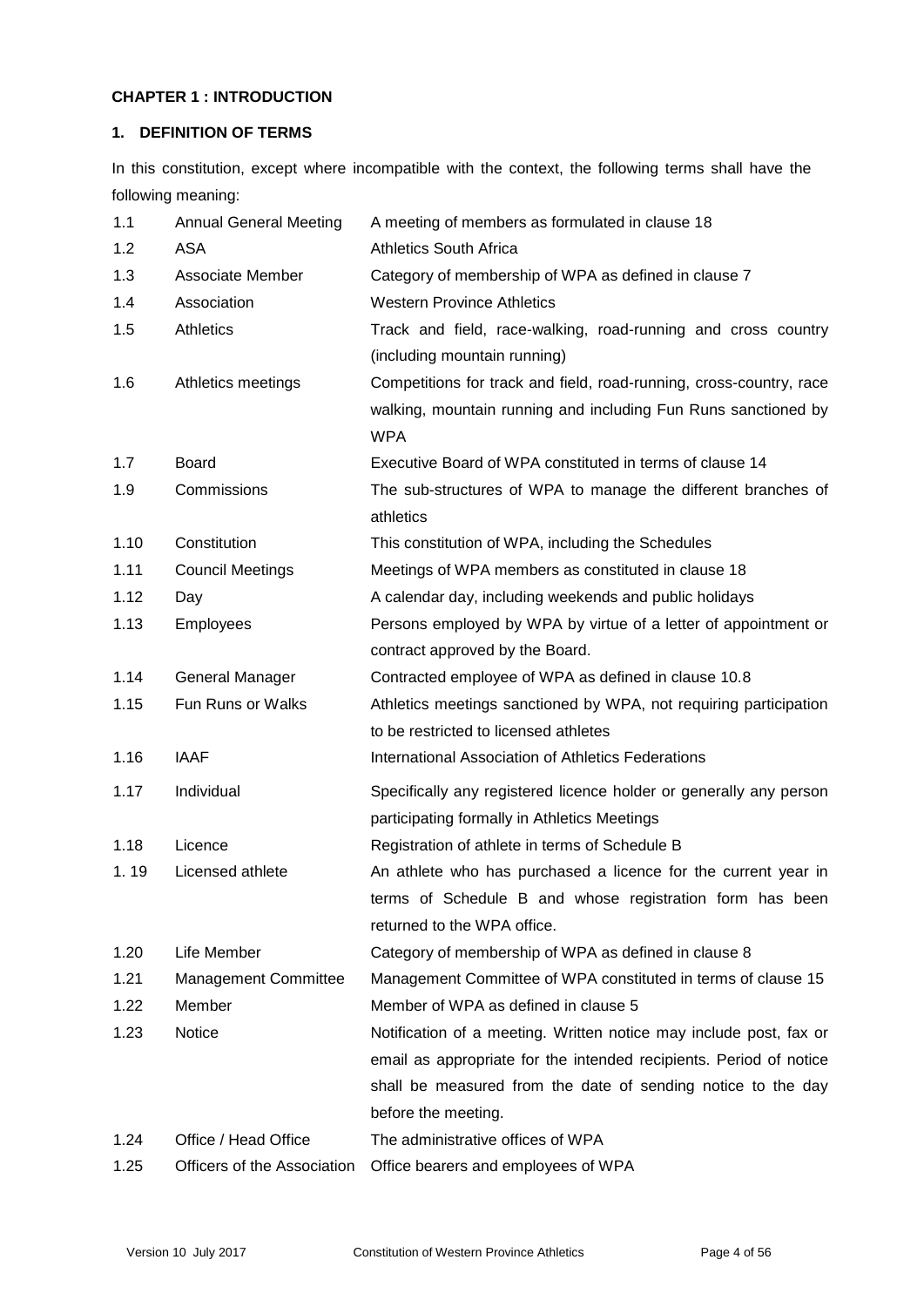| 1.26  | President                      | Office bearer defined in terms of clause 10.5 and chairperson of  |
|-------|--------------------------------|-------------------------------------------------------------------|
|       |                                | <b>Council and Board</b>                                          |
| 1.27  | <b>Rules</b>                   | Rules for athletics meetings as formulated by WPA including the   |
|       |                                | rules of ASA and IAAF                                             |
| 1.28  | Secretary                      | The secretary/secretaries and other administrative staff employed |
|       |                                | by WPA                                                            |
| 1.29  | <b>Special General Meeting</b> | A meeting of members as formulated in clause 18                   |
| 1.30  | <b>Standing Committee</b>      | Permanent committee formed in terms of clause 17                  |
| 1.310 | <b>Western Province</b>        | A geographic area with boundaries as defined by the current       |
|       |                                | constitution of ASA.                                              |
| 1.321 | <b>WPA</b>                     | <b>Western Province Athletics</b>                                 |
| 1.33  | <b>WPA Office</b>              | The administrative office of WPA                                  |
| 1.35  | <b>WPACC</b>                   | <b>Western Province Athletics Cross Country Commission</b>        |
| 1.36  | <b>WPARR</b>                   | Western Province Athletics Road Running Commission                |
| 1.37  | <b>WPATF</b>                   | Western Province Athletics Track and Field Commission             |
| 1.38  | <b>WPARW</b>                   | Western Province Athletics Race Walking Commission                |
| 1.39  | Writing                        | "In writing" shall include email and documents attached to email, |
|       |                                | but does not include SMS or text messages or social media.        |

1.40 Except where inappropriate in the context, any reference to the singular shall include the plural, and *vice versa*.

## **2. NAME AND LEGAL PERSONALITY**

- 2.1 The name of the Association shall be Western Province Athletics.
- 2.2 The Association shall have legal personality and shall, through its authorised representatives:
	- 2.2.1 Have an independent existence;
	- 2.2.2 be entitled to acquire, encumber or dispose of movable or immovable property; and
	- 2.2.3 be entitled to enter into legal transactions and to institute or defend legal proceedings.
- 2.3 WPA shall be the only body administering and controlling athletics on behalf of ASA, within the boundaries of Western Province as defined in the current constitution of ASA.
- 2.4 A head office shall be established to carry out the administration of WPA at such address as may be determined by the Executive Board of WPA from time to time.
- 2.5 WPA shall remain a non-profit making organisation responsible for the overall development of athletics within its jurisdiction.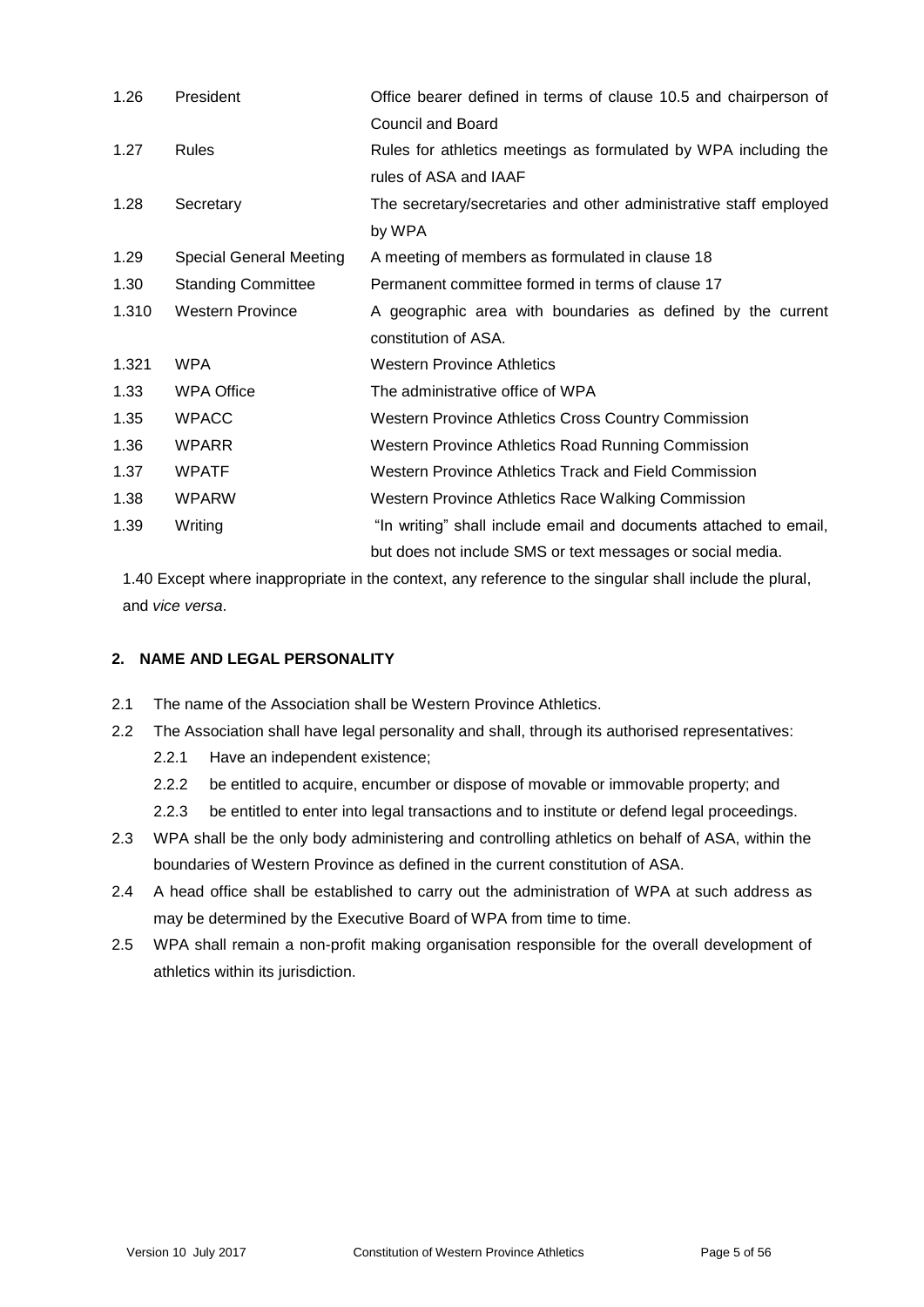#### **3. MISSION AND OBJECTIVES**

#### MISSION

- 3.1 The mission of WPA is:
	- 3.1.1 The promotion of athletics as a sport with a view to the optimal development of the athletics potential residing within the Western Province;
	- 3.1.2 the extension of involvement in athletics, as a sporting and recreational activity, to all areas and sectors of the population within the Western Province;
	- 3.1.3 to make a contribution towards Nation Building and Healing of our land, South Africa, and the Transformation of our Society, through the Development of Athletics from Grassroots to the highest levels of Excellence.

#### **OBJECTIVES**

- 3.2 In pursuit of this mission the following objectives are regarded as fundamental to guiding the activities of WPA:
	- 3.2.1 Maintaining, extending and recognising a system of clubs throughout Western Province open to membership by all members of the population and allowing access to registration, participation, coaching and other services of WPA to all members of the community who wish to participate in athletics;
	- 3.2.2 creating an atmosphere conducive to establishing friendly and loyal co-operation between all members, harmonious coexistence and efficient and effective administration for the benefit of all members and athletics as a whole in Western Province;
	- 3.2.3 ensuring that no form of discrimination, be it based on race, ethnicity, religion, politics, gender or otherwise, be permitted in athletics and taking all practicable measures to prevent such discrimination;
	- 3.2.4 ensuring that each committee and each team selected is demographically representative of the population residing in the Western Province;
	- 3.2.5 maintaining the rules and regulations concerning athletics of IAAF, ASA and the provisions of this Constitution;
	- 3.2.6 staging, through its members, local, interprovincial, national and international athletics meetings and competitions;
	- 3.2.7 selecting teams to participate in national, interprovincial and local meetings and competitions;
	- 3.2.8 developing and promoting all branches of athletics, including all the recognised age categories and disabled athletes;
	- 3.2.9 participating fully in the affairs of the national governing body for athletics and its affiliated associations;
	- 3.2.10 participating in the structures created by local government to discuss, advise on, promote, develop and manage sport and recreation in the Western Cape;
	- 3.2.11 achieving equity throughout the region in the allocation of facilities and opportunities for involvement in athletics;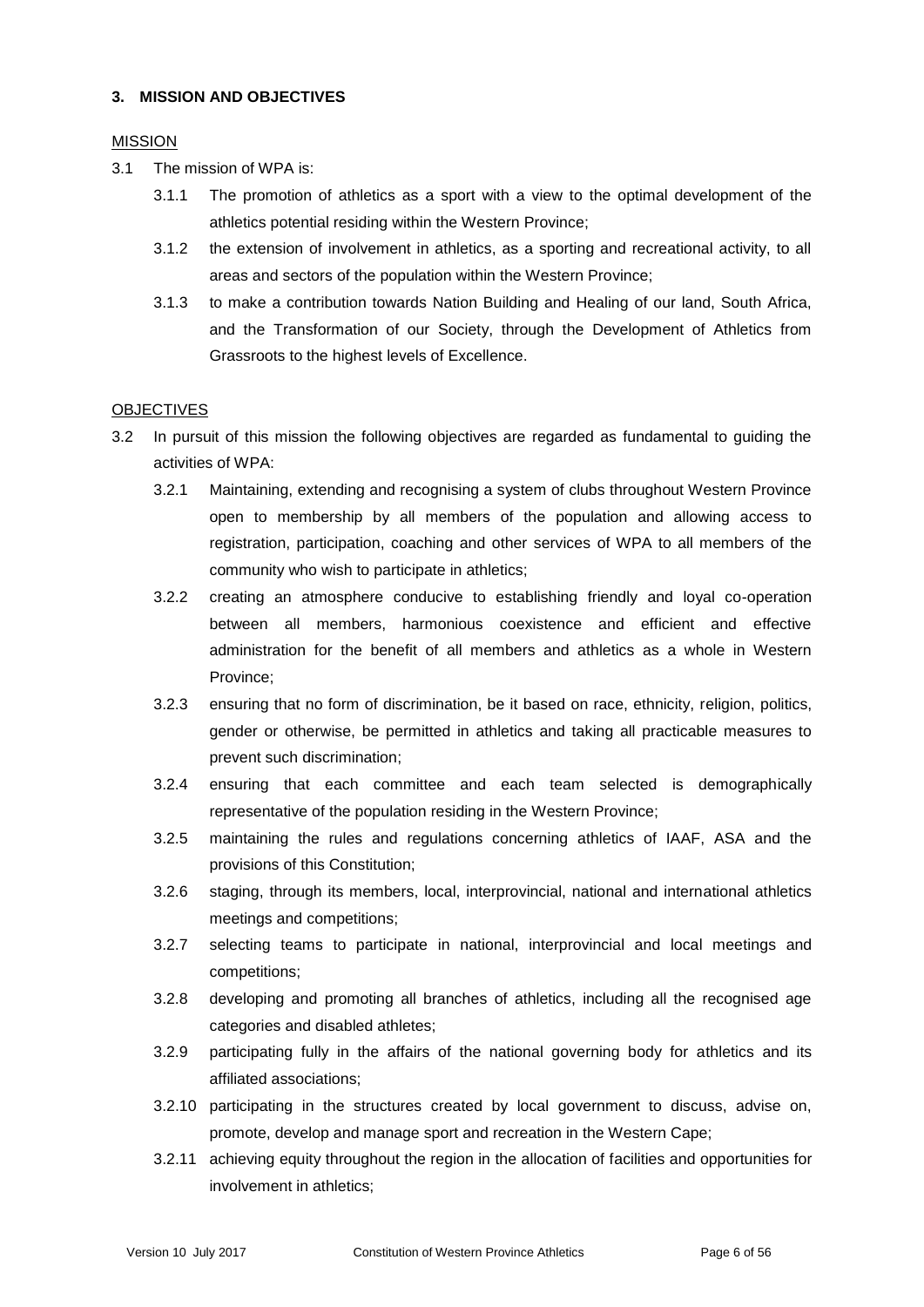- 3.2.12 upholding environmental integrity and promoting responsible use of the environment in all competition and development activities;
- 3.2.13 administering WPA as a business which is highly professional, financially sound, accountable to its members, user-friendly to the athletics family and the public at large and with honesty and respect for the individual;
- 3.2.14 striving for total and complete unification and transformation of athletics at all levels;
- 3.2.15 ensuring that athletics meetings take place throughout the province, in particular the previously disadvantaged communities;
- 3.2.16 promoting fair competition in all respects, including the right of the individual to develop without being disadvantaged by administrative constraints, rulings or otherwise.

## **4. MEANS OF ACHIEVING OBJECTIVES**

The objectives of WPA may be achieved by, *inter alia*:

- 4.1 Affiliation to ASA or an appropriate body of ASA, or any other organisation;
- 4.2 the acquisition, encumbrance or disposal of such movable or immovable property as is required to achieve its aims and objectives;
- 4.3 raising funds for any purpose which may be deemed necessary;
- 4.4 prescribing uniform rules and regulations for the administration, control and protection of athletics in the Western Province;
- 4.5 licensing and registration of athletes, officials and coaches;
- 4.6 implementing a plan for athlete development;
- 4.7 co-ordinating the selection of athletes to represent Western Province in interprovincial meetings, national championships and other competitions;
- 4.8 providing for the keeping of official lists of records and performances of athletes in the province;
- 4.9 staging annual WPA championship meetings in all disciplines;
- 4.10 co-ordinating the nature, award and protection of official colours;
- 4.11 keeping, saving and investing the assets and funds of WPA and tendering any share of it as security where it may be required in promoting its aims and objectives;
- 4.12 publishing any literature that may further the objectives of WPA;
- 4.13 co-ordinating a calendar of athletics competitions and events;
- 4.14 enforcing discipline in accordance with laid-down rules and regulations;
- 4.15 training athletics officials and coaches by the promotion of theoretical and practical courses and examinations accessible to all interested parties and leading to their registration as qualified officials and coaches;
- 4.16 providing incentives to motivate athletes to achieve their full potential;
- 4.17 monitoring athletics at all levels by means of liaison with athletes and regular meetings of members, administrators, officials and coaches;
- 4.18 adoption of an action plan to achieve equal opportunity and access to participation in athletics by all members of the community, to be implemented by development committees working through the structures of WPA;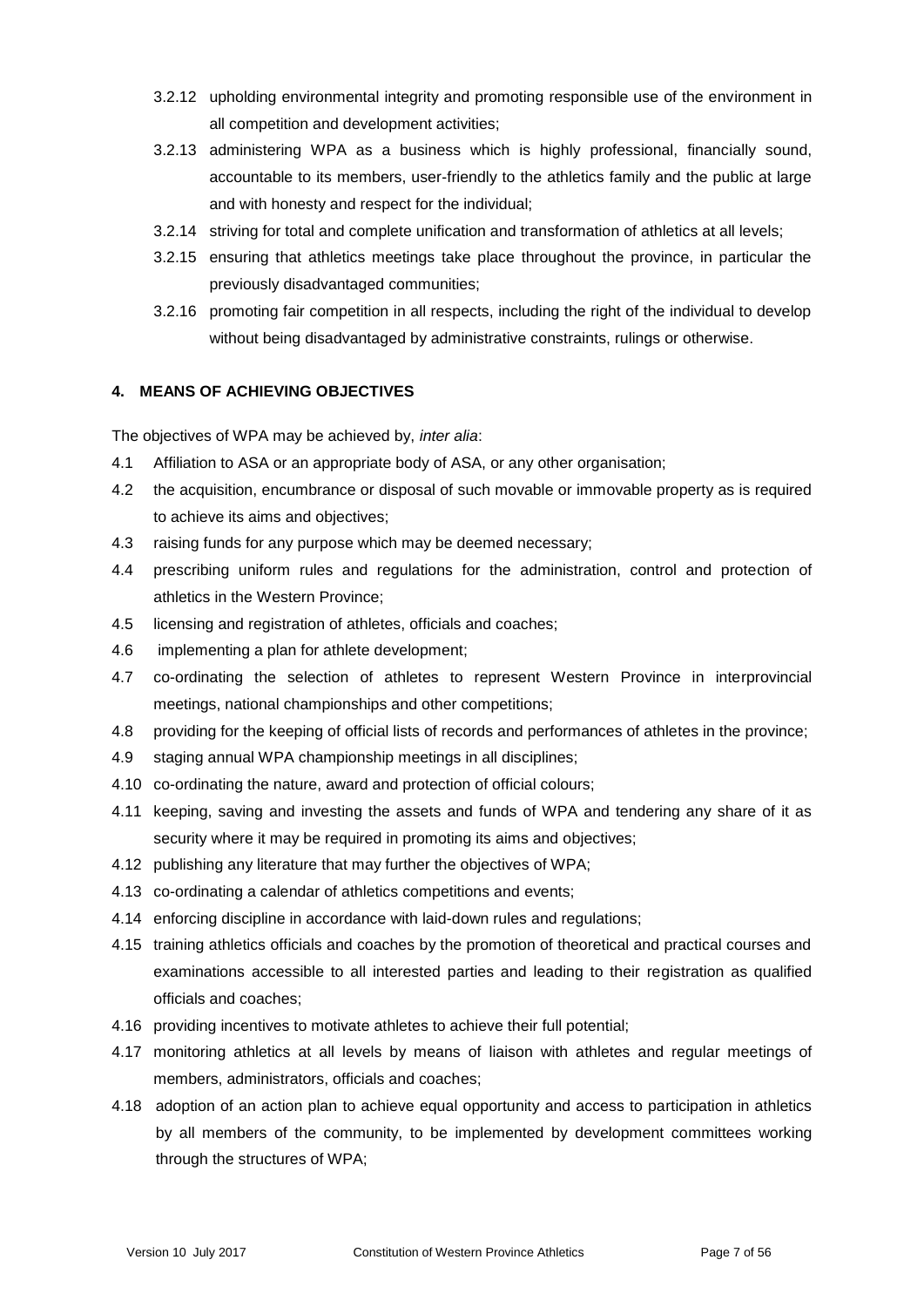- 4.19 allowing for co-option of members if, after elections, any sub-structure or committee fails to be demographically representative of the population residing in the Western Province;
- 4.20 working with local authorities and sport and recreation forums as required to further the development of athletics;
- 4.21 sourcing of sponsorships for WPA structures or teams and athletics meetings;
- 4.22 complying with ASA requirements to conduct anti-doping control measures and testing of athletes;
- 4.23 accepting the principle of consensus decision making and avoiding whenever possible taking any decision to which there is significant opposition, regardless of the outcome of any vote:
- 4.24 subscribing to the ASA code regarding transformation:
	- 4.24.1 all structures and substructures shall guarantee equal representation for people from former establishment and non-establishment sectors,
	- 4.24.2 that this code shall remain enshrined in the Constitution until athletics in the province shall be deemed by ASA to have been fully transformed,
	- 4.24.3 that transformation shall be deemed to have been achieved when a reasonable balance exists between the number of clubs in the previously disadvantaged townships/country areas and the number of clubs in the town/city suburbs;
- 4.25 formulation of a business plan for WPA by the Board, which together with the budget shall form the basis for determining priorities and evaluating performance.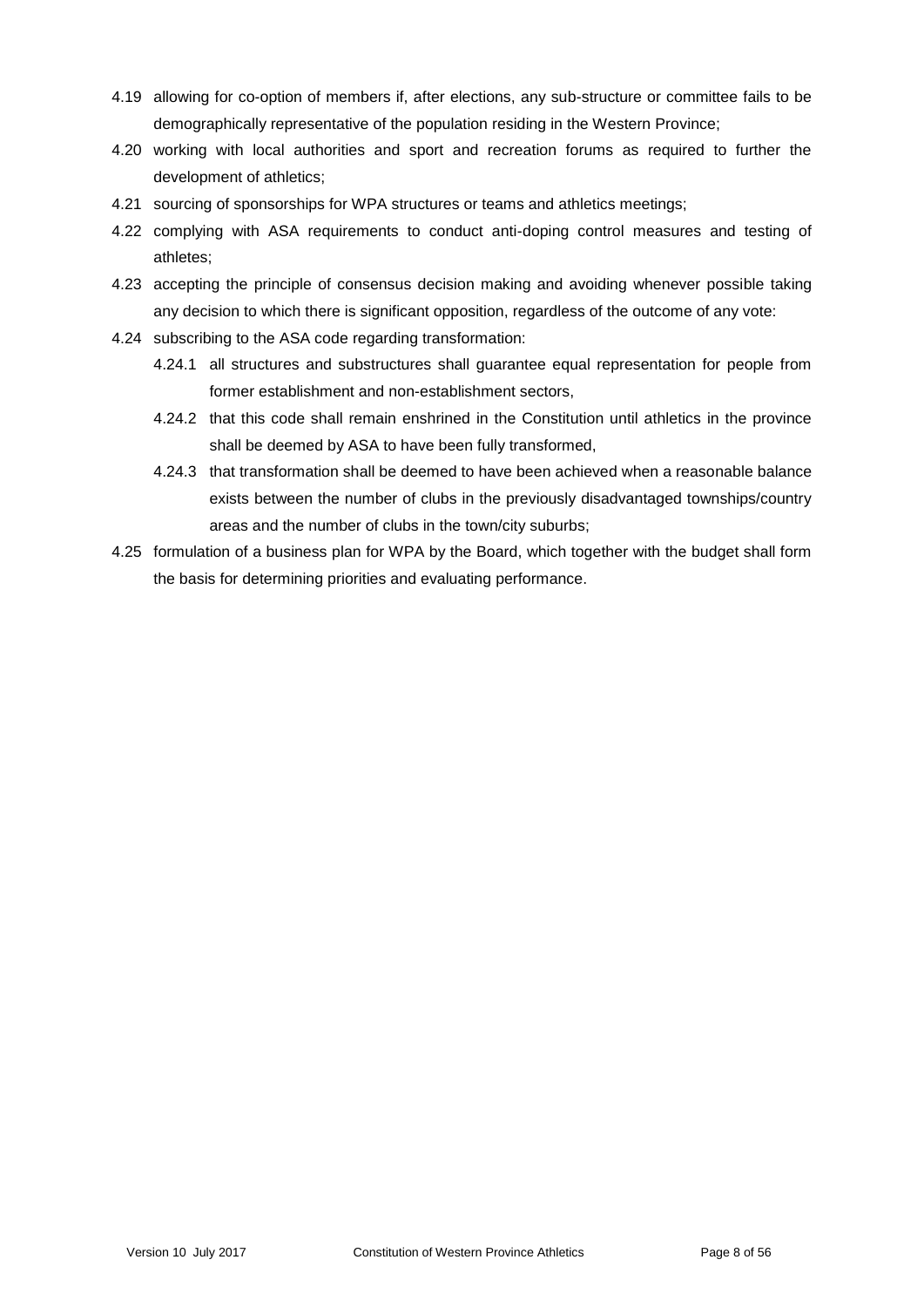#### **CHAPTER 2 : MEMBERSHIP AND SUBSCRIPTIONS**

## **5. CATEGORIES OF MEMBERSHIP**

Membership of WPA shall consist of

- 5.1 Affiliated clubs.
- 5.2 Associate members.
- 5.3 Life members.
- 5.4 Honorary members.
- 5.5 Officers of WPA.
- 5.6 Employees of WPA.

## **6. AFFILIATED CLUBS**

- 6.1 Any club within Western Province, having the fostering of athletics as one of its aims, may make application to the WPA Office for affiliation to WPA.
- 6.2 The club shall submit with its application
	- 6.2.1 a copy of the constitution of the club;
	- 6.2.2 a list of the names and addresses and contact details of its office bearers for the time being;
	- 6.2.3 a list of members and/or prospective members, stating which of these are currently registered licence holders;
	- 6.2.4 the location of its headquarters and a list of facilities for athletics, including facilities for coaching and competition available to the club, if any; and
	- 6.2.5 its existing or proposed club colours.
- 6.3 No new club will be allowed to form within a 5km radius of an existing club unless that existing club:
	- 6.3.1 does not object; or
	- 6.3.2 has more than 50 members; or
	- 6.3.3 special circumstances are shown to the satisfaction of Council.
- 6.4 The Board, upon consideration of a written application for affiliation, shall have the power to provisionally grant membership, which shall:
	- 6.4.1 allow the club to purchase licences,
	- 6.4.2 allow members of the club to participate in athletics meetings,
	- 6.4.3 permit representatives of the club to attend Council Meetings but without the right to vote.
- 6.5 Such membership so granted shall be moved for ratification at the following Council Meeting where the Council shall at its discretion admit or decline to admit the club or make such other decision as it deems fit.
- 6.6 The affiliation of a club shall be subject to the club:
	- 6.6.1 being duly constituted;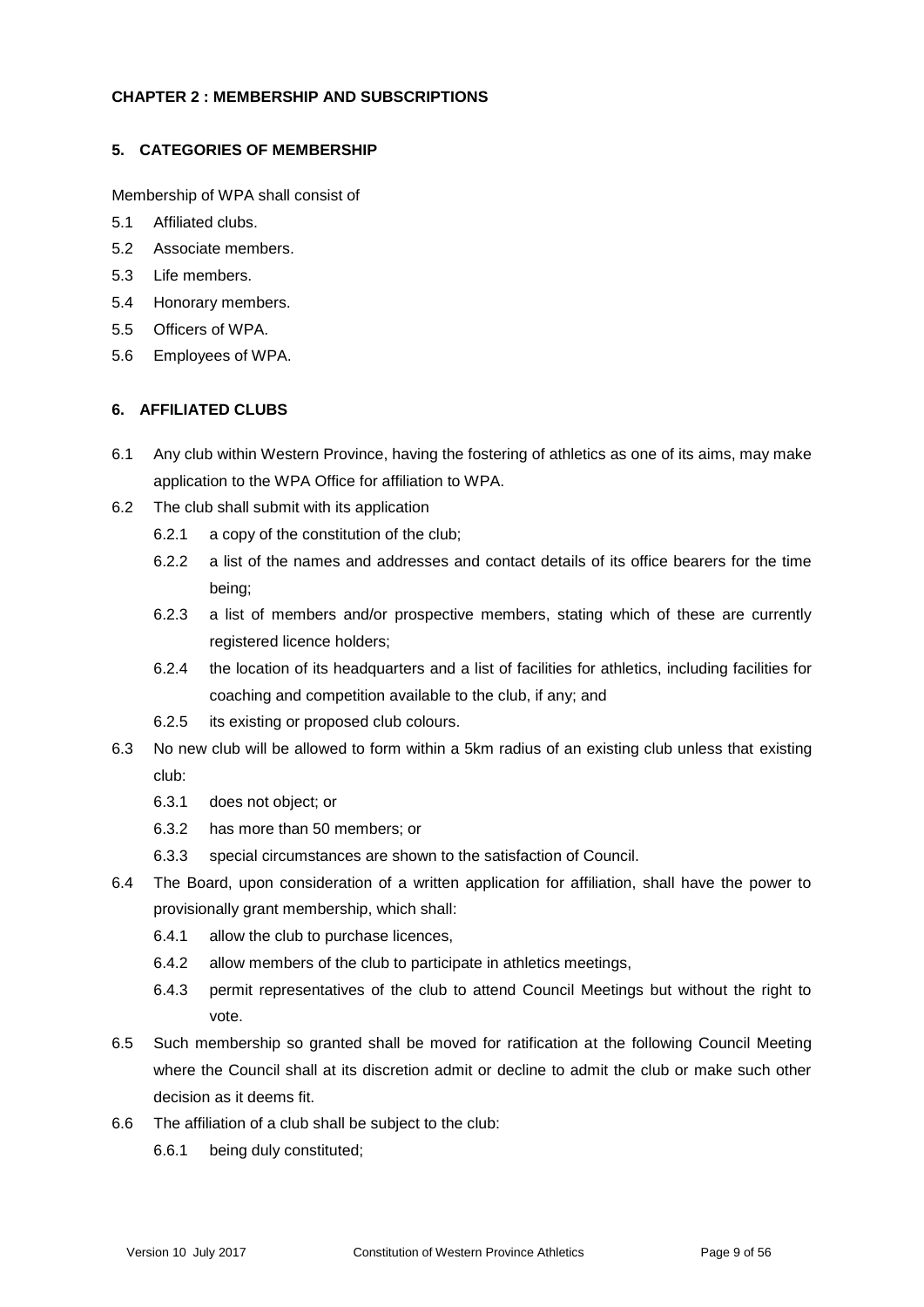- 6.6.2 having its club constitution and club colours approved by the WPA Board, as well as all subsequent changes thereto;
- 6.6.3 having at least twenty senior licensed members or such number as WPA Council may decide from time to time; whose registration forms shall be submitted to the Office by the end of June of each year.
- 6.6.4 fulfilling its financial and administrative responsibilities as stipulated in its constitution and those required by this Constitution;

## **7. ASSOCIATE MEMBERS**

- 7.1 Any association, institution or body within Western Province, having the fostering of athletics as one of its aims, may apply to the WPA Office for affiliation as an Associate Member of WPA.
- 7.2 The Board shall, upon consideration of a written application for affiliation, have the power to grant such body provisional membership. Such provisional membership shall be moved for ratification at the following Council Meeting where the Council shall at its discretion admit or decline to admit the body or make such other decision as it deems fit.
- 7.3 The following bodies are considered associate members:
	- 7.3.1 Western Province Masters Athletics Association
	- 7.3.2 South African School Sports (SASA) Western Province branch
	- 7.3.3 Disabled Sport South Africa Western Province branch
	- 7.3.4 The Two Oceans Marathon NPC
	- 7.3.5 The Trail Running Association of Western Province (TrailWP)

#### **8. LIFE MEMBERS**

- 8.1 Life membership is an honour given to an individual who, in the opinion of the Council, is of suitable stature, has been continuously involved in WPA athletics for not less than 20 (twenty) years, has set a standard which is higher than that normally expected of a person in such position and has set an outstanding example to other athletes or administrators.
- 8.2 Life Members shall be elected at an Annual General Meeting according to the procedures described in Schedule C to this Constitution.
- 8.3 Election to Life Membership shall require a seventy five percent (75%) majority of the votes cast.
- 8.4 Life Members of athletics bodies that preceded the founding of WPA (1996) shall not automatically be considered Life Members of WPA but shall be elected in accordance with the procedures described.
- 8.5 The number of Life Members of WPA shall not be limited.
- 8.6 Life Membership shall apply in principle for the natural life of the recipient, but in exceptional circumstances may be revoked by a decision of Council.
- 8.7 A Life Member shall automatically be considered an Honorary Member.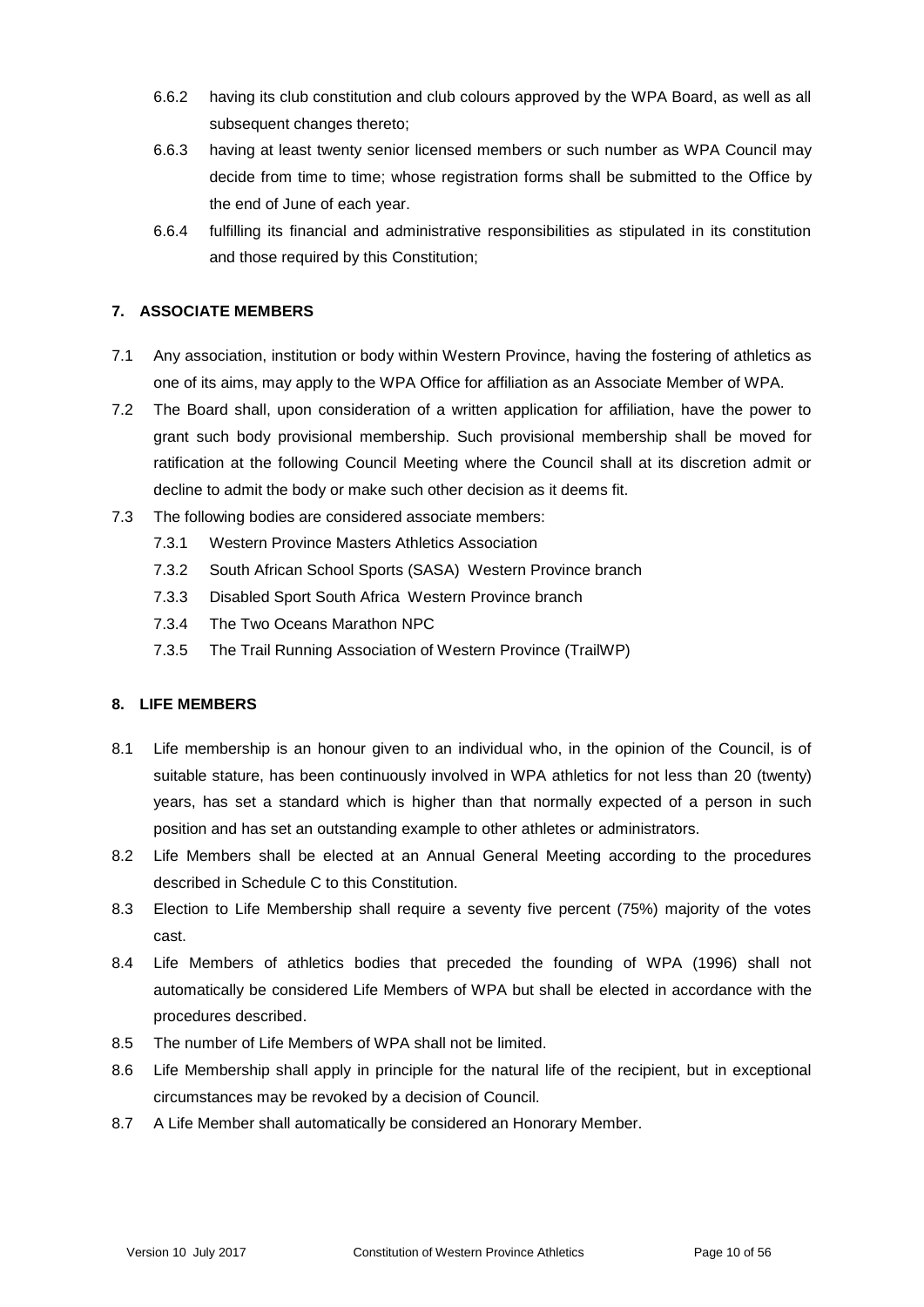#### **9. HONORARY MEMBERS**

- 9.1 Honorary membership may be granted to any individual who, at the discretion of the Council:
	- 9.1.1 Has served athletics with distinction; or
	- 9.1.2 may be of value to the cause of athletics in general or WPA in particular; and
	- 9.1.3 is deserving of such status.
- 9.2 Persons nominated for Honorary Membership need not be active in athletics or be a member of an affiliated club or associate member.
- 9.3 Honorary membership shall entitle the recipient to membership of WPA without subscription or levy.
- 9.4 Honorary membership shall be elected by a majority decision of a Council Meeting.
- 9.5 Honorary membership shall be for a two-year period and may be re-awarded.
- 9.6 Honorary members shall be entitled to attend Council Meetings but without the right to vote.

#### **10. OFFICERS OF THE ASSOCIATION**

- 10.1 The Officers of the Association shall comprise the President, the Vice-President, the Development Officer, the General Manager, the Finance Officer, the Legal Advisor, the members of the Board, the Chairpersons and members of the Commissions, , the members of the Committees and the employees of WPA.
- 10.2 All elected positions shall be honorary unless provided for in this Constitution or expressly decided otherwise by the Council.
- 10.3 No Officer of the Association, solely by virtue of their position, shall
	- 10.3.1 be personally liable for any loss suffered by any person or member as a result of an act or omission which occurs while the officer is performing functions in good faith for or on behalf of the Association;
	- 10.3.2 have any claim or right in the property or other assets of the Association;
	- 10.3.3 be or become liable or any of the current or future obligations and liabilities of the Association.
- 10.4 Except for Employees (including the General Manager, Development Officer, and Legal Advisor), all officers are to be licensed members in good standing with an affiliated club.
- 10.5 PRESIDENT
	- 10.5.1 The President shall be elected to the Board at the AGM in terms of clause 22 and should ideally be respected in the athletics community and have experience in the administration of athletics.
	- 10.5.2 The President shall preside at all meetings of Council including the Annual General Meeting and Special General Meetings.
	- 10.5.3 The President shall preside at all meetings of the Board and the Management Committee.
	- 10.5.4 The President shall be considered as the ceremonial head of WPA and will represent WPA at appropriate occasions when requested to do so by the Board from time to time.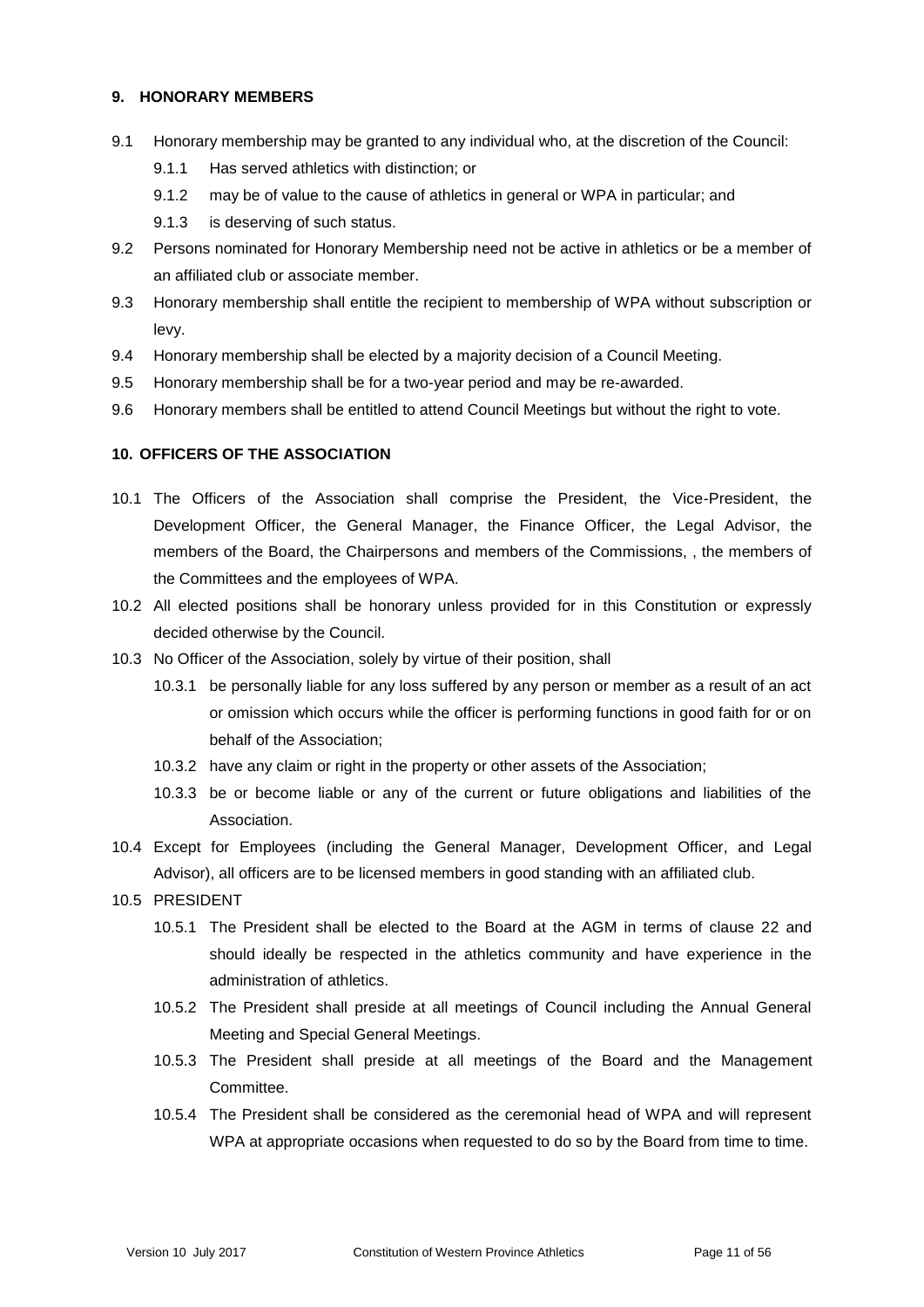#### 10.6 VICE PRESIDENT

- 10.6.1 The Vice President shall be elected to the Board at the AGM in terms of clause 22 and should ideally be respected in the athletics community and have experience in the administration of athletics.
- 10.6.2 The Vice President shall act in place of the President whenever required.

#### 10.7 DEVELOPMENT OFFICER

- 10.7.1 A Development Officer may be appointed by the Board in either an honorary capacity or as an Employee reporting to the General Manager.
- 10.7.2 The Development Officer, when appointed in an honorary capacity shall serve as an ex officio member of the Board and shall have no vote. If appointed as an Employee the Development Officer shall not serve on the Board.
- 10.7.3 The Development Officer shall chair the Standing Committee for Development and shall propose and administer policy and strategy in terms of athletic development in its widest context, working at all times in co-operation with the General Manager.

#### 10.8 GENERAL MANAGER

- 10.8.1 A General Manager may be appointed by the Board as an employee on a contract basis, to coincide as far as possible with the biennial election of the Board.
- 10.8.2 The General Manager shall be responsible for the day-to-day running of the WPA office and for implementing such policies and decisions as determined by the Board or Council and as described in Schedule E to this Constitution.
- 10.8.3 The General Manager shall serve as an ex-officio member of the Board and shall have no vote.

#### 10.9 FINANCE OFFICER

- 10.9.1 The Finance Officer shall be elected to the Board at the AGM in terms of clause 22 and should ideally be qualified and experienced in matters of finance.
- 10.9.2 The Finance Officer shall cooperate closely with the General Manager with regards to the responsibilities described in Schedule E and shall monitor and review all aspects of financial control.

## 10.10 MEMBERS OF THE BOARD

Members of the Board shall be elected or appointed in terms of clause 22.20

10.11 MEMBERS OF THE COMMISSIONS

Members of the Commissions shall be elected or appointed in terms of clause 22.23

10.12 MEMBERS OF THE COMMITTEES

Members of the Committees shall be elected or appointed in terms of clause 17.2.

#### 10.13 LEGAL ADVISOR

The Board shall appoint a Legal Advisor who, from time to time, as occasions arise, shall advise the Board on any legal matter referred to him/her and shall at all times act *pro amico* and without fee unless agreed to otherwise by the Board.

10.14 AUDITOR

A registered auditor shall be appointed at the AGM.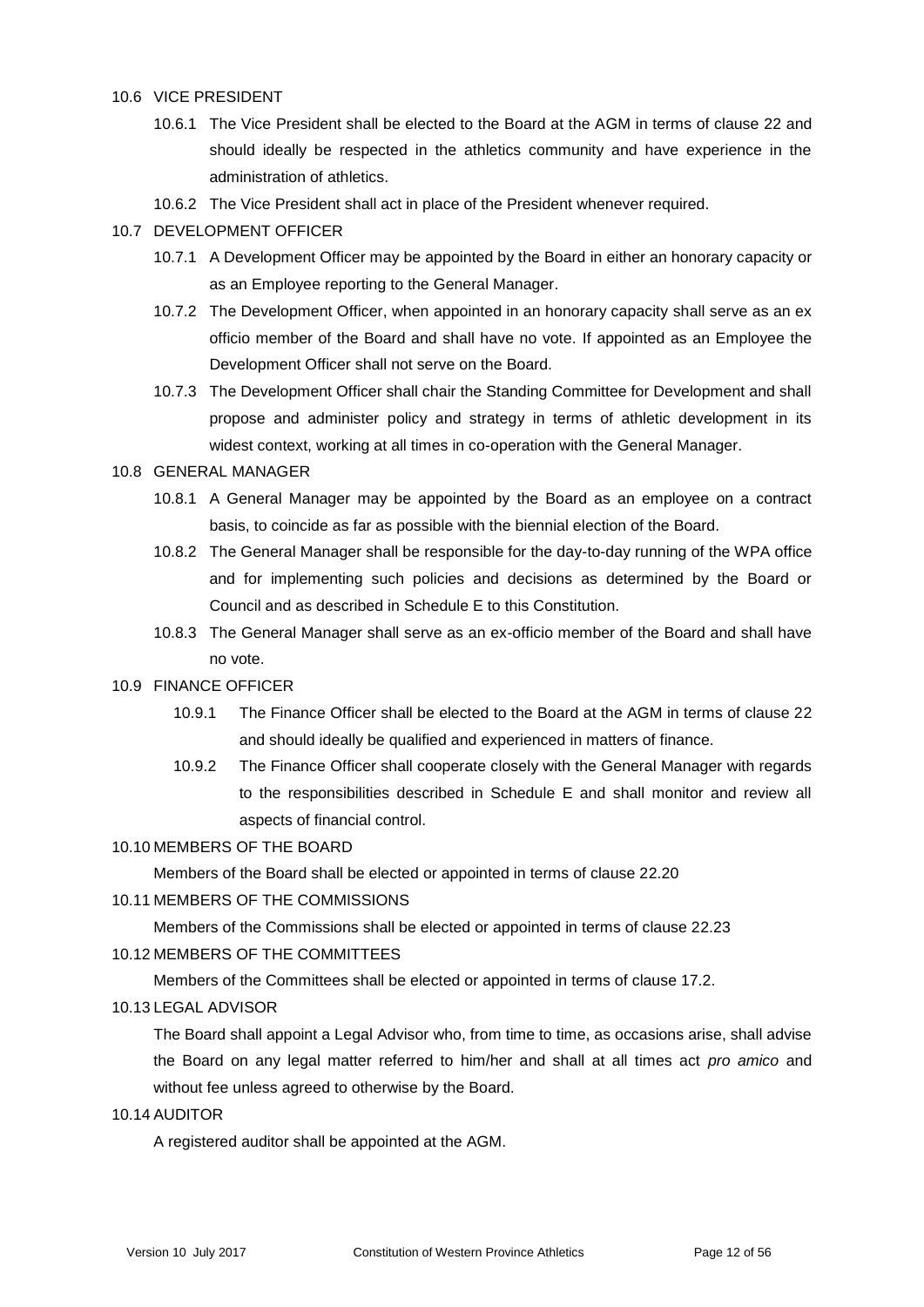#### 10.15 EMPLOYEES

- 10.15.1 Employees includes all persons working directly for WPA.
- 10.15.2 The terms of clause 27 (Secretariat) shall apply to all Employees.
- 10.15.3 Employees shall not be office bearers or employees of associate members or affiliated clubs.

#### **11. SUSPENSION AND EXPULSION OF MEMBERS**

- 11.1 Any member that has engaged in misconduct or has unjustifiably violated the Constitution or rules of WPA, or which, by its actions brings WPA into disrepute may be suspended in accordance with the disciplinary procedures of WPA as detailed in Schedule A.
- 11.2 The Board shall from time to time review the continued affiliation of clubs. Where it finds that a club fails to meet the requirements of Clause 6.6 of this Constitution it may in its discretion:
	- 11.2.1 give written warning to that club, and/or
	- 11.2.2 recommend to the next Council Meeting of WPA that the affiliation of the club be suspended or terminated.
- 11.3 The Council may at its discretion by a majority of two thirds of the votes cast, suspend or terminate the affiliation of any such club or associate member, provided that no suspension shall be longer than for a period of twelve months and that the reasons for such suspension shall be reviewed by the Board from time to time.
- 11.4 Any appeal in connection with such suspension or expulsion shall be heard by the Board in the course of its review of such suspension or expulsion, which shall make further recommendations to the Council as appropriate.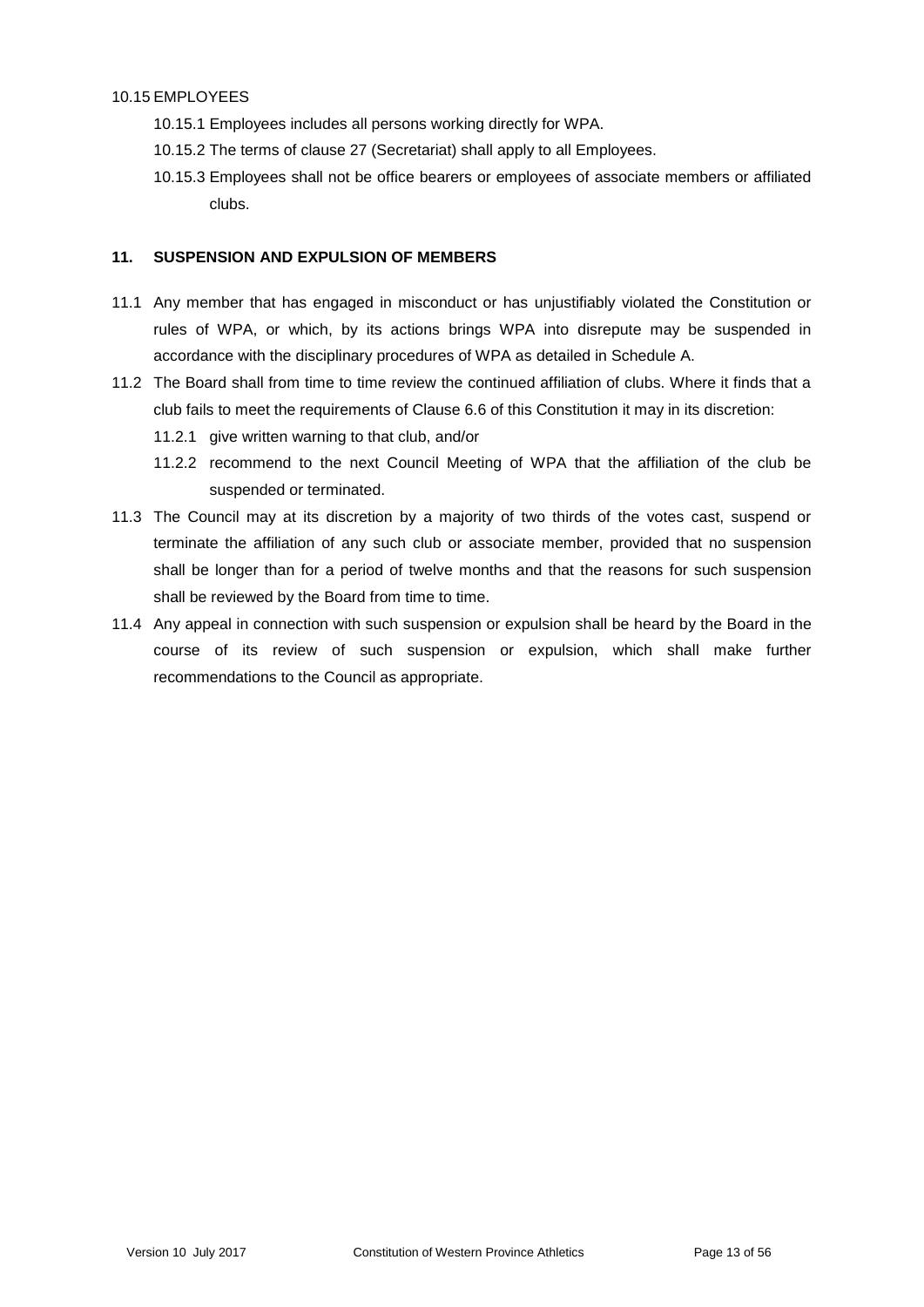#### **CHAPTER 3 : STRUCTURE AND ORGANISATION**

## **12. CONSTITUENT SUBSTRUCTURES**

The constituent substructures of WPA are:

- 12.1 The Council
- 12.2 The Board
- 12.3 The Management Committee
- 12.4 The Commissions
- 12.5 The Committees

## **13. COUNCIL**

- 13.1 The Council constitutes the highest authority of WPA and as such may deal with any matter placed before it in accordance with this Constitution.
- 13.2 The following may attend Council Meetings:
	- 13.2.1 All Officers of the Association;
	- 13.2.2 Two accredited representatives from each affiliated club and associate member;
	- 13.2.3 Life members and Honorary members of WPA;
	- 13.2.4 Individual members of affiliated clubs and associate members;
	- 13.2.5 Invited guests.
- 13.3 The Annual General Meeting and a Special General Meeting shall be regarded as Council Meetings and the provisions for Council Meetings shall apply *mutatis mutandis* to an Annual General Meeting and a Special General Meeting.

#### **14. BOARD**

- 14.1 COMPOSITION
	- 14.1.1 The Board shall consist of:
		- 14.1.1.1 The President.
		- 14.1.1.2 The Vice President.
		- 14.1.1.3 The Finance Officer
		- 14.1.1.4 The chairperson of WPA Cross Country or an alternate from WPACC.
		- 14.1.1.5 The chairperson of WPA Road Running or an alternate from WPARR.
		- 14.1.1.6 The chairperson of WPA Track and Field or an alternate from WPATF.
		- 14.1.1.7 The chairperson of the Standing Committee for Technical Officials.
		- 14.1.1.8 The chairperson of the Standing Committee for Coaches.
		- 14.1.1.9 The chairperson of WPA Race Walking for an alternate from WPARW.
		- 14.1.1.10 First Additional Member
		- 14.1.1.11 Second Additional Member
			- 14.1.1.11.1. The First and Second Additional Members will be assigned roles and responsibilities on the Board in conjunction with the other members of the Board..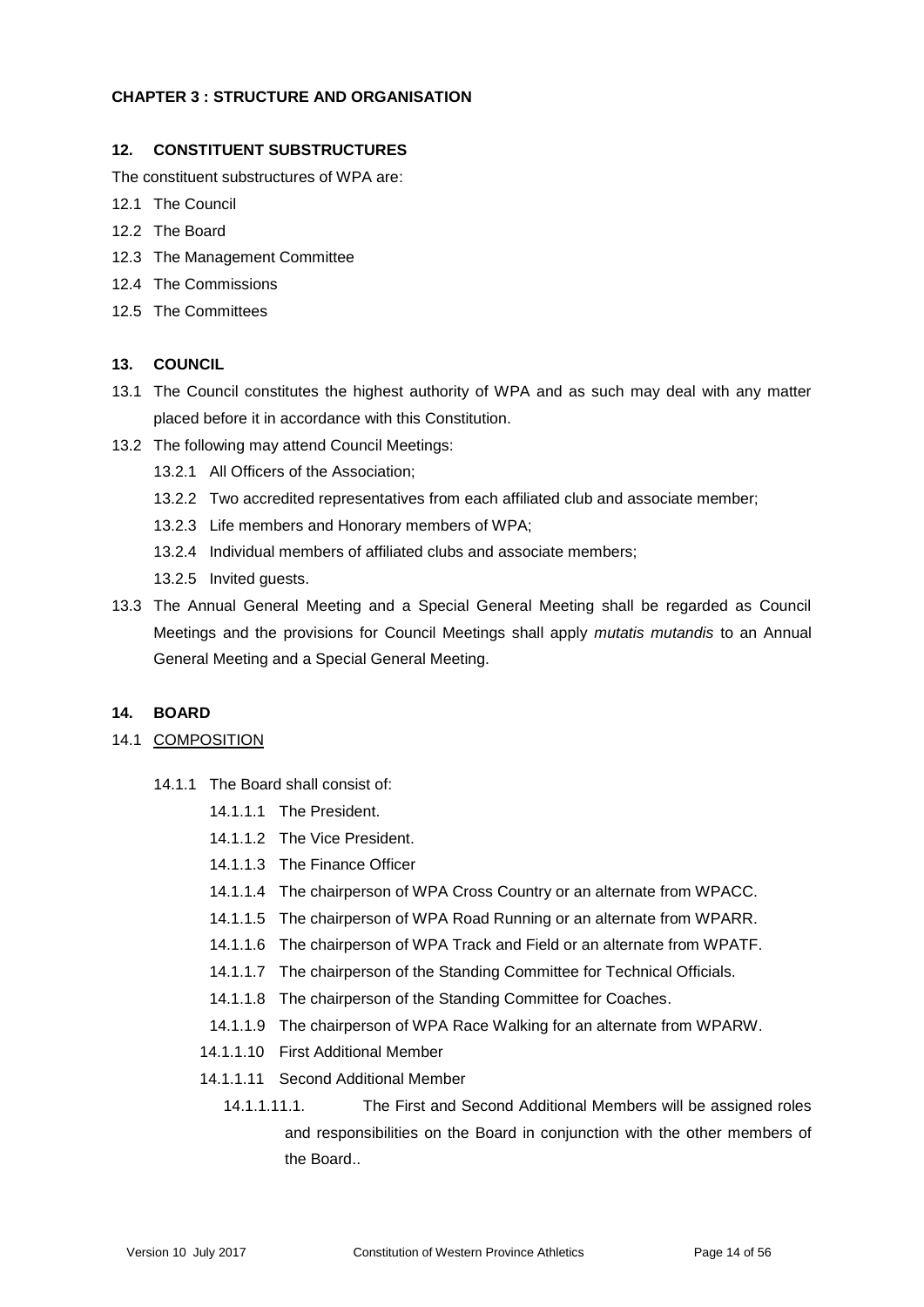- 14.1.2 The General Manager and the Development Officer (when appointed in an honorary capacity) shall serve on the Board as ex officio members and shall have no vote.
- 14.1.3 Any ASA Board member resident in the Western Province shall serve on the WPA Board in an ex officio capacity without vote.
- 14.1.4 Except for the Commission Chairpersons, no person may hold office on the Board concurrently with office in any Commission and no person may hold two offices on the Board.
- 14.1.5 The Board shall have the power to co-opt any person to serve thereon either in general, or for a definite purpose during a specific meeting, or when dealing with a specific matter. Such persons so co-opted shall be allowed to take part in the proceedings and discussions but shall have no vote.

#### 14.2 POWERS AND FUNCTIONS OF THE BOARD

In addition to the powers and responsibilities assigned to the Board in terms of any provision of the Constitution, the following further powers and duties shall vest in the Board:

- 14.2.1 To co-ordinate all athletics in the area of control of WPA and administer the affairs of WPA subject to the decisions of Council Meetings.
- 14.2.2 To liaise with ASA and with other such bodies as may be able to assist in the coordination and promotion of athletics.
- 14.2.3 To confer rights and powers, with commensurate duties and obligations, upon the Commissions and Committees and to sanction, ratify or veto their activities insofar as it may be necessary.
- 14.2.4 To consider all applications from clubs and associations for affiliation to WPA and make recommendations to the Council as it deems fit.
- 14.2.5 To co-ordinate fixtures for all branches of athletics in terms of the provisions of clause 28.
- 14.2.6 To convene Council Meetings, including the AGM and Special General Meetings.
- 14.2.7 To present at the AGM a proposal for a revenue and expenditure budget for the forthcoming year, including proposals for affiliation and licence fees.
- 14.2.8 To ratify recommendations from Commissions for the awarding of Western Province colours.
- 14.2.9 To receive and decide on applications for the ratification of Western Province records in athletics from the relevant Commissions.
- 14.2.10 To authorise the signature of powers of attorney and other documents on behalf of **WPA**
- 14.2.11 To open an account or accounts in the name of WPA with a registered commercial bank or banks, deposit WPA funds therein, draw, accept and endorse such cheques, other bills of exchange and promissory notes and make such payments form WPA's funds as may from time to time be necessary and provided for in WPA's approved budget for the year, or as otherwise provided for by the resolution of a Council or Board Meeting.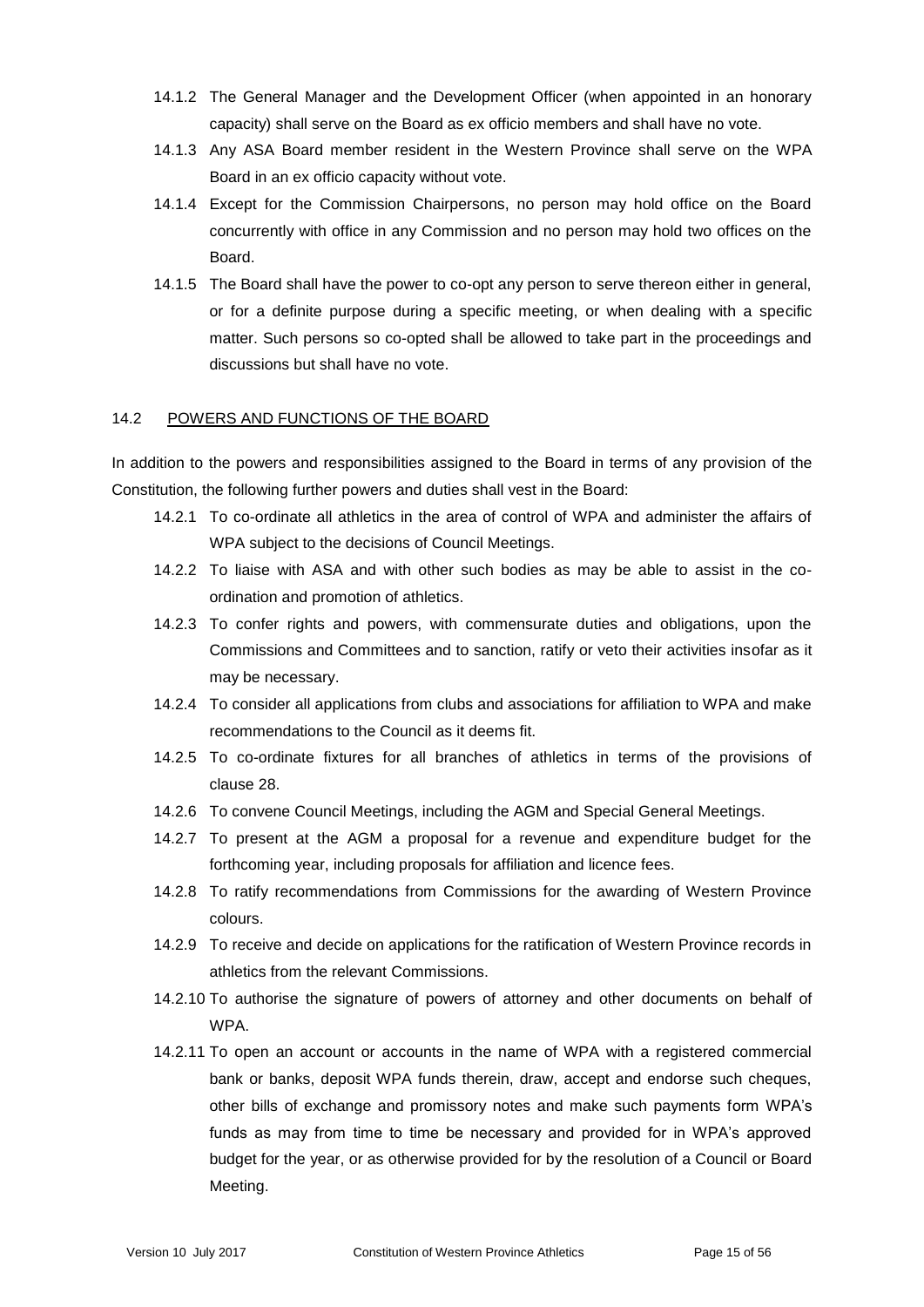- 14.2.12 To at any time require an affiliated club, Commission, committee or office bearer to produce on not less than seven (7) days written notice any book or document relating to the affairs of such body, for inspection at a meeting of the Board.
- 14.2.13 To at any time require the attendance before it on not less than seven (7) days written notice any member or office bearer of any affiliated club or Commission or committee.
- 14.2.14 To appoint ad-hoc committees consisting of persons who need not necessarily be members of WPA to undertake specific tasks or investigation on its behalf.
- 14.2.15 To ensure that minutes of Council Meetings are circulated to all members of WPA and are posted on the WPA website. Minutes of Board Meetings, after editing to remove items of a confidential nature, shall be posted on the WPA website within 15 days after adoption of the said minutes. Minutes of meetings of commissions and subcommittees shall be available to members on request to the General Manager.
- 14.2.16 To report to Council on the activities of the constituent substructures of WPA.
- 14.2.17 To co-ordinate a time-table of meetings of the Council, Board, Commissions and Committees for the year.
- 14.2.18 To establish policy and direction in line with the provisions of this Constitution and the decisions of Council.
- 14.2.19 To institute appropriate disciplinary action in terms of clause 29 against any member of WPA.
- 14.2.20 To appoint full or part-time or contracted employees as required for the efficient operation of the Association.
- 14.2.21 To ensure that minutes be kept of all meetings of substructures of WPA.
- 14.2.22 To appoint delegates to various bodies to which WPA is affiliated to or is required to send such to.
- 14.2.23 To ensure that all Standing Committees are properly constituted.
- 14.2.24 To maintain a Head Office.
- 14.2.25 To control the financial affairs of WPA.
- 14.2.26 To pay out any honorarium or allowances specifically approved by Council or the Board.
- 14.2.27 To enter into agreement with any sponsor for WPA as a whole or for any Commission or athletics meeting.
- 14.2.28 To submit to Council an audited financial report, income statement and balance sheet for the financial year past.
- 14.2.29 To do anything that is in the interests of WPA, provided it is in keeping with the mission and objectives and complies with the provision of the Constitution and the decisions of Council.
- 14.2.30 To enter into agreement with any sponsor, supplier or partner for WPA as a whole or for any Commission or athletics meeting; provided such agreement is approved by at least 75% (seventy five percent) of the voting rights of the full WPA Board.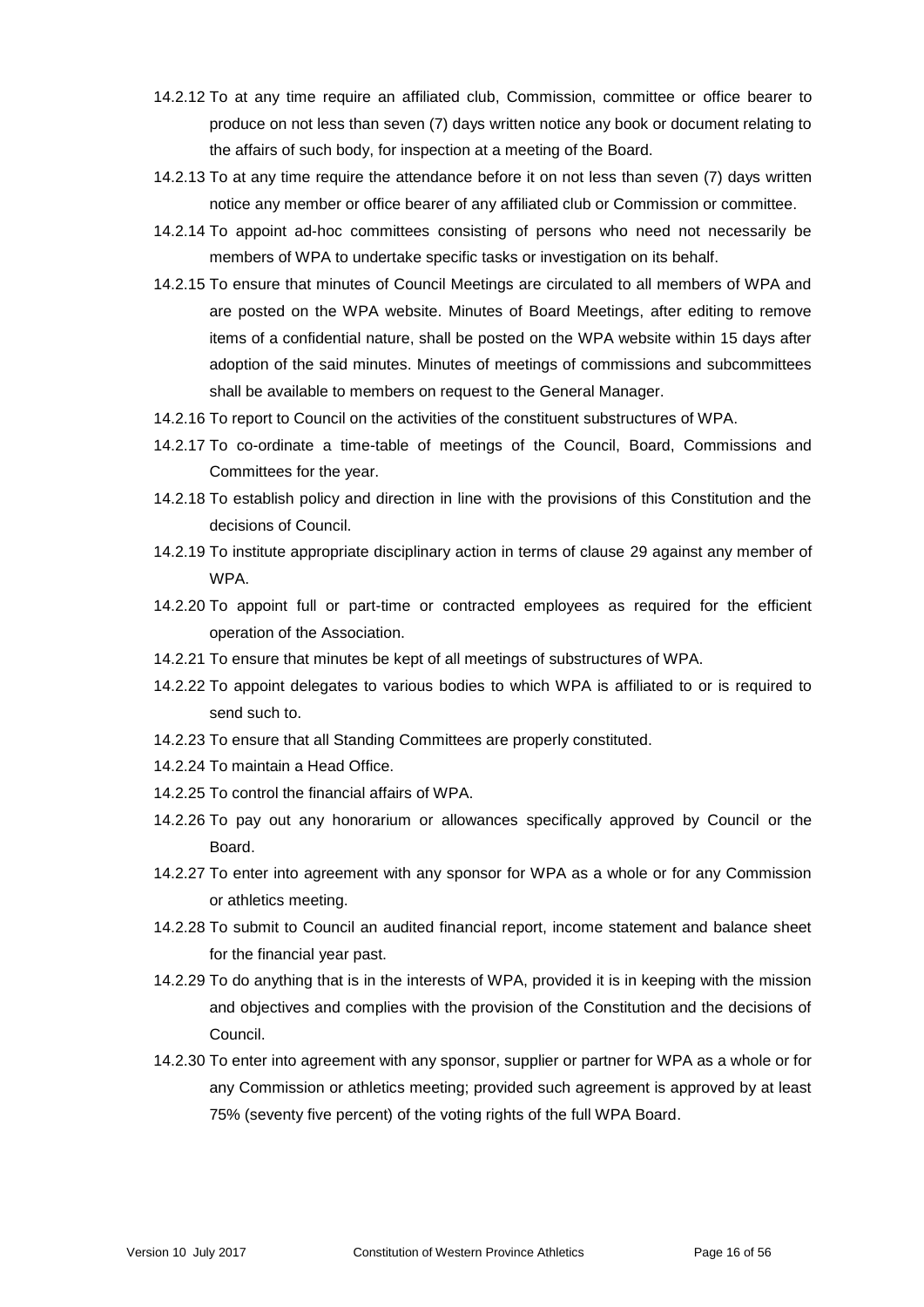14.2.31 To authorise expenditure; either in accordance with the approved budget or on condition that any individual item not in budget may not exceed R200 000 (Two hundred thousand Rands) without approval by Council.

#### 14.3 PROCEEDINGS OF THE BOARD

- 14.3.1 The Board shall meet monthly or at such other intervals as it may determine, but not less than ten (10) times annually.
- 14.3.2 A quorum at meetings shall be at least four (4) voting members, which number must include either the President or Vice-President and two (2) of the four Commission Chairpersons or nominated alternates.
- 14.3.3 The President shall chair all meetings of the Board. In the absence of the President, the Vice-President shall assume the powers and duties of the President.
- 14.3.4 Board meetings can be called by the President or by any three voting members of the Board submitting such a request to the President.
- 14.3.5 Members of the Board shall be given not less than seven (7) days written notice of meetings.
- 14.3.6 Each member of the Board as described in clause 14.1.1 shall have one vote. Matters put to the vote shall be carried by a simple majority of the votes cast. In the event of a tie the person chairing the meeting may exercise a casting vote.
- 14.3.7 A meeting of the Board may be conducted by electronic communication ; or one or more Board members may participate in a meeting by electronic communication, so long as the electronic communication facility employed enables all persons to participate effectively in the meeting.
- 14.3.8 A decision that could be voted on at a meeting of the Board may instead be adopted by written consent of the majority of the Board members, provided that the motion to be voted on has been formally distributed by the President or General Manager (or other person authorised by the President or General Manager) to each member and each member has received notice of the matter to be decided. A decision so made in this manner is of the same effect as if it had been approved by voting at a meeting.

#### **15 MANAGEMENT COMMITTEE**

- 15.1 The President or Vice-President together with any other two (2) voting members of the Board, acting together, will together constitute a Management Committee, being a substructure of the Board, that will be entitled to deal with any urgent matter arising, provided that the Management Committee will not exercise any powers not specifically conferred on the Board and will not do anything that contravenes policy as formulated by the Council.
- 15.2 If the matter under discussion concerns any of the Commissions, the two members included in clause 15.1 must include the chairperson(s) of the Commission(s) involved.
- 15.3 Any action taken by the Management Committee shall be ratified at the next meeting of the Board, failing which it shall lapse.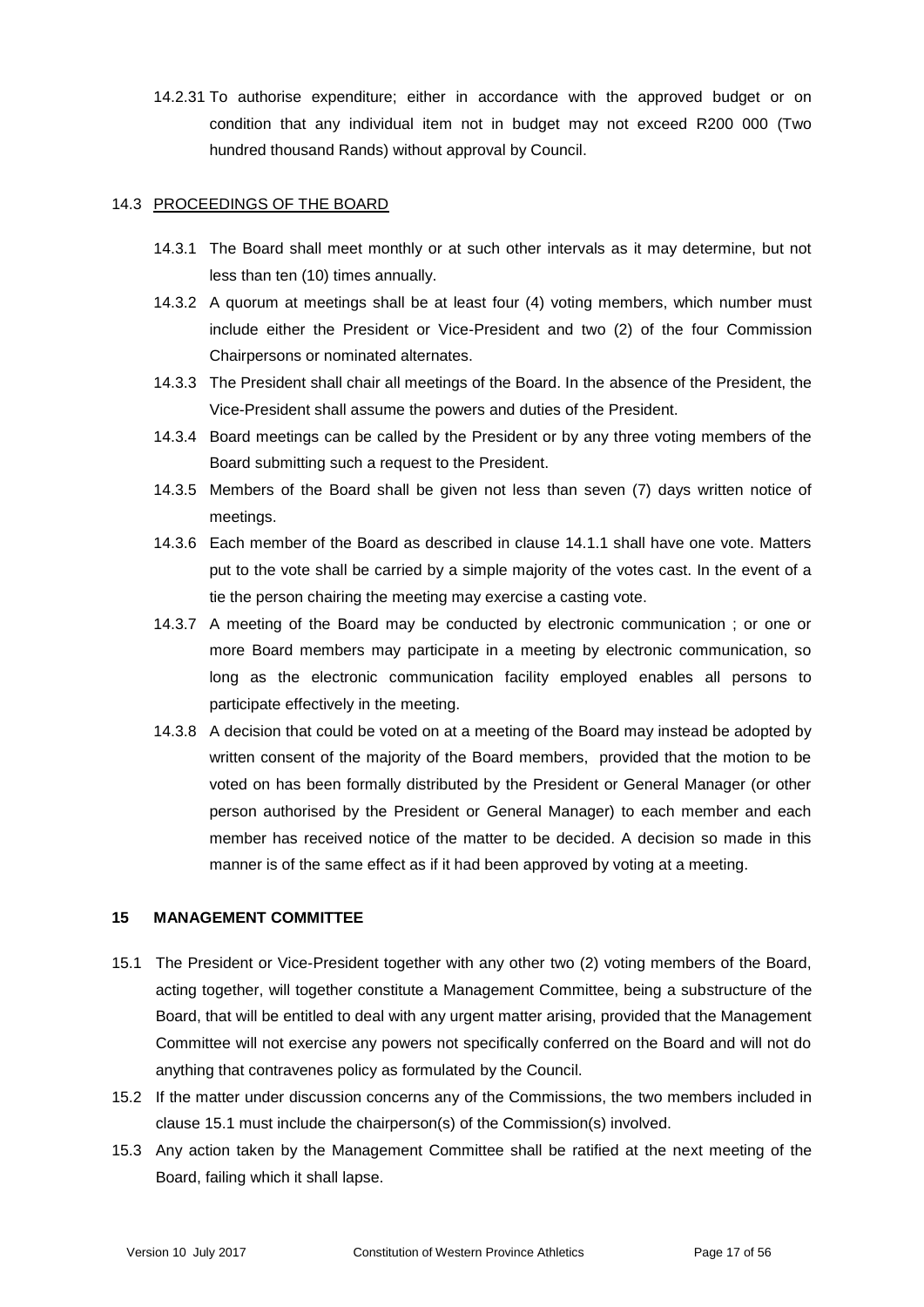#### 16.1 COMPOSITION

- 16.1.1 WPA shall have four Commissions to administer, develop, and promote each branch of athletics, namely WPA Cross Country Commission, WPA Race Walking Commission, WPA Road Running Commission and WPA Track and Field Commission.
- 16.1.2 Each Commission shall have a Chairperson elected at the AGM in terms of clause 22.17.
- 16.1.3 A further eight (8) members shall be elected at the AGM in terms of clause 22.23.
- 16.1.4 The members of the Commission shall elect a Vice-Chairperson from their number.
- 16.1.5 The convenor of the Standing Committee for Selection appointed in terms of clause 17.2.11 shall be co-opted as a full voting member of the Commission, if not already a member.
- 16.1.6 The Secretary shall assist at meetings of the Commissions by arrangement.
- 16.1.7 Any member of an ASA Commission residing in WPA shall serve on the relevant WPA Commission as an ex-officio member without vote.

#### 16.2 POWERS AND FUNCTIONS OF THE COMMISSIONS

- 16.2.1 The Commissions are an integral substructure of WPA, and they shall therefore have no standing, legal or otherwise, separate to that of WPA.
- 16.2.2 The Commissions shall have no constitutions of their own and they shall hold neither AGMs nor Council Meetings of their own.
- 16.2.3 Commissions shall have no power except those powers derived from the Council, Board and this Constitution.
- 16.2.4 The Commissions will have the right to co-opt members from time to time, subject to ratification by the Board. Co-opted members shall have no voting powers.
- 16.2.5 The primary role of the Commissions is that of planning, technical input and guidance with specific rules and regulations regarding their particular branch of athletics, with powers including to:
	- 16.2.5.1 Co-operate with and provide guidance to affiliated clubs and associate members to further the development of the particular discipline of athletics;
	- 16.2.5.2 organise WPA Championships and other competitions;
	- 16.2.5.3 select competitors to represent WPA and to propose team managers of any teams selected, subject to approval of the Board;
	- 16.2.5.4 maintain any section of the domestic competition rules relating to the particular branch of athletics and ensure compliance therewith, to be included as a Schedule to this Constitution;
	- 16.2.5.5 establish standards and regulations for and provide advice to event organisers and assist in the co-ordination of events;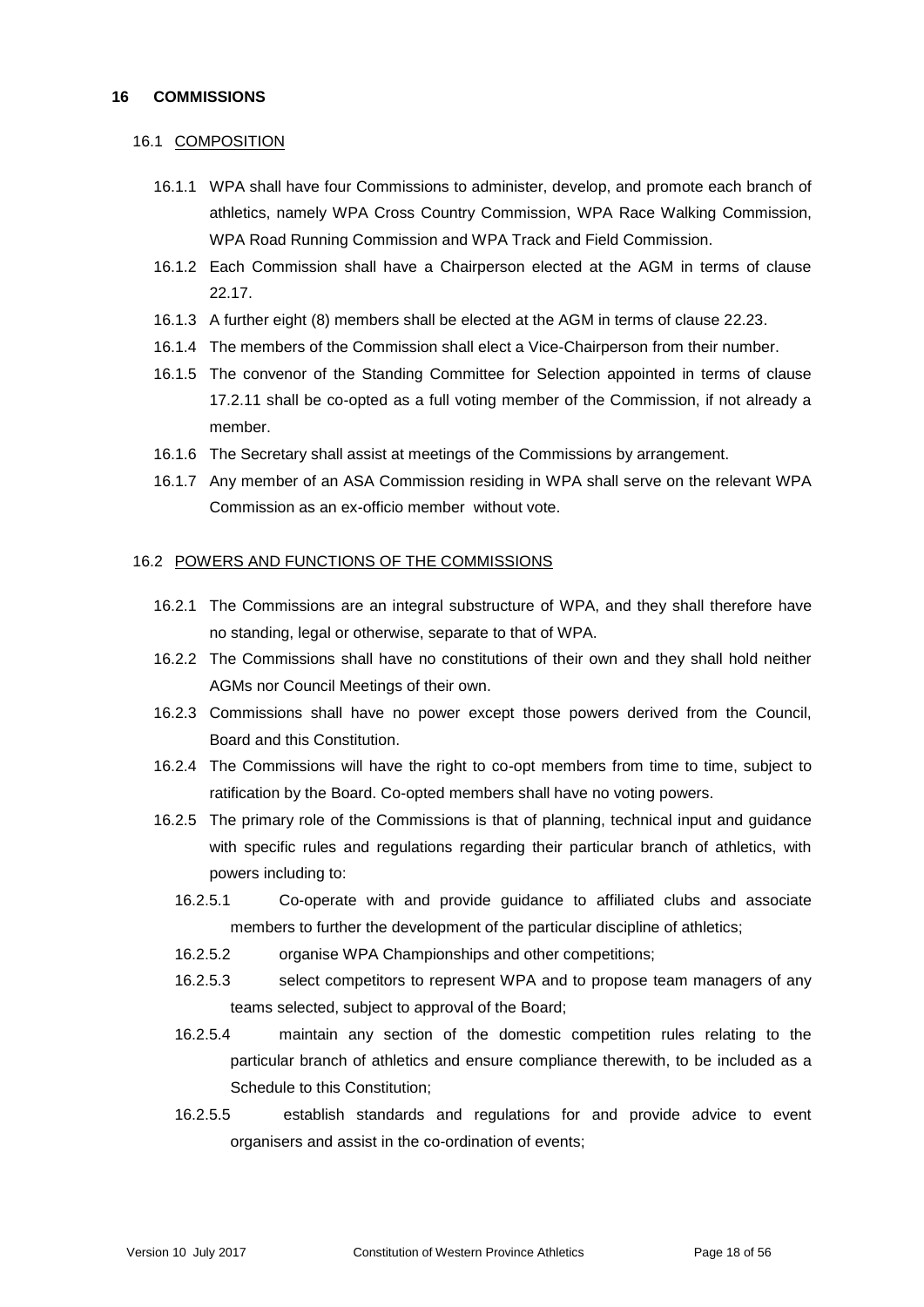- 16.2.5.6 catalogue provincial records and performances and maintain comprehensive statistics;
- 16.2.5.7 submit regular reports to the Board;
- 16.2.5.8 control and regulate the income and expenditure of its discipline according to generally accepted accounting practice, procedures determined by the Board and the budget approved by Council;
- 16.2.5.9 nominate and appoint such ad hoc committees as may be required to assist in and ensure the proper management of its discipline;
- 16.2.5.10 forward representatives of the Commission to all appropriate Standing Committees.
- 16.2.6 Expressly excluded from the rights and powers of the Commissions are:
	- 16.2.6.1 The right to international and interprovincial liaison and participation, except with the approval of the Board, ASA and/or the province concerned;
	- 16.2.6.2 the right to organise fixtures and WPA events at venues outside the borders of WPA without the approval of the WPA Board and/or Council and the other province concerned;
	- 16.2.6.3 the licensing and registration of members;
	- 16.2.6.4 the procurement of sponsorship without the prior approval of the Board;
	- 16.2.6.5 the right, as a substructure of WPA, to enter into any agreement in the name of the Commission (all agreements are to be in the name of WPA);
	- 16.2.6.6 the involvement in any matter that affects WPA as a whole or which relates to or affects other Commissions.

## 16.3 PROCEEDINGS OF THE COMMISSIONS

- 16.3.1 The Commissions shall meet at least eight (8) times a year.
- 16.3.2 Not less than seven (7) days written notice of meetings shall be given to all members of the Commission and to the office of WPA.
- 16.3.3 A meeting of the Commission may be called by the Chairperson or any three members of the Commission on request to the Chairperson.
- 16.3.4 Meetings shall be chaired by the Commission Chairperson or if absent, the Vice-Chairperson.
- 16.3.5 A quorum at meetings shall be at least six (6) voting members which number must include either the Chair- or Vice-Chairperson.
- 16.3.6 Any member of the Board shall have the right to attend and participate in the meetings of the Commissions and their committees, without the right to vote.
- 16.3.7 Minutes of any meeting of the Commission and the meetings of any committee appointed by them shall be submitted within two (2) weeks of said meeting, or as soon as is reasonably possible, to all members of such Commission or committee and to the Board.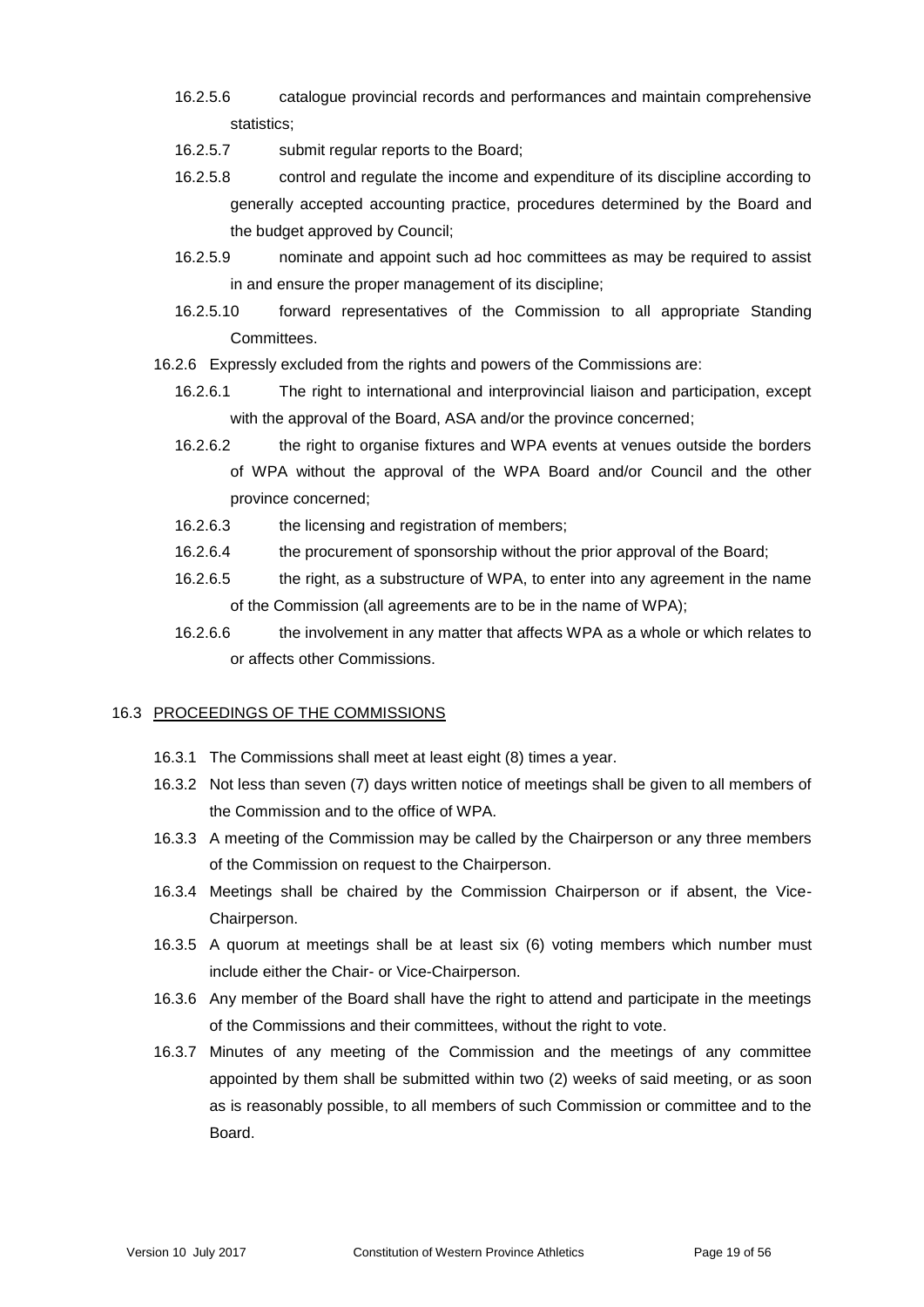- 16.3.8 Each member of the Commission defined in clause 16.1 shall have one vote. Any matter put to the vote shall be carried by a simple majority of the votes cast. In the event of a tie, the person chairing the meeting shall have a casting vote.
- 16.3.9 A decision that could be voted on at a meeting of the Commission may instead be adopted by written consent of the majority of the Commission members, provided that the motion to be voted on has been formally distributed by the Commission Chairperson (or other person authorised by the Commission Chairperson or General Manager) to each member and each member has received notice of the matter to be decided. A decision so made in this manner is of the same effect as if it had been approved by voting at a meeting.

#### **17 COMMITTEES**

Committees of WPA shall be divided into two categories, namely *Ad hoc* and Standing Committees.

#### 17.1 *AD HOC* COMMITTEES

- 17.1.1 These are special committees formed on a needs basis (as and when required). The number of members on these committees will differ from committee to committee, depending on the task they have to execute. In each instance a convenor of the committee will be appointed.
- 17.1.2 *Ad hoc* committees may be formed at the request of the Board, or any of the Commissions.
- 17.1.3 *Ad hoc* committees shall be dissolved as soon as they have achieved the objectives for which they have been formed, or as the Board or Commission responsible for their formation may decide.

#### 17.2 STANDING COMMITTEES

- 17.2.1 As opposed to *Ad hoc* committees, Standing Committees have a permanent existence (in principle and not in composition).
- 17.2.2 Except as provided elsewhere, all Standing Committees shall be answerable to the Board.
- 17.2.3 The following Standing Committees are constituted:
	- 17.2.3.1 Development committee
	- 17.2.3.2 Technical Officials committee
	- 17.2.3.3 Coaching committee
	- 17.2.3.4 Disciplinary committee
	- 17.2.3.5 Finance / Administration committee
	- 17.2.3.6 Selection committees (one per Commission)
	- 17.2.3.7 Medical and anti-doping committee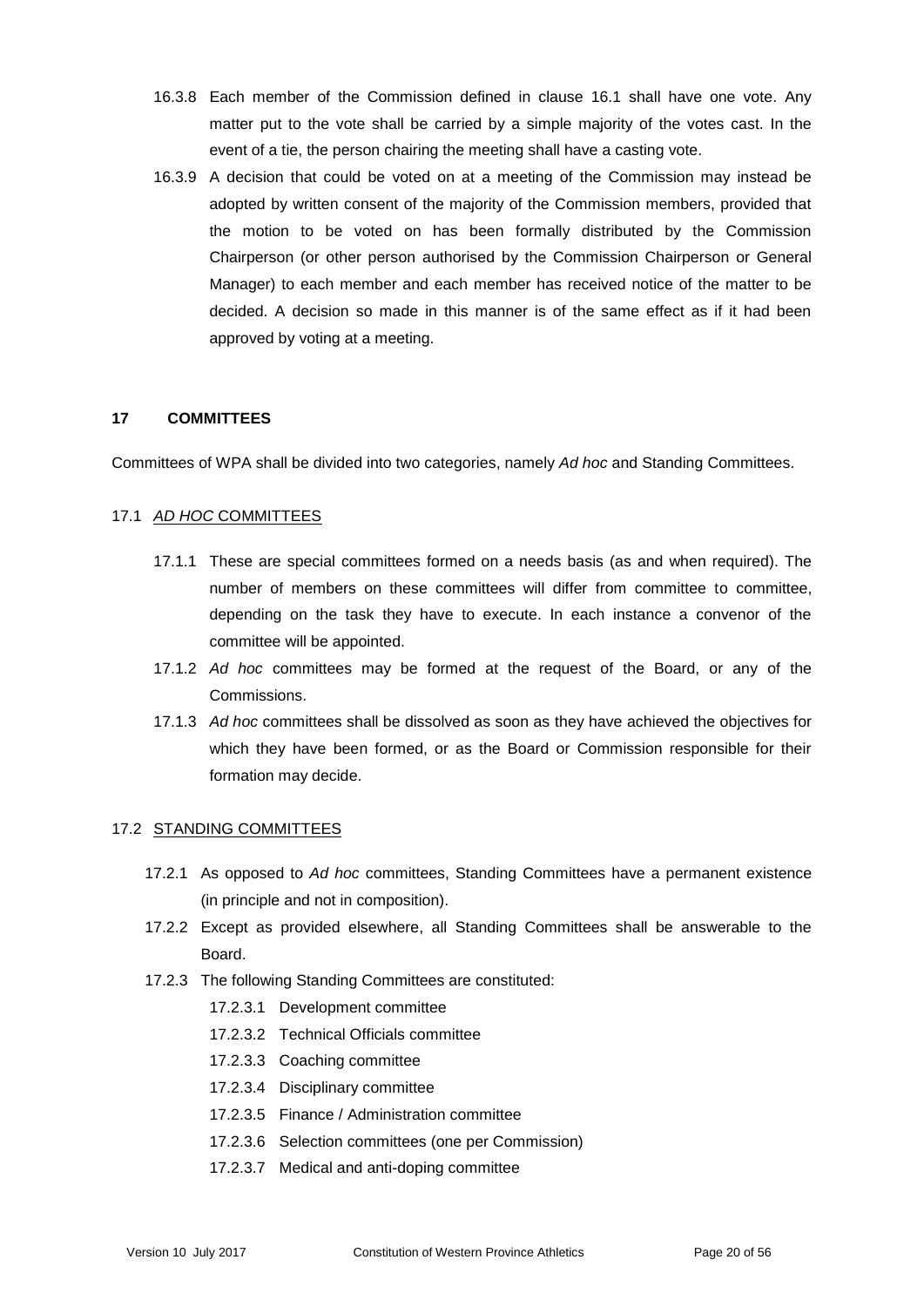- 17.2.3.8 Statistics committee
- 17.2.3.9 Constitution and Rules committee

17.2.3.10 Awards committee

- 17.2.4 With the notice of the AGM the Board shall call for nominations from members for persons to serve on the Standing Committees. Such nominations may be submitted at any time prior to the first Board meeting after the AGM. This list shall assist the Board and Commissions in the selection of persons to serve on the various committees.
- 17.2.5 Any Standing Committee shall consist of not less than three (3) persons. There shall be no maximum number of members.
- 17.2.6 In addition to the members appointed by the Board, each Commission may nominate a representative to serve on each appropriate Standing Committee.
- 17.2.7 The Standing Committee for Discipline shall consist of five (5) members who shall be elected at the AGM in terms of clause 22.
- 17.2.8 The chairpersons for the Standing Committees for Technical Officials and Coaches shall be elected at meetings of registered officials and coaches, to be ratified by Council at the AGM in terms of clause 22. The further members of these committees shall be selected by the same meetings of registered officials and coaches, or by the chairpersons, to be ratified by the Board.
- 17.2.9 The Standing Committee for Development shall be chaired by the Development Officer.
- 17.2.10 The Standing Committee for Finance / Administration shall be chaired by the Finance Officer.
- 17.2.11 Each Commission shall appoint the convenor and members for the Standing Committees for Selection for their discipline of athletics, to be ratified by the Board. The convenors of these committees shall be co-opted to the relevant Commissions, if not already members.
- 17.2.12 At its discretion or at the request of the convenor of the Standing Committee the Board may add additional members to any Standing Committee.
- 17.3 The Board shall review the composition of all Standing Committees annually and within four (4) weeks of the AGM shall notify all members of such composition in writing before the Council Meeting to be held in November.
- 17.4 The findings and/or recommendations of any committee will be of no force or effect until they are ratified by the Board or Commission responsible for the committee's formation.
- 17.5 The minutes of any meeting of a Standing Committee are to be tabled at the subsequent Board meeting.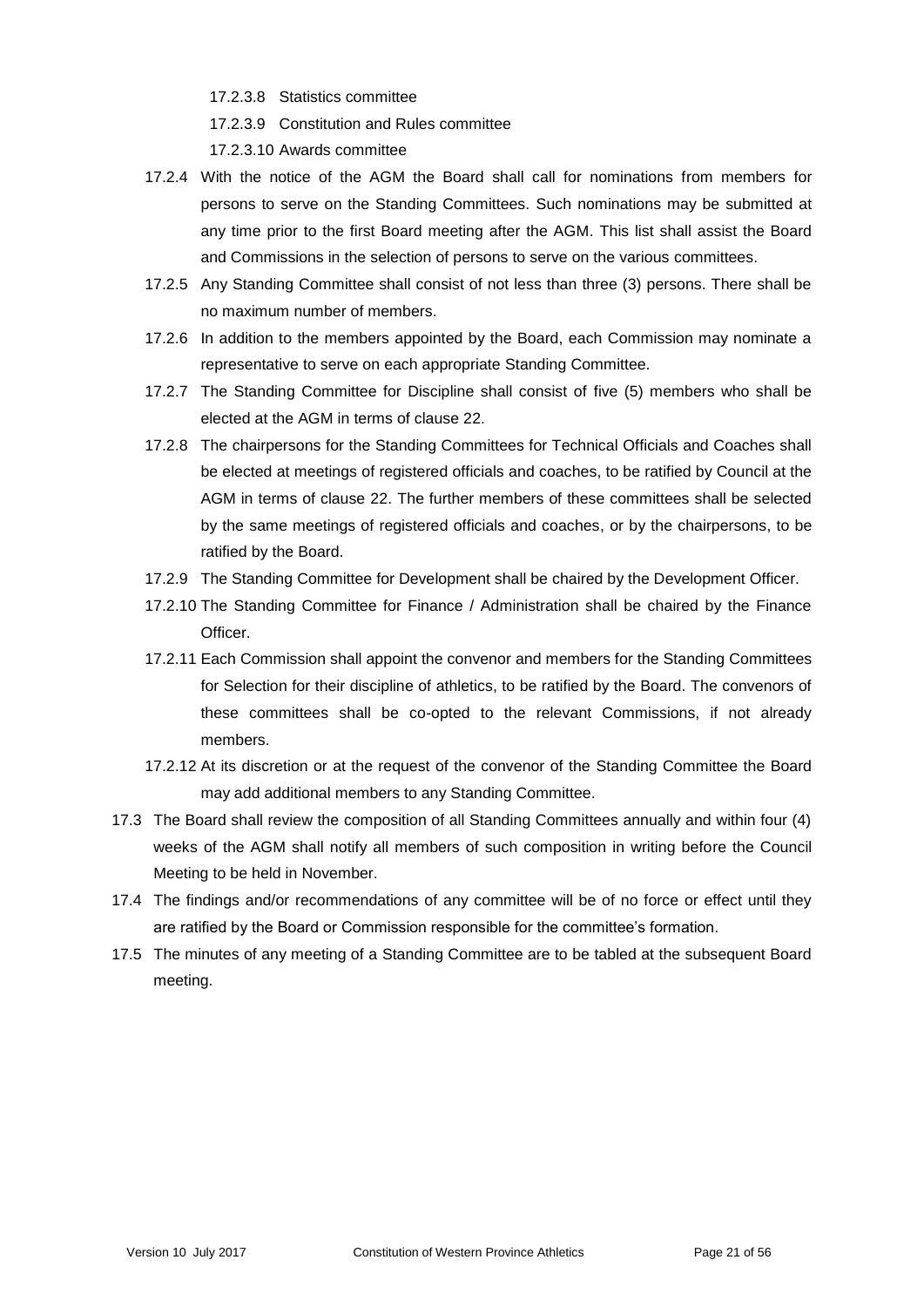#### **CHAPTER 4: ADMINISTRATION AND PROCEEDINGS**

#### **COUNCIL MEETINGS**

#### **18 PROCEEDINGS OF COUNCIL MEETINGS**

- 18.1 The President or, if absent, the Vice-President shall preside at Council Meetings. If both are absent the members of the Board present shall appoint someone from their midst to chair the meeting.
- 18.2 Council Meetings shall be held at least quarterly, at a time and place determined by the Board.
- 18.3 The Annual General Meeting shall be held preferably in September or if necessary no later than the 16<sup>th</sup> October of every year.
- 18.4 The agenda for a Council Meeting shall be decided by the Board and shall be approved by the Council at the start of the meeting. Items to be added to the agenda after the posting of the notice of the meeting as described in clause 18.5 below, must be received by the WPA Office no later than five (5) working days before the meeting. Items for the agenda shall only be added from the floor at the discretion of the meeting, and then only after a satisfactory explanation for the lateness is provided.
	- 18.4.1 Voting shall be limited to motions contained in the notice and agenda sent to members as described in Clause 18.5.
- 18.5 Each member as described in Clause 5 shall be sent prior notice in writing of the time, date and place of each Council Meeting and the agenda and all motions submitted for consideration at the meeting. Such notice shall be not less than three (3) weeks in the case of an ordinary Council Meeting or Special General Meeting, and four weeks in the case of an Annual General Meeting.
- 18.6 In the case of an Annual General Meeting, a notice shall be sent to members at least eight (8) weeks before the meeting, which shall detail the date, time and venue for the meeting as well as the deadline for receipt of motions. All notices of motion to be dealt with at the meeting shall reach the WPA office no later than five (5) weeks before such meeting and shall be in writing. The Board, at its sole discretion, shall decide whether to place such motions on the agenda of the meeting or take any other action that it deems appropriate.
- 18.7 Accredited representatives of clubs and associate members shall have the right to speak and vote at all Council Meetings.
- 18.8 Life members, Honorary members, individual members of affiliated clubs and associate members and any invited guests may attend Council Meetings and at the discretion of the person chairing the meeting participate in discussions but shall have no vote. Any such persons should be recognised by the chairperson at the beginning of the meeting. Only the accredited representatives of affiliated clubs and associate members should table new motions for consideration by the meeting.
- 18.9 The chairperson of any Council Meeting shall not permit discussion on any allegation, accusation or personal attack against any individual who is not present at the meeting. Such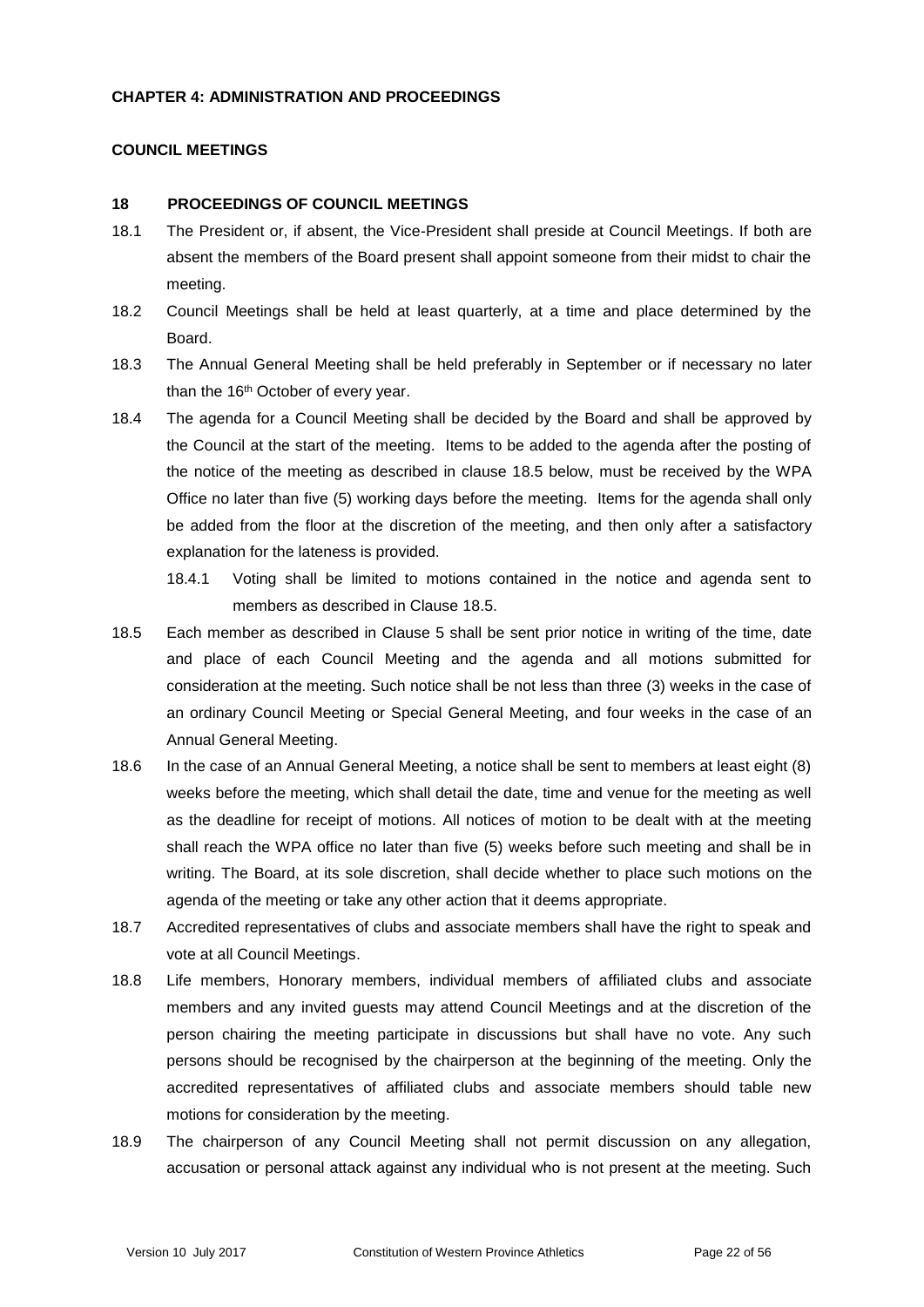allegations or accusations must be addressed through the appropriate channels to the WPA office and the individual given the opportunity to respond accordingly. This provision shall not apply where a duly constituted disciplinary hearing of WPA has found against an individual and has ruled that its findings be reported at a WPA Council Meeting.

18.10 No person shall deliberately mislead a Council Meeting. Any person accused of doing so shall be subject to disciplinary action.

#### **19 QUORUM FOR COUNCIL MEETINGS**

- 19.1 A quorum shall be constituted by the presence of a representative from no less than one quarter (25%) of the affiliated clubs of WPA, excluding any club on probation or suspension.
- 19.2 Should there not be a quorum half an hour after the scheduled starting time of the meeting of which notice was given, the meeting may continue but shall be incapable of passing any resolution or decision. The Board shall thereafter decide whether the said meeting should be reconvened with the same agenda and if so decided, the members of WPA shall be given a minimum of seven (7) days notice in writing that the said meeting will be reconvened at a time, date and place named in such notice, and being not less than two weeks after the aborted meeting. Should a quorum not be constituted at the reconvened meeting, the delegates then present will constitute a quorum.

#### **20 VOTING AT COUNCIL MEETINGS**

- 20.1 Except where otherwise provided, when a quorum is correctly constituted, all decisions taken and resolutions passed shall be taken or passed, as the case may be, by a simple numerical majority of votes.
- 20.2 Voting, except where otherwise provided, shall be by a show of hands unless two or more affiliated clubs request a secret ballot.
- 20.3 The Board shall appoint a neutral person or persons to co-ordinate the voting at an Annual General Meeting or Special General Meeting or where a secret ballot is called for. The name of such person or persons shall be included in the agenda of the meeting. If such persons are not nominated in advance, a suitable person shall be appointed by the meeting.
- 20.4 Each eligible affiliated club shall have one vote. (One vote per club and not per delegate.)
- 20.5 An affiliated club shall be eligible to vote at a Council Meeting provided:
	- 20.5.1 its membership has been approved by Council in terms of clause 6;
	- 20.5.2 its membership has not been suspended or terminated in terms of clause 6; and
	- 20.5.3 its annual affiliation fees to WPA have been paid in terms of clause 27.
- 20.6 In the case of the Annual General Meeting, an affiliated club shall be entitled to vote in the election of Officers of the Association provided it meets the requirements of 20.5 and in addition has been represented at a minimum of four (4) Council Meetings in the past two years since the previous AGM where elections were held. The number of meetings shall be applied pro-rata to any club granted membership in the period between AGMs. The eligibility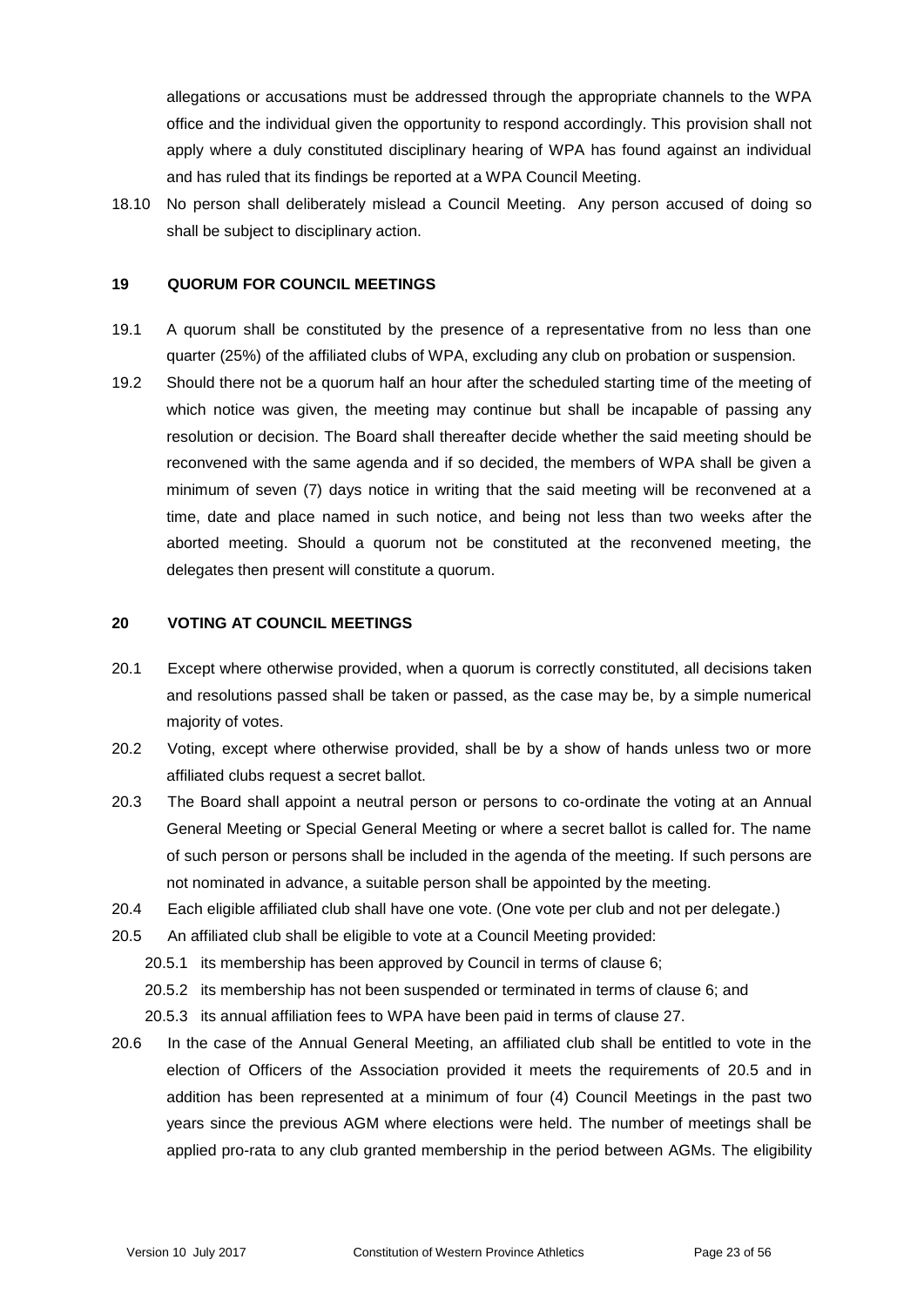of clubs to vote in the elections at the Annual General Meeting shall be sent with the final agenda for the meeting as described in clause 18.5.

- 20.7 No individual shall have a vote except in their capacity as the accredited representative of an affiliated club. No individual may represent more than one affiliated club.
- 20.8 Votes by proxy shall not be admissible.
- 20.9 In the event of tied voting there shall be a revote after further discussion of the matter in question. Any person directly affected by the voting may be asked to leave the room during such discussion.
- 20.10 On any matter except the election of officials, if after a revote the votes are still tied, the President, or if absent the person presiding over the meeting, shall exercise a casting vote if they choose to do so or make any other arrangement they deem suitable provided it is in the spirit of this Constitution.
- 20.11 Voting in the election of officials shall be according to clause 22.

#### **21 PROCEDURE AT ANNUAL GENERAL MEETING**

- 21.1 The agenda of the Annual General Meeting shall as far as possible be disposed of in the following order:
	- 21.1.1 submission of delegates credentials;
	- 21.1.2 confirming the validity of the meeting in terms of the Constitution:
		- 21.1.2.1 confirmation of the date of posting of the notice convening the meeting, the reading of such notice; and
		- 21.1.2.2 confirming the presence of a quorum;
	- 21.1.3 confirming the agenda for the meeting including any points to be raised under General;
	- 21.1.4 reading (if need be) and if in order adopting the minutes of the previous Annual General Meeting and any Special General Meeting held since the last Council Meeting; if not in order, duly amending and adopting such minutes;
	- 21.1.5 submission, discussion and adoption of the report of the Board, which shall include reports of the separate Commissions and Standing Committees;
	- 21.1.6 discussion of the income and expenditure statement for the current financial year;
	- 21.1.7 recommendations by the Board for licence fees and subscriptions for the following year, for adoption, or amendment and adoption. Such recommendations to be based on a draft revenue and expenditure budget as envisaged in clause 27;.
	- 21.1.8 dealing with any motions, including motions to amend the Constitution of which due notice has been given as per clause 18.6;
	- 21.1.9 election of office bearers in terms of clause 22;
	- 21.1.10 acceptance of the fixture list for athletic meetings for the forthcoming year;
	- 21.1.11 confirmation of the names of any athletes not granted clearance in terms of Schedule B;
	- 21.1.12 appointment of a Legal Advisor and an Auditor for the forthcoming year;
	- 21.1.13 awarding Honours, if any, in terms of clause 34;
	- 21.1.14 election of Life Members, if any, in terms of clause 8;
	- 21.1.15 attending to any matters raised under General.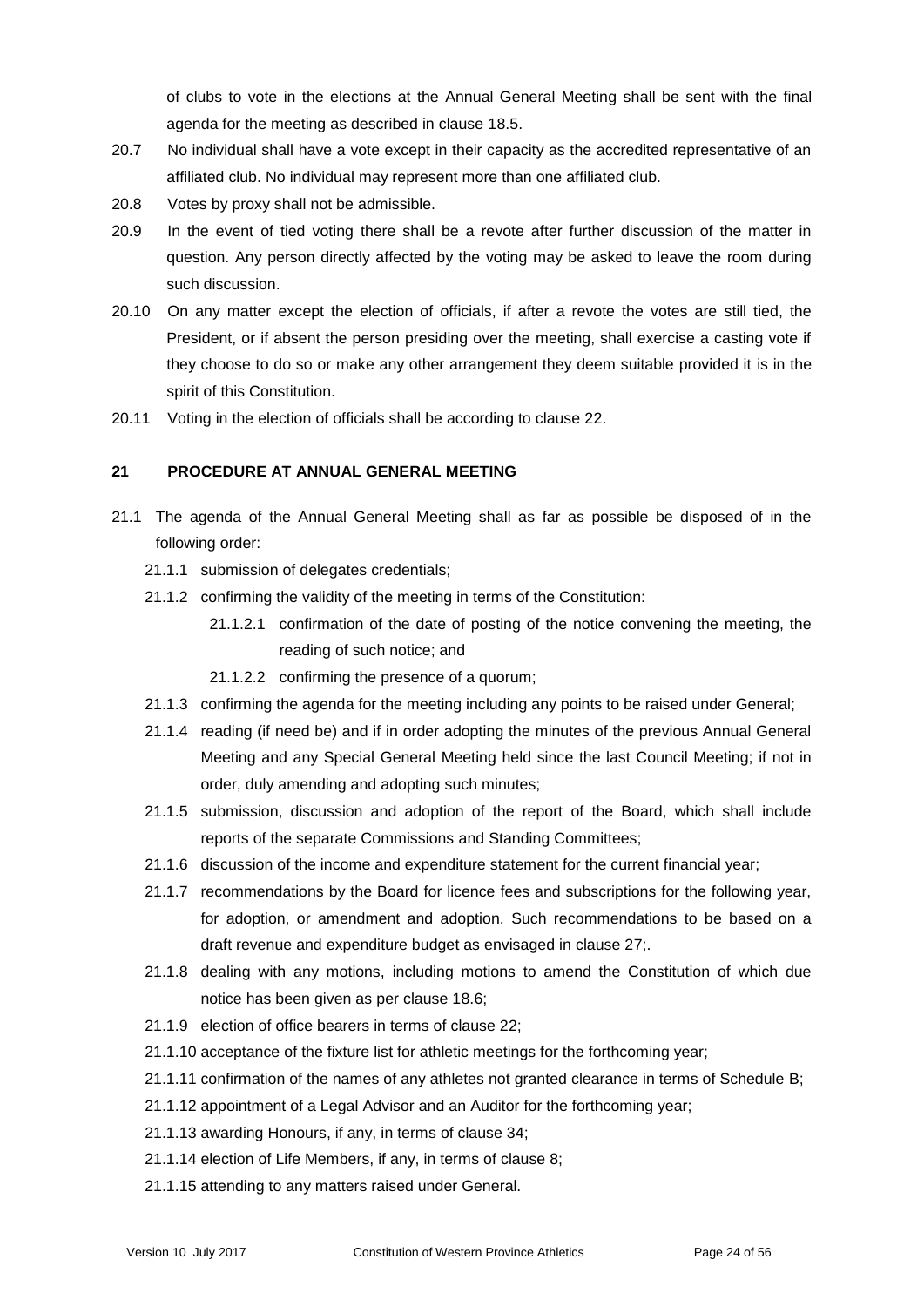21.2 If the meeting is unable to complete the proposed agenda, the meeting may elect to adjourn the meeting and reconvene within twenty one (21) days. A minimum of seven (7) days notice of such reconvened meeting shall be sent to all members and persons who received notice of the original meeting.

## **22 BIENNIAL ELECTION OF OFFICE BEARERS**

- 22.1 All elected positions on the Board, Commissions and Standing Committees shall be elected for a term of two (2) years with the following conditions:
	- 22.1.1 no individual shall be allowed to hold the position of President, or Chairperson of a Commission, or Chairperson of the Technical Officials or Coaches Committees, for more than two consecutive two-year terms.
	- 22.1.2 Any position vacated in mid-term due to resignation or other causes shall be filled by cooption at the discretion of the Board for the remainder of the term. Due consideration shall be taken of the nature of the position vacated in terms of the criteria for appointments included in clause 22.18 and 22.19 and the results of voting at the past election.
- 22.2 All appointed positions on Standing Committees shall be for a term of one (1) year.

## **NOMINATIONS**

- 22.3 Nomination forms for the positions to be elected shall be sent to all members with the notice convening the Annual General Meeting.
- 22.4 Nominations are to be invited for the following positions:
	- 22.4.1 President/Vice President;
	- 22.4.2 Chairperson of each Commission (WPACC, WPARR, WPATF, WPARW);
	- 22.4.3 Member of each Commission (WPACC, WPARR, WPATF, WPARW);
	- 22.4.4 Member of the Standing Committee for Discipline;
	- 22.4.5 Finance Officer
	- 22.4.6 First Additional Member for the Board
	- 22.4.7 Second Additional Member for the Board
- 22.5 Nominees must be licensed members in good standing of affiliated clubs. Nominees for Commissions and Committees, whether as chairperson or members, must be active as a participant, administrator or official in that discipline.
- 22.6 A nomination for the position of President shall be automatically considered as a nomination for the position of Vice President.
- 22.7 A nomination for the position of Chairperson for a particular Commission shall automatically be considered as a nomination for member of that Commission.
- 22.8 The completed nomination forms are to reach the office of WPA by no later than five weeks before the AGM. The nominated person shall confirm in writing their availability to stand for election and provide a short summary of their credentials.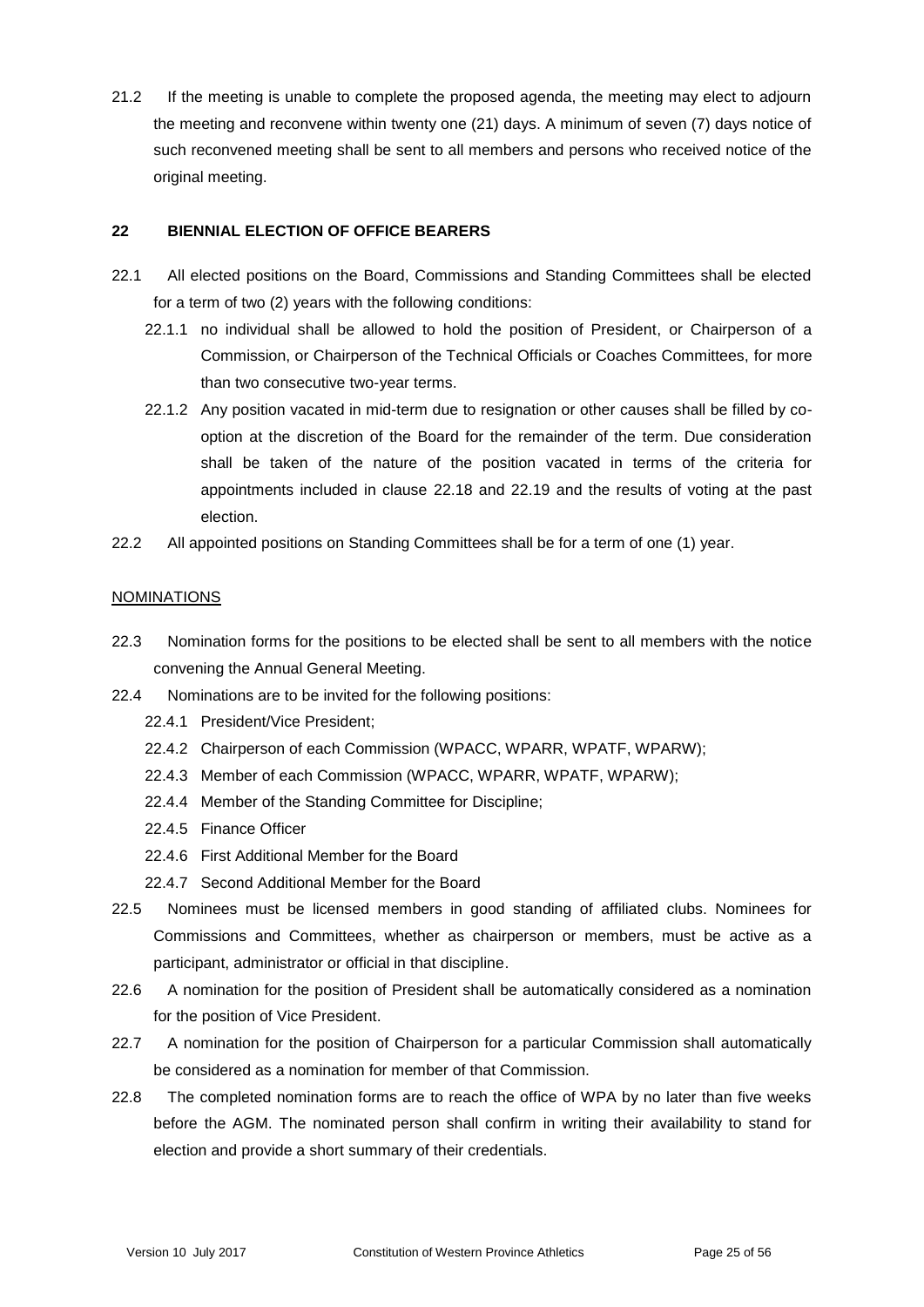- 22.9 Lists of the persons nominated together with their credentials shall be prepared by the office and sent to all members with the final notice of the AGM.
- 22.10 In the event of no nominations having been received for a particular position, or if in the opinion of the Board the nominations received are unlikely to give effect to the conditions regarding gender representation contained in Clause 22, nominations shall be accepted at the meeting.
- 22.11 The nomination of chairperson of the Standing Committee for Technical Officials shall be decided at a meeting of registered Technical Officials held before the date of the AGM.
	- 22.11.1 Notice of this meeting shall be sent to all registered Technical Officials at least two weeks (14 days) before such meeting.
	- 22.11.2 A quorum shall comprise of at least twenty (20) registered Technical Officials.
	- 22.11.3 The President or designated alternate shall chair the meeting, or if absent the meeting shall decide who shall preside.
	- 22.11.4 Candidates for nomination shall be accepted at the meeting and such candidates should be present or have previously indicated their acceptance to stand.
	- 22.11.5 In the case of a tie for the position of chairperson there shall be a re-vote excluding all other nominees except the tied parties. If, after a re-vote, the parties are still tied the President or designated alternate shall cast a deciding vote.
	- 22.11.6 The same meeting may select other registered Technical Officials to serve on the Standing Committee for Technical Officials.
	- 22.11.7 The decisions of this meeting shall be forwarded to the WPA office.
- 22.12 The nomination of chairperson of the Standing Committee for Coaches shall be decided at a meeting of registered Coaches held before the date of the AGM.
	- 22.12.1 Notice of this meeting shall be sent to all registered Coaches at least two weeks (14 days) before such meeting.
	- 22.12.2 A quorum shall comprise of at least ten (10) registered coaches.
	- 22.12.3 The President or designated alternate shall chair the meeting, or if absent the meeting shall decide who shall preside.
	- 22.12.4 Candidates for nomination shall be accepted at the meeting and such candidates should be present or have previously indicated their acceptance to stand.
	- 22.12.5 In the case of a tie for the position of chairperson there shall be a re-vote excluding all other nominees except the tied parties. If, after a re-vote, the parties are still tied the President or designated alternate shall cast a deciding vote.
	- 22.12.6 The same meeting may select other registered coaches to serve on the Standing Committee for Coaches.
	- 22.12.7 The decisions of this meeting shall be forwarded to the WPA office.

#### ELECTIONS

- 22.13 All elections shall be held by secret ballot.
- 22.14 The nominees need not be present at the AGM.
- 22.15 Ballot papers shall be distributed at the meeting.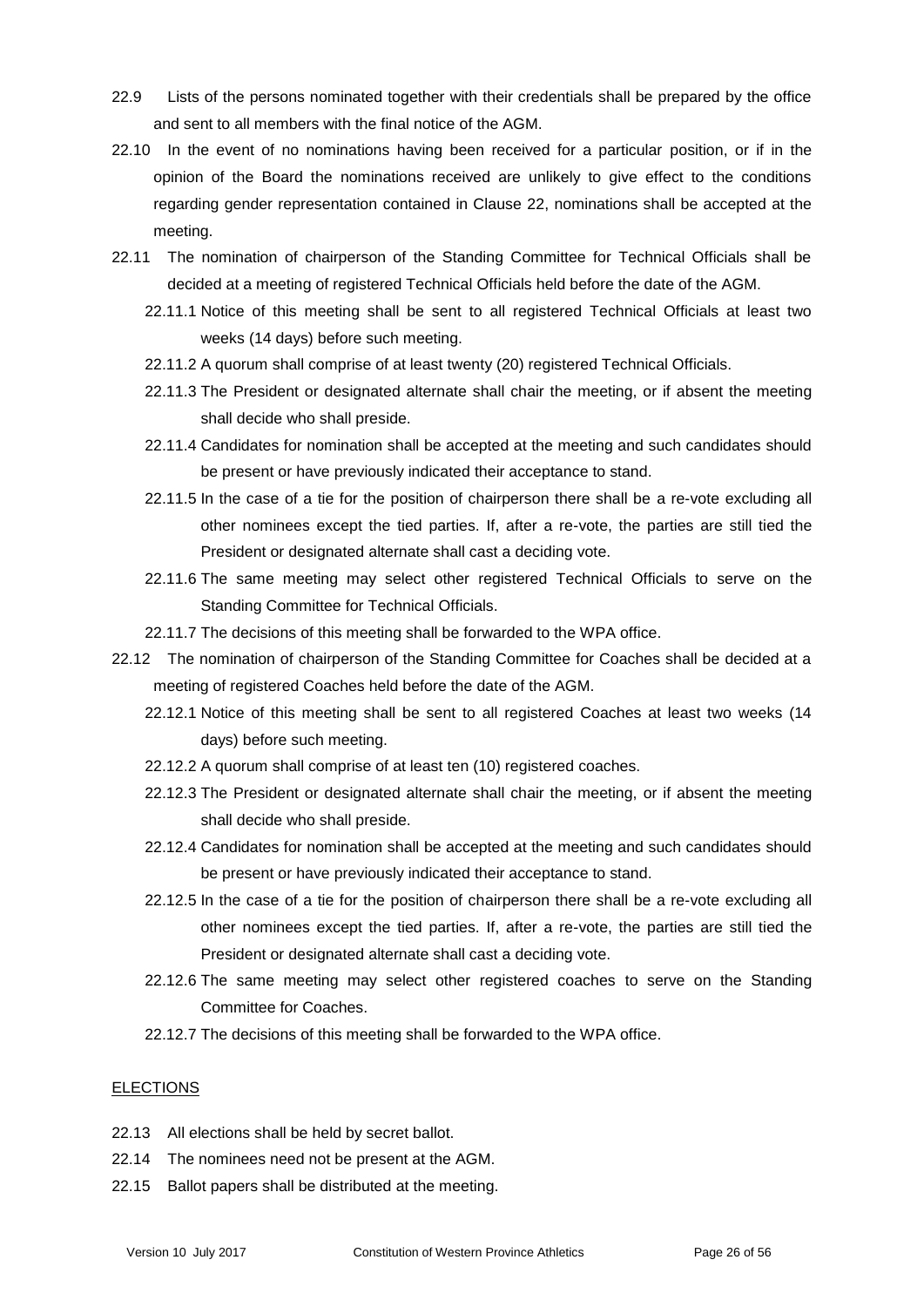- 22.16 Except for the Commission Chairpersons, no person is allowed to hold a position on the Board as well as any Commission. In other words, as soon as a member is elected to a position, she or he will automatically be removed as a candidate for any other position for which she or he was nominated.
- 22.17 Elections shall be conducted in the following order:
	- 22.17.1 Election of the President and Vice President.
	- 22.17.2 Election of chairpersons of the Commissions, conducted in alphabetical order viz: WPACC, WPARR, WPARW, WPATF.
	- 22.17.3 Election of the Finance Officer
	- 22.17.4 Election of First Additional Member for the Board
	- 22.17.5 Election of Second Additional Member for the Board
	- 22.17.6 Election of the Members of the Commissions, conducted in alphabetical order viz: WPACC, WPARR, WPARW, WPATF
	- 22.17.7 Election of five (5) members to the Standing Committee for Discipline.
- 22.18 Any position that for whatever reason cannot be filled by election as intended, shall be appointed by the Board, subject to ratification at the next Council meeting.
- 22.19 Unless otherwise provided, elected office bearers shall assume office from the close of the Annual General Meeting at which they are elected.

## VOTING FOR MEMBERS OF THE BOARD

- 22.20 Voting for members of the Executive Board shall be conducted as follows:
	- 22.20.1 The election of the President shall precede that of the election for Vice President.
	- 22.20.2 The person who receives the most votes shall be declared the President.
	- 22.20.3 Any losing candidate(s) for President shall be added to the ballot paper for the Vice President and the election shall proceed.
	- 22.20.4 The person who receives the most votes shall be declared the Vice President.
	- 22.20.5 In the case of a tie in voting for any position on the Board there shall be a re-vote excluding all other nominees except the tied parties. If, after a re-vote, the parties are still tied, the winner shall be determined by the toss of a coin or the drawing of lots.
- 22.21 The nomination for the position of chairperson of the Standing Committee for Technical Officials, after an opportunity for discussion, shall be put to a vote for ratification by the meeting:
	- 22.21.1 If the nomination is not ratified by the AGM, a further meeting of registered Technical Officials shall be convened and a new election conducted in accordance with clause 22.11, for ratification by the Board .
- 22.22 The nomination for the position of chairperson of the Standing Committee for Coaches, after an opportunity for discussion, shall be put to a vote for ratification by the meeting:
	- 22.22.1 If the nomination is not ratified by the AGM, a further meeting of registered Coaches shall be convened and a new election conducted in accordance with clause 22.12 for ratification by the Board. .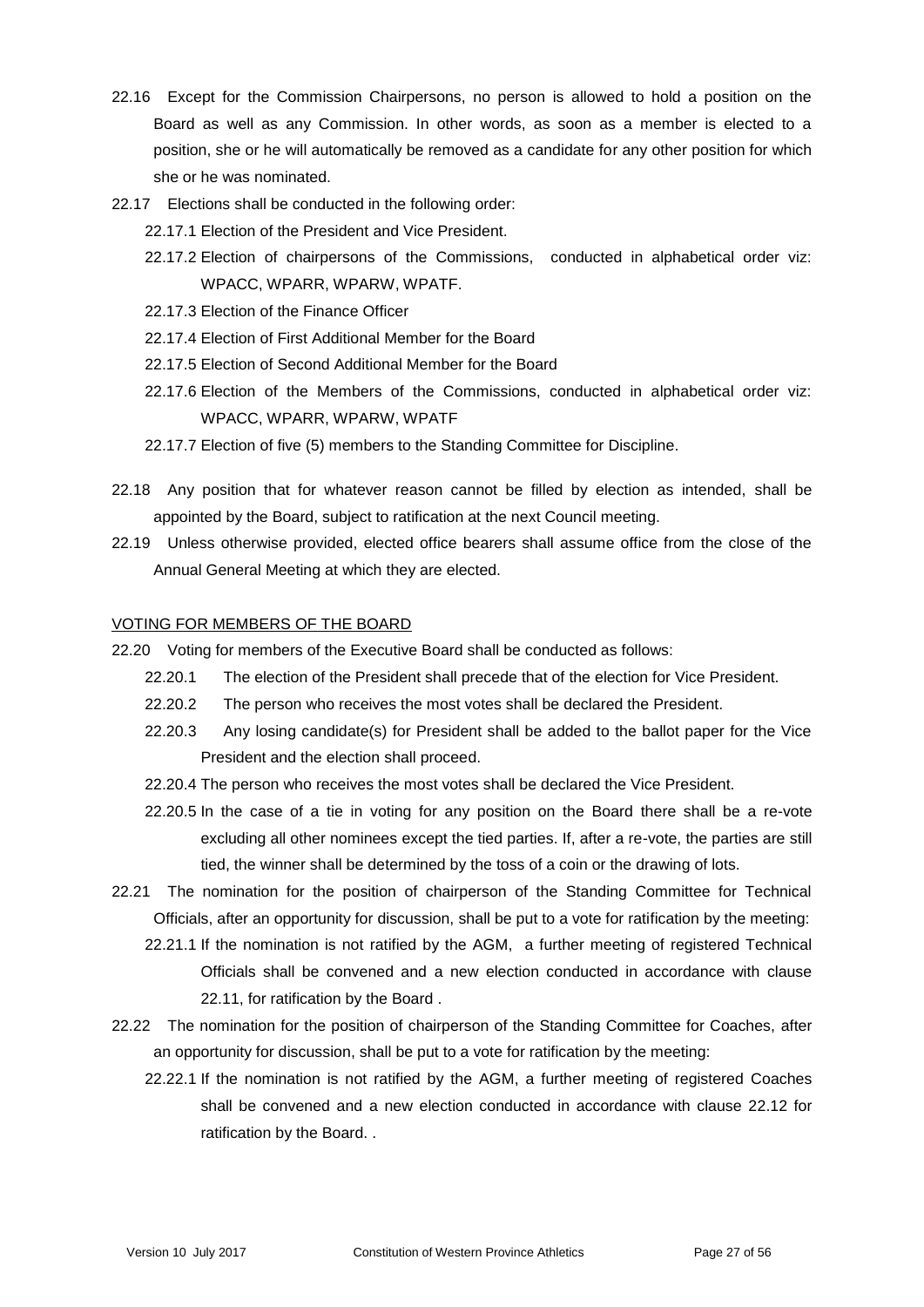#### VOTING FOR MEMBERS OF THE COMMISSIONS

- 22.23 Voting for members of the Commissions shall be conducted as follows:
	- 22.23.1 The election of the Chairperson shall be done as part of the election of the Board and shall precede the election of the members of the Commission.
	- 22.23.2 The elected Chairperson shall be excluded from all further consideration in the appointment of members of the Commission. Unless they decline, all the unsuccessful nominees for Chairperson shall automatically be included in the list of nominees for members of the Commission.
	- 22.23.3 If the number of nominations received for members of the Commission do not number eight (8) or more;
		- 22.23.3.1 Those persons already nominated in terms of clauses 22.3 to 22.9 shall be automatically be deemed to have been elected.
		- 22.23.3.2 further nominations shall be taken from the floor to fill the remaining positions.
	- 22.23.4 After the election of the Chairperson and any automatically elected nominees, each Affiliated Club shall be entitled to vote for as many further members of the Commission as required to bring the total number of members, (excluding the Chairperson), to eight (8).
	- 22.23.5 Unless there are already at least two females amongst the Chairperson and members automatically elected in terms of 22.4.1., after the voting for the members of the Commission, two (2) positions shall be assigned to the females receiving the highest number of votes,
	- 22.23.6 As many further positions as required to bring the total number of Commission members including the Chairperson to nine (9), awarded to the nominees receiving the highest number of votes and not included in the previously assigned positions.
	- 22.23.7 In the case of a tie between nominees for a position as member on the Commission, all such tied persons shall be elected to the Commission.

## **23 DISCLOSURE OF INTERESTS**

- 23.1 Each person holding office in WPA or member of any organising committee (LOC) in respect of an event under the auspices of ASA/WPA, shall disclose to the Board any interest (direct or indirect) that they may have in any contract or proposed contract or business being considered by WPA or the relevant LOC and shall not be present during any discussion or voting upon such business. A person may make a general declaration that they are a member of a particular organisation, so as to be regarded as interested in any transaction involving that organisation.
- 23.2 No person holding office in WPA or any LOC shall use any information acquired in such position for direct gain; personal, business or otherwise.
- 23.3 Nothing in this article shall derogate from the general duty of good faith owed by a member to WPA.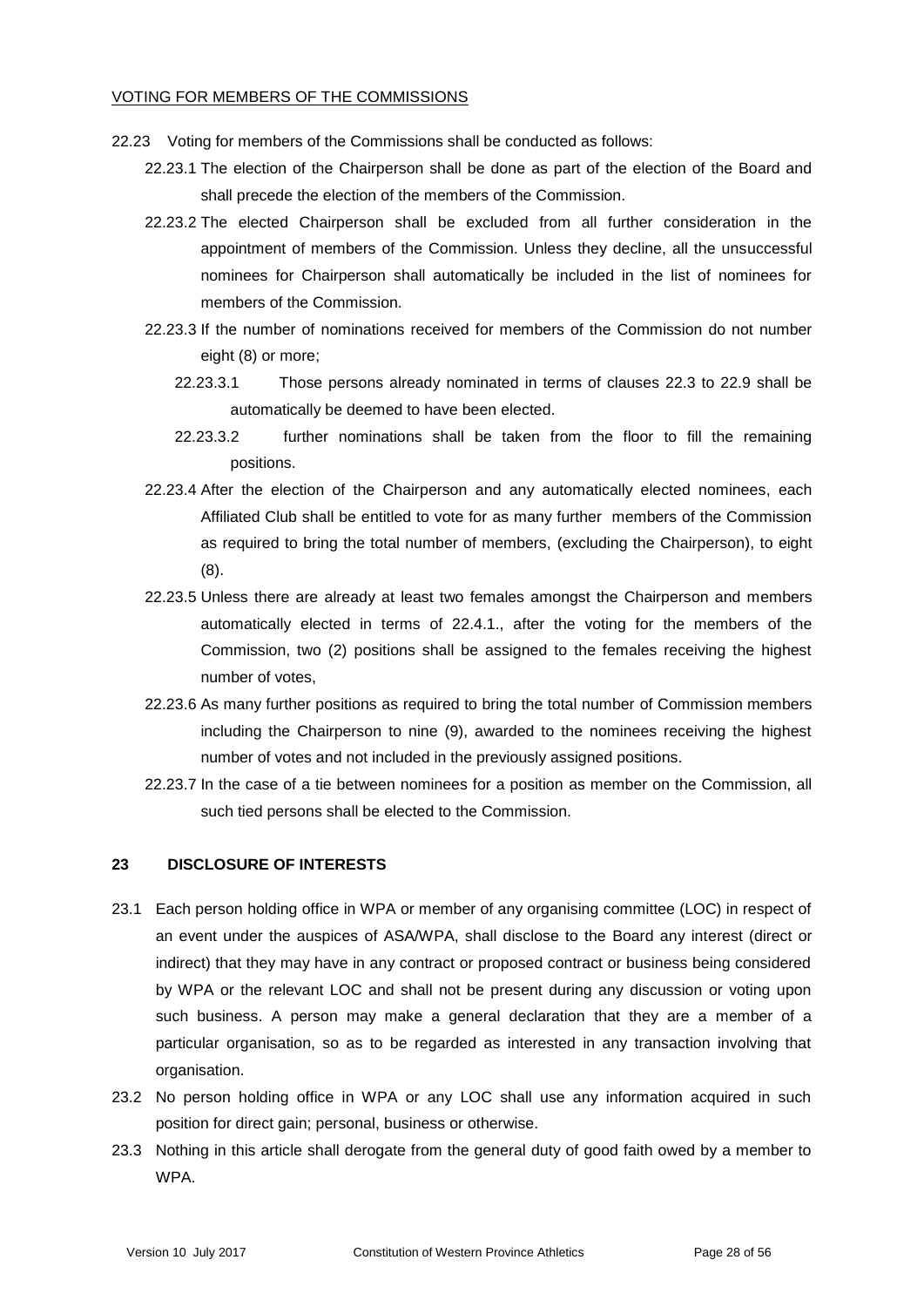23.4 No WPA office bearer shall place themselves in a position where their membership or position of office in another organisation shall cause a conflict of interest. So long as the two (or more) organisations are not in conflict with one another, such a conflict shall not exist. Where such a conflict exists (in the opinion of either party) the WPA office bearer shall either recuse themselves or resign from one of the organisation(s).

#### **24 SPECIAL GENERAL MEETINGS**

- 25.1 Special General Meetings shall be called by the General Manager, or in his /her absence the person acting in such role, upon written request signed by
	- 25.1.1 two thirds of the Board members, or
	- 25.1.2 accredited representatives of no less than 12 Affiliated Clubs.
- 25.2 The meeting must be called within thirty (30) days of receipt of such request and must be scheduled to take place within thirty (30) days of the notice calling the meeting.
- 25.3 Should the meeting not be called in accordance with clause 25.2, the persons requesting the meeting shall be entitled to call the meeting on behalf of WPA.
- 25.4 The Members or Board members requesting the meeting shall be obliged to be present at the meeting called.
- 25.5 Only the business stated in the notice of the meeting may be discussed. Any motion to be put to the vote must be included in the notice of the meeting.

#### **25 REMOVAL OF PERSONS FROM ELECTED OFFICE**

- 25.1 Notwithstanding anything contained elsewhere in these articles the members may, by resolution passed with a two-thirds majority of votes cast at a Special General Meeting, remove from office any person. This excludes any employee of WPA.
- 25.2 Upon receiving a valid requisition for a Special General Meeting at which a resolution to remove such person is to be proposed, the Board shall give notice in writing of such resolution to the person(s) concerned, and if required by such person(s) circulate to all members entitled to receive notice of the meeting, any written communication of reasonable length provided it does not contain any illegal, offensive or defamatory material.
- 25.3 At the Special General Meeting, the person(s) whose removal is proposed shall have the right to address the meeting.
- 25.4 Any removal of person(s) shall be without prejudice to any legal claim they may have against WPA or that WPA may have against him/her in respect of matters arising before such removal.

#### **26 SECRETARIAT / EMPLOYEES**

- 26.1 The secretary / secretaries / book keeper of WPA shall be salaried employees of the association. Their appointment shall be confirmed by a simple majority of the full Board. The Board shall determine their conditions of employment and remuneration from time to time.
- 26.2 The secretary / secretaries shall have no vote at any meeting.
- 26.3 The secretary / secretaries shall report to the General Manager (if appointed) otherwise the President.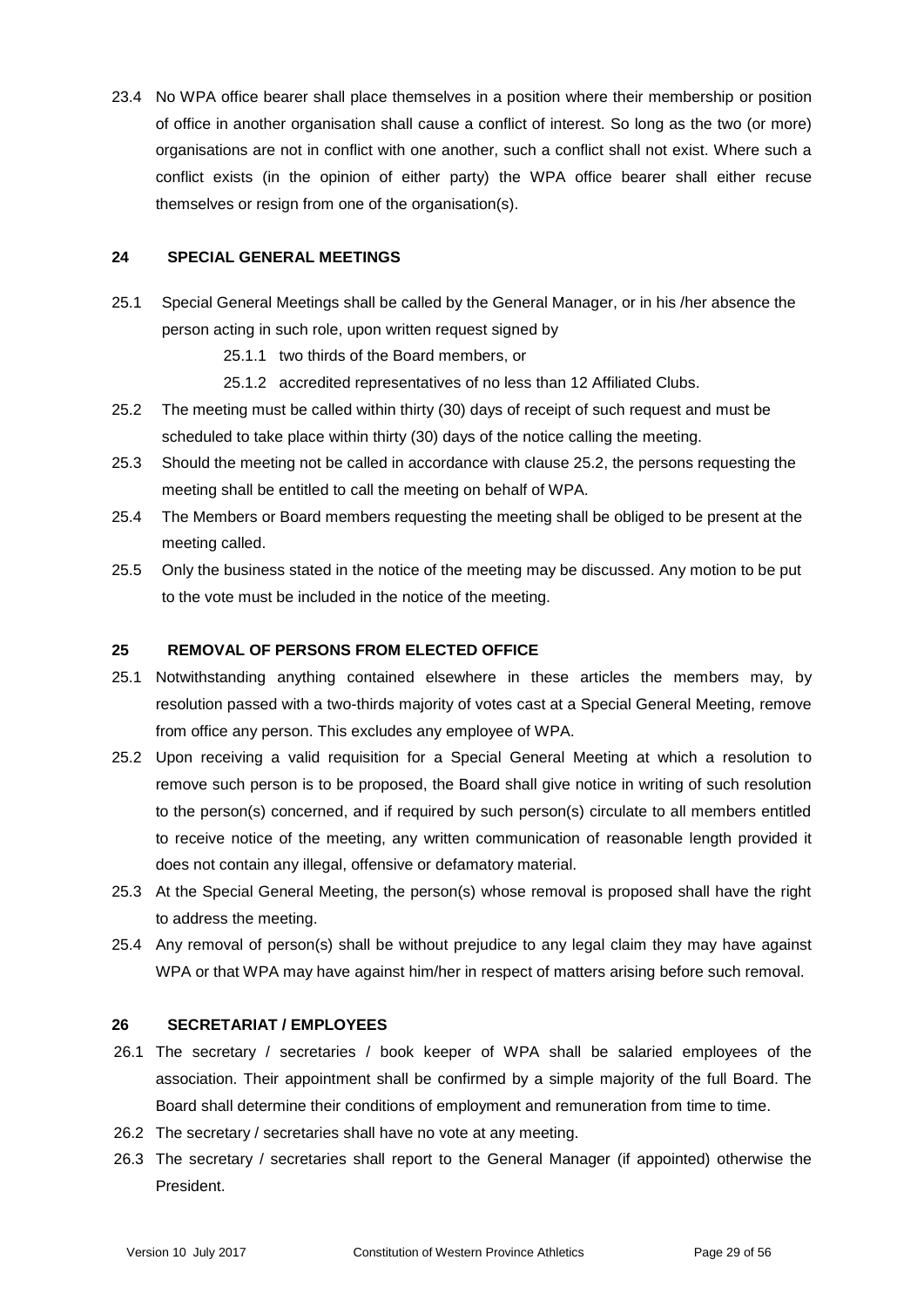#### **CHAPTER 5 : GENERAL**

#### **27 FINANCIAL MATTERS**

- 27.1 The financial year for WPA shall be from 01 January to 31 December of each year.
- 27.2 The General Manager, in cooperation with the Finance Officer, shall ensure that for the each meeting of the Board, a financial report is prepared, including, where relevant, details for each Commission and a report against budget for the current financial year.
- 27.3 A registered auditor appointed at the AGM shall audit the financial records of WPA. The costs for such services shall be included in the annual budget.
- 27.4 The full audited financial statement of WPA for the previous financial year shall be presented at a Council meeting before the end of July in each year. The audited statements shall be circulated to members together with the notice of such meeting.
- 27.5 WPA shall maintain such special funds as may be decided by Council.
- 27.6 All monies received by WPA shall be deposited to the credit of WPA's bank account.
- 27.7 For the purpose of organising its affairs, each Commission and Standing Committee shall be allocated an operating budget determined by the Board in consultation with the Commissions, to be approved by Council.
- 27.8 The Finance Officer shall submit to the Board, and in turn to the Annual General Meeting, proposals for revenue and expenditure for WPA for the ensuing year. Such proposals shall include recommendations for affiliation and licence fees.
- 27.9 The budget presented at the AGM shall be ratified at the last Council Meeting of the year and, once approved, may only be amended by the Council.
- 27.10 All funds budgeted for a specific Commission or Committee may be used at the discretion of that Commission or Committee. All unspent funds accruing to a given Commission in a financial year will be re-distributed according to the budget for the next financial year and shall not be automatically carried over.
- 27.11 Affiliation fees may be paid from 1<sup>st</sup> October preceding the year of affiliation;
	- 27.11.1 Affiliation fees must be paid in full before new licences for the subsequent year will be issued.
	- 27.11.2 Affiliation fees of members must be paid before the last day of June in each year. If affiliation fees have not been paid by such date any defaulting members shall be automatically considered for suspension in accordance with clause 11 and shall incur a penalty, to be decided by the Board, of up to half the affiliation fee due.
- 27.12 No Commission or Standing Committee may pay the affiliation fee of any member.
- 27.13 No cheques, other bills of exchange or promissory note shall be drawn, made, accepted or endorsed, and no payment shall be made on behalf of WPA unless such drawing, making, acceptance, endorsement or payment is done in accordance with the procedures and grants of authority approved by the Board.
- 27.14 Any document or documents that are required to be signed in order to an effect a payment on behalf of WPA shall require two signatures, being either the President or Vice-President assisted by any one of the General Manager, Financial Officer or Commission Chairpersons.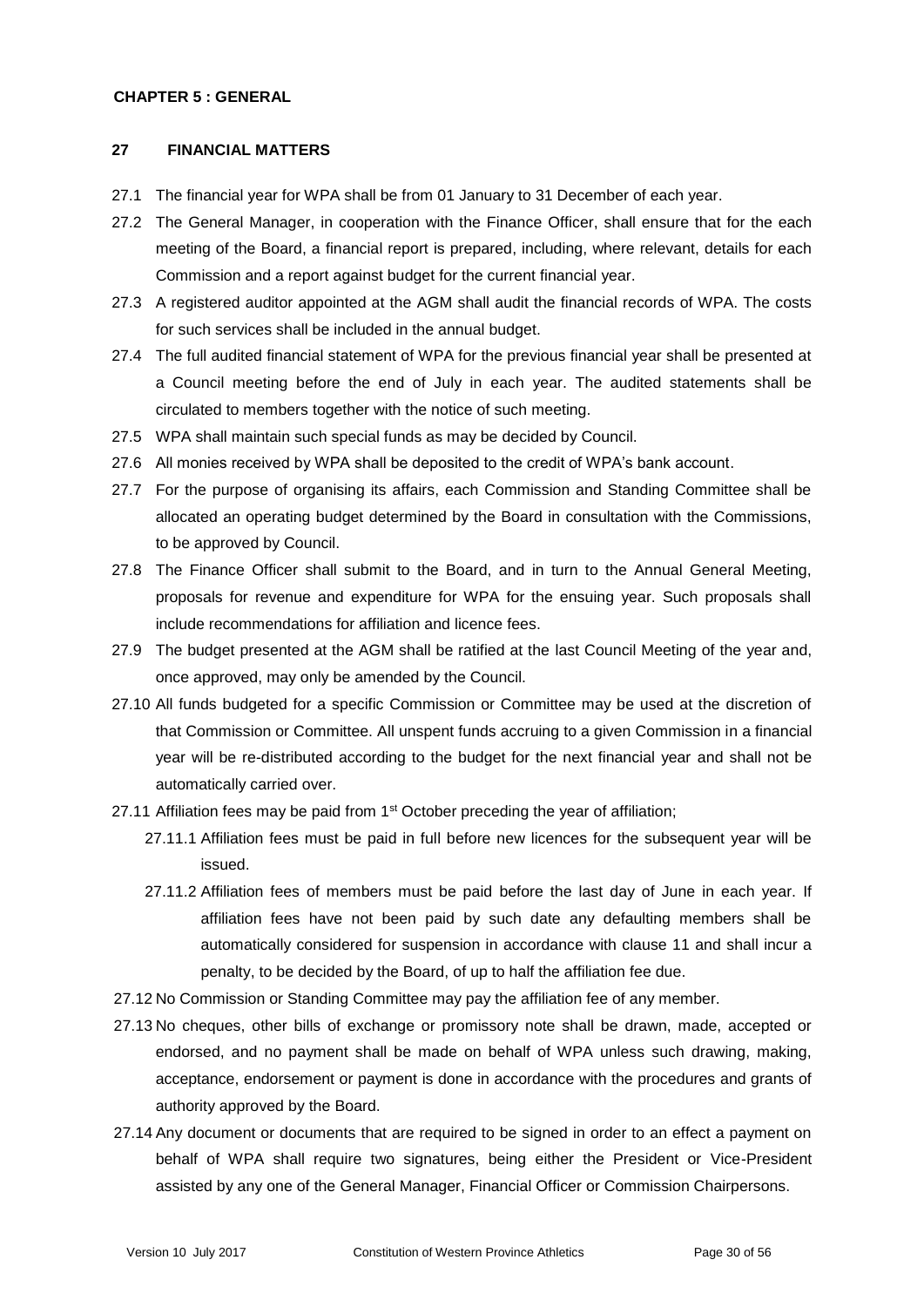- 27.15 Any immovable property, bonds, shares and registered securities of WPA shall vest jointly in the President and Chairpersons of the Commissions.
- 27.16 WPA is a non-profit organisation and any surplus funds arising shall be used for the benefit of athletics in Western Province and shall not be distributed amongst its members.
- 27.17 The Board shall not have the power, save by a resolution of the Council, to dispose of or encumber more than thirty (30) percent of the assets, by market value, of WPA.

#### **28 FIXTURES AND AUTHORISED COMPETITIONS**

- 28.1 Each Commission shall present fixture proposals for athletic meetings for the forthcoming calendar year to the Board not later than 31 August.
- 28.2 The Board shall approve these fixture proposals subject to it having the power to amend them to avoid clashes between the fixtures of the different Commissions and ensuring that fixtures take place only within the boundaries of WPA unless by agreement with neighbouring provinces.
- 28.3 The approved fixture list for the following year shall be presented at the Annual General Meeting.
- 28.4 Changes to the approved fixture list may be made only by the Board or the Management Committee, on the recommendation of the Commission concerned.
- 28.5 The Secretary shall give written notice to each affiliated club and associate member of all decisions on fixtures.
- 28.6 Notwithstanding the paragraphs above, dates for fun runs held in terms of the policy of WPA shall be set by WPARR.
- 28.7 All athletics meetings staged in Western Province shall be organised under the auspices of a member of WPA or a structure of WPA.
- 28.8 Any member of an affiliated club or associate member who takes part in or officiates at an athletic meeting which is not held under the auspices of WPA, or under the rules of ASA or the IAAF and without prior authorisation of WPA first being obtained, may be guilty of misconduct.
- 28.9 No member shall organise, promote or hold any athletic meeting without the prior authorisation of the Board having first been obtained.
- 28.10 No person shall compete in any athletic meeting held under the auspices of WPA unless they have been issued with a current licence in terms of Schedule B to this constitution.
- 28.11 All broadcast rights, namely TV, radio and any other broadcast media, to any athletics event taking place in South Africa shall be vested in ASA and as such their permission must be obtained before considering such broadcast.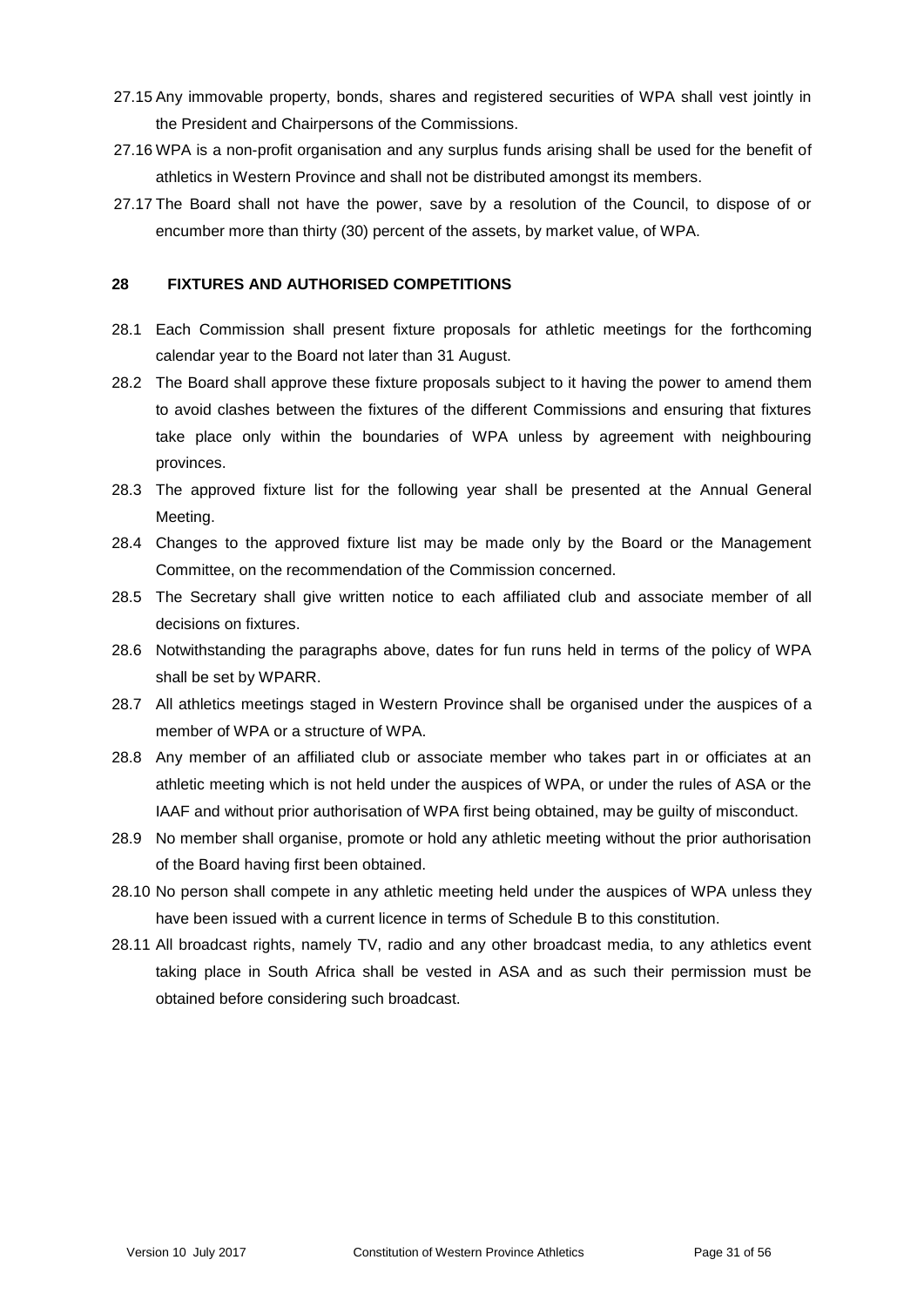#### **29 DISCIPLINE**

- 29.1 Every member of WPA and their individual members, the office bearers and employees of WPA shall be subject to the disciplinary code of WPA as described in Schedule A to this Constitution.
- 29.2 Any affiliated club or association or person found guilty of misconduct shall have the right to appeal to the Board in accordance with the procedure described in Schedule A.
- 29.3 Any affiliated club or associate member or person who is called to appear before a Disciplinary Committee shall exhaust all remedies in terms of this Constitution prior to approaching any court of law in connection therewith.
- 29.4 Nothing in this Constitution shall preclude any aggrieved person or organisation from pursuing any appeal to ASA, provided that all remedies in terms of this Constitution have been exhausted.
- 29.5 In terms of the ASA Constitution, sanction in disciplinary matters imposed by WPA or its members may not exceed two (2) years.

## **30 DISPUTES**

- 30.1 Any dispute between members, or between an athlete and a member, or between individuals, or between a member or individual and any constituent substructure of WPA, however arising, which cannot be resolved by the persons involved, shall be referred to the Board for mediation.
- 30.2 Any matter that cannot be resolved by mediation shall be referred to arbitration by the Sports Dispute Resolution Forum of the Western Cape Provincial Government, to be dealt with in accordance with the Rules of that Forum.

#### **31 RULES AND SCHEDULES**

- 31.1 In addition to the provisions of the Constitution the Board and Commissions may formulate such rules, by-laws, procedures and regulations as may be required for the smooth running of the affairs of WPA.
- 31.2 Such rules, by-laws, procedures and regulations shall be ratified by Council.
- 31.3 Any rule, by-law, procedure or regulation when accepted shall be incorporated in an existing Schedule or accepted as a new Schedule to the Constitution as appropriate.
- 31.4 All rules contained in the Schedules shall be superseded by any amendments to ASA or IAAF rules made from time to time, regardless of whether the relevant Schedule has been formally modified in terms of Clause 32 or not.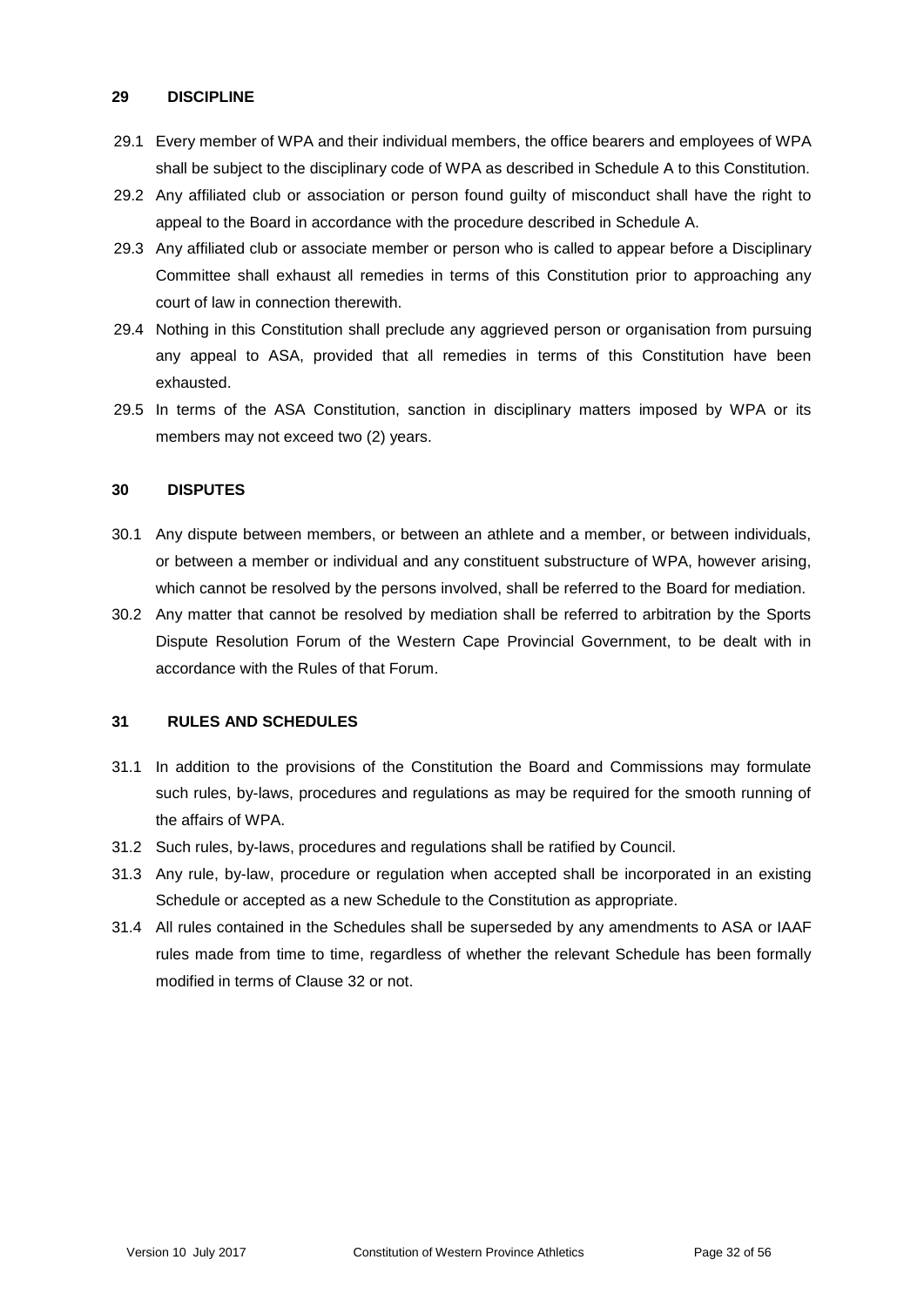#### **32 AMENDMENTS TO THE CONSTITUTION AND SCHEDULES**

- 32.1 The Constitution, excluding the Schedules, may be amended only at an Annual General Meeting or Special General Meeting convened for this purpose, upon a majority of not less than two-thirds of the votes recorded.
- 32.2 Notice of any proposed amendments to the Constitution shall appear on the agenda of such AGM or SGM and shall specify which clause of the Constitution it is proposed to amend and the wording of the proposed revision.
- 32.3 The Schedules to the Constitution may be amended upon a simple majority of votes recorded at a Council Meeting provided prior notice of such amendments has been given in the notice of the meeting.
- 32.4 Any amendments to the Constitution or Schedules shall be of effect as soon as they are accepted unless the meeting decides otherwise.

## **33 APPAREL**

- 33.1 The emblem and uniform of WPA shall be as reflected in Schedule F to this constitution.
- 33.2 The emblem and uniform of WPA shall not be used without permission of the Board.

## **34 AWARDS**

- 34.1 Performance and Service awards may be bestowed on individuals according to the standards and procedures contained in Schedule C to this constitution
- 34.2 Service and Performance awards may be awarded retrospectively and posthumously.

## **35 EXTERNAL RELATIONSHIPS**

- 35.1 Western Province Athletics will be represented in its dealings with the public, government, press, ASA and all persons external to WPA by the President or such representatives as may be appointed by the Board.
- 35.2 No affiliated club or individual member of an affiliated club shall communicate with ASA or other national bodies except through the offices of WPA.

#### **36 DISSOLUTION OF WPA**

- 36.1 A decision to dissolve WPA may be taken by a two-thirds majority of votes cast at a Special General Meeting called for this purpose, subject to the following stipulations:
- 36.2 An interim committee shall be elected to finalise the affairs of WPA.
- 36.3 In the event of WPA disbanding, all remaining debts shall be paid off. Thereafter, any remaining property, money or other assets shall not be paid or given to any of its Members, but shall rather be given in some way to another non profit organisation that has similar objectives. A Council Meeting shall decide what organisation this should be.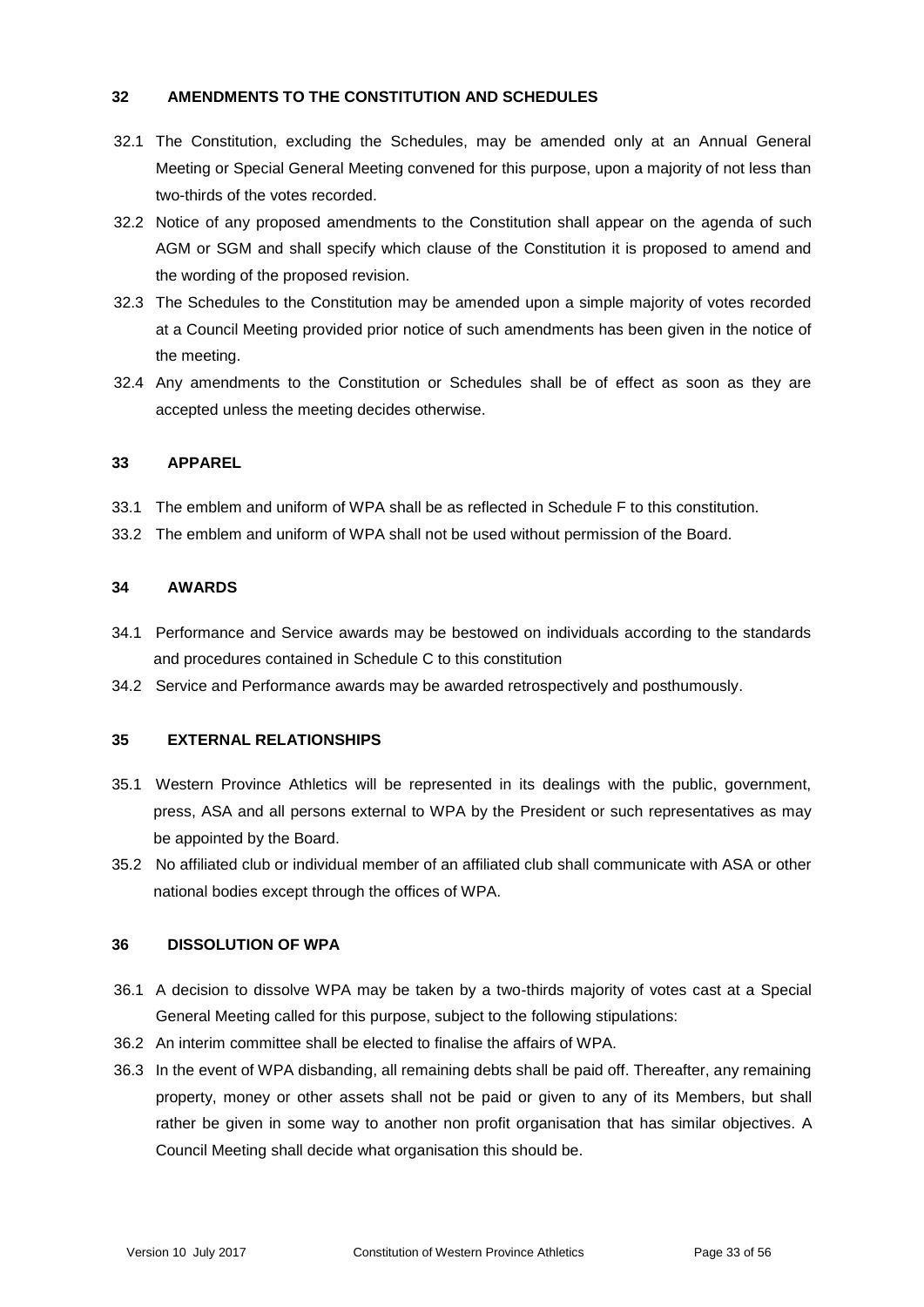## **37 AUTHORITY OF THE CONSTITUTION**

- 37.1 This Constitution supersedes any constitution of an affiliated club or associate member in so far as it is conflict with it.
- 37.2 The provisions of this Constitution, including the Schedules, shall supersede the provisions of any rules and regulations contained in any other WPA document, in so far as they are in conflict.
- 37.3 All previous constitutions of WPA, its predecessors and any previous constituent associations and/or substructures are hereby expressly revoked.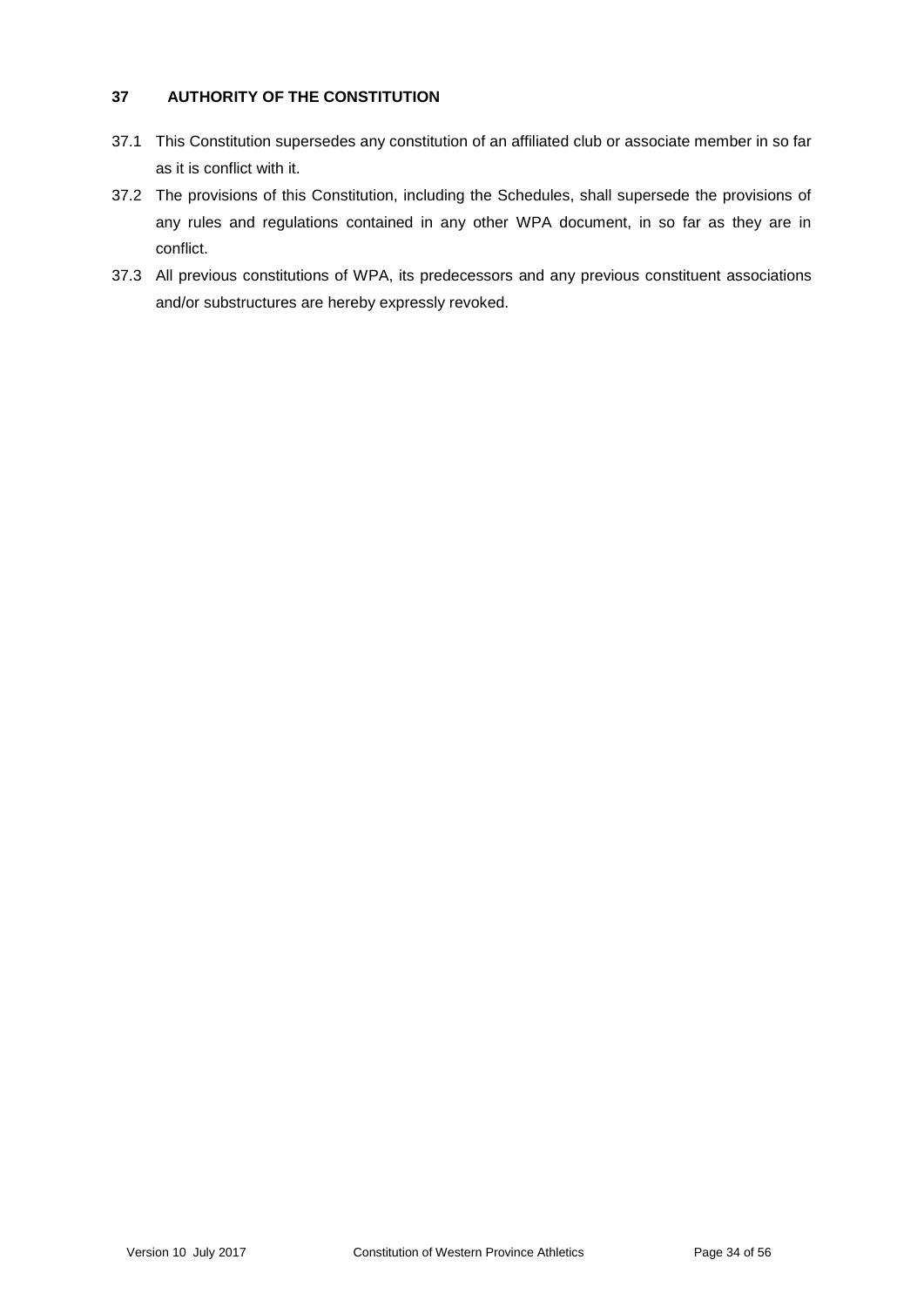## **SCHEDULES TO THE CONSTITUTION OF WPA**

## **SCHEDULE A : DISCIPLINARY PROCEDURES**

#### RULES RELATING TO THE HEARING OF DISCIPLINARY MATTERS

#### **The complaint:**

- 1. A complaint may be laid by any licensed athlete, officers of the Association, affiliated club, associate member, Commission or committee of WPA.
- 2. A complaint may only be laid against any person who is in the category of persons who may lay a complaint.
- 3. A complaint must be made in writing and must state what rule (either generically or by stating the actual rule) has allegedly been broken and briefly state the facts upon which the complaint is based.
- 4. The complaint shall state the name of the person or body against whom the complaint has been laid (and, where available, that person's contact details) and shall state the name of the complainant and contact details (where the complaint has been laid on behalf of another party, that party's name must be given and the complaint must state whether that party is aware of the complaint and has agreed to it being laid).
- 5. The complaint must be delivered in writing to the General Manager of WPA, or where the complaint concerns the General Manager, to the President of WPA.

#### **Drawing up of the charge:**

- 6. Any complaint duly lodged shall be immediately forwarded to the convenor of the disciplinary committee.
- 7. If the complaint is laid by or against the convenor of the disciplinary committee, it shall be referred to another member of that committee.
- 8. The person duly delegated, shall peruse the complaint and decide whether the complaint could sustain a valid charge.
- 9. If the complaint can sustain a valid charge, a charge sheet shall be drawn up, indicating the name of the person accused; the nature of the offence; the rule broken (where applicable); the complainant (in the case of a highly sensitive matter the name of the complainant may be omitted from the charge sheet, with a statement that there are valid reasons for omitting the name which may not be due to any conduct on the part of the person accused and that the name will be disclosed at the hearing); and the time, date and place of the hearing.
- 10. The charge sheet shall indicate that the person accused has: the right to legal representation (subject to the rider that the cost of that legal representation shall not be borne by WPA); the right to call witnesses, who must be present at the hearing; and the right to fully state her, his or its case.
- 11. If the complaint cannot sustain a charge, the complainant shall be advised of that fact in writing as soon as possible.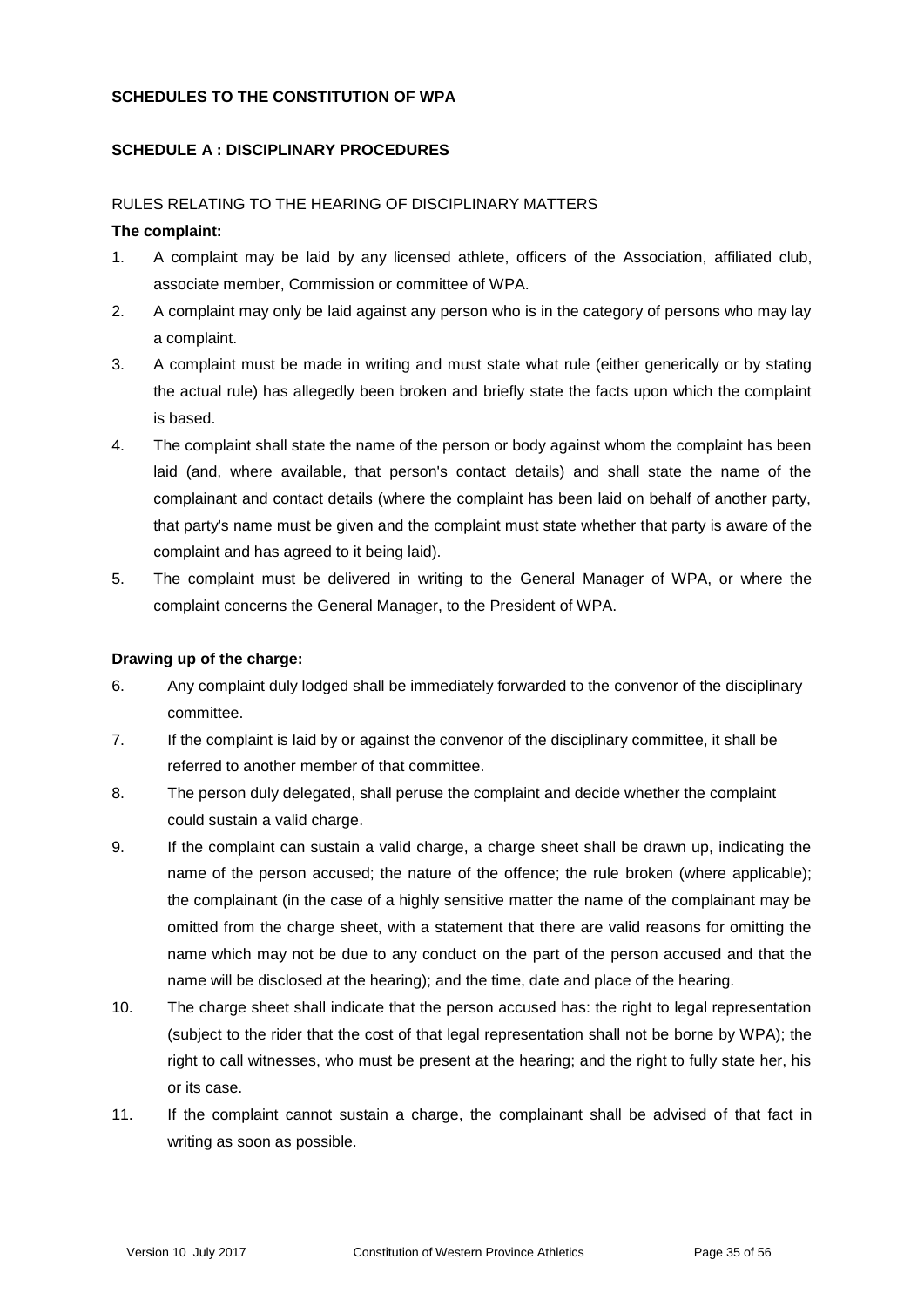#### **Service of the charge sheet:**

- 12. The charge sheet shall be personally served on the person accused (hereinafter referred to as the respondent).
- 13. Where it is not practically possible to serve the charge sheet personally, it may be posted by registered post to an athlete to the address reflected on their licence application form, provided such a form exists for the applicable year.
- 14. Where there is personal service, the respondent shall be requested to sign a copy of the charge sheet to indicate receipt. At the same time, the date, time and place of service must be reflected on the copy. If the respondent refuses to sign the copy, proof of service may be given by the person so serving it certifying in writing that it was served at the relevant time, place and date and that the respondent refused to sign receipt or refused to receive or sign the charge sheet.
- 15. It shall be a disciplinary offence to refuse service of the charge sheet (receipt of the charge sheet does not imply admission of guilt) for which a sanction of Suspension may be imposed;

#### **The time place and date of the hearing:**

- 16. The respondent shall not be given less than five working days notice of a hearing.
- 17. Save where the respondent otherwise agrees, a hearing shall take place during a weekday in the evening and after 19h00. Where reasonably possible a hearing shall take place at a venue close to the respondent's place of residence.

#### **The presiding officer:**

- 18. The presiding officer shall always be a member of the WPA disciplinary committee who is not implicated nor has a vested interest in the matter.
- 19. Where more than one member of the disciplinary committee is delegated to hear a matter, the convenor of the disciplinary committee shall appoint one of them as the presiding officer, failing which they shall agree on one of them from amongst themselves.
- 20. Where one member of the disciplinary committee is delegated to hear a matter, and it is apparent, in his or her opinion, that the matter is sufficiently complex or sensitive, the presiding officer may adjourn the hearing and order that it recommence before a reconstituted panel and shall state how many persons in her or his opinion should hear the matter.
	- 20.1 The convenor of the disciplinary committee shall reconvene the hearing with more than one member hearing it and shall be guided, though not bound, by the opinion of the presiding officer who adjourned it as to the number of members on the panel. Where no evidence has already been led and no ruling has been made on a preliminary issue related to the merits of the case, the same person who adjourned the initial hearing may be a member of the panel hearing the reconvened matter.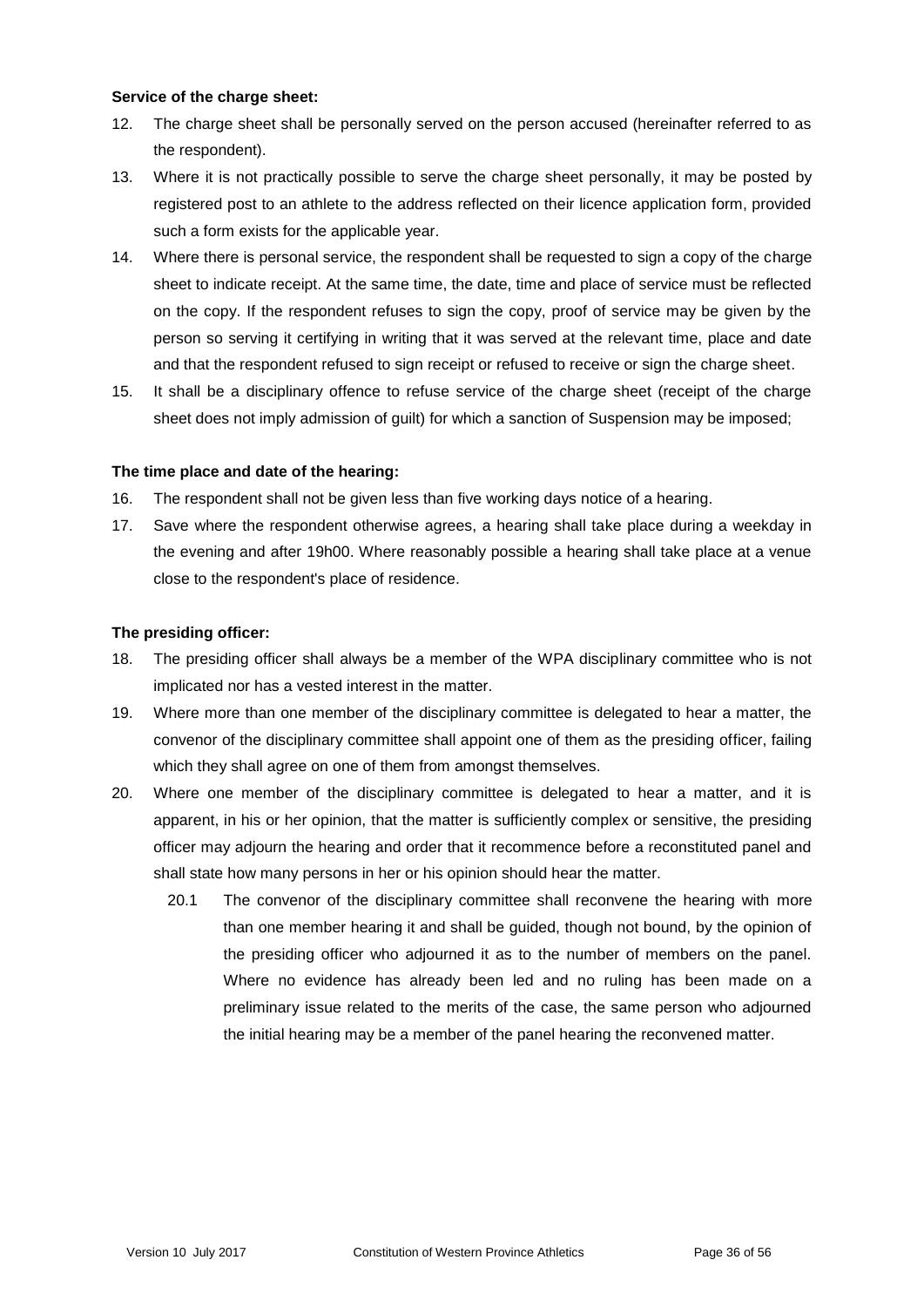#### **The prosecution of the complaint:**

- 21. The complainant, who shall also be entitled to legal representation, shall be invited to present the case against the respondent. Where the matter is of sufficient complexity, the Legal Advisor may appoint someone to present the case for the complainant, or do so personally.
	- 21.1 The complainant shall be advised whether she or he obliged to present the case against the respondent and shall be consulted about the date of the hearing before it is finalised. Where the Legal Advisor decides to present the case, or to appoint someone else to do so, the complainant shall be advised of this fact and the identity of the person who shall present the case.
- 22. Where the complaint originates from a Commission or committee of WPA, that Commission or committee shall appoint someone to present the case on their behalf.

#### **Absence from the hearing:**

- 23. In the event of the complainant being absent after twenty minutes later than the time set down for the hearing to start, without having provided a reason for the absence before the expiry of the twenty minutes, the charge shall be dismissed. Should the complainant wish to revive the charge she, he or it will have to file a fresh complaint, and provided reasons for her, his or its previous absence.
- 24. In the event of the respondent being absent after twenty minutes later than the time set down for the hearing to start, the matter shall be postponed. The respondent shall be advised of the new date, time and place of the hearing and be advised that she, he or it must explain her, his or its absence at the previous hearing, failing which one of the following sanctions may be imposed for such absence:
	- 24.1 a suspension of no more than one month; and/or
	- 24.2 a fine of no more than R500.
- 25. Should the respondent fail to be present within twenty minutes after the time set for the matter to recommence after it has been postponed in terms of rule 24, the matter may continue in the respondent's absence.

#### **The hearing:**

- 26. The hearing shall follow the following format:
	- 26.1 The charge shall be read to the respondent; after which the respondent shall be asked to acknowledge that she, he or it knows and understands the charge.
	- 26.2 The respondent shall be asked to either admit or deny the charge.
	- 26.3 The complainant shall present her, his or its case.
	- 26.4 Where evidence is lead, the complainant shall lead the witness, who may be crossexamined by the other parties to the matter. Re-examination shall only be allowed with the permission of the presiding officer.
	- 26.5 At the close of the complainant's case, the respondent may ask for the case to be dismissed for want of a *prima facie* case.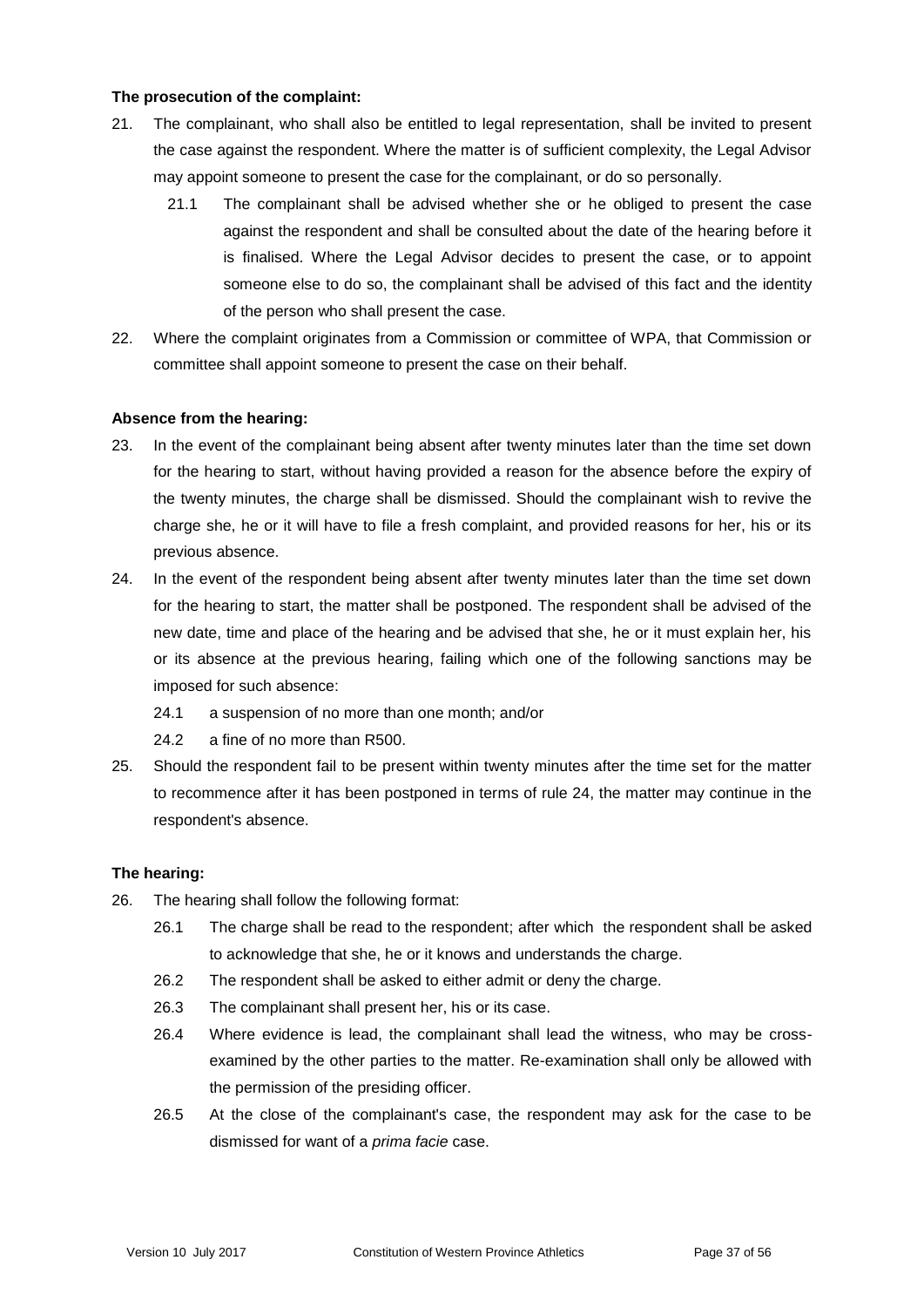- 26.6 If the respondent's request is refused, or if no such application is made, the respondent shall present its case and rules 26.3 and 26.4 shall apply *mutatis mutandis*.
- 26.7 Where evidence has been led, the complainant may address the hearing in closing and the respondent may then answer.
- 27. Although the hearing shall not be held in accordance with the strict formality of court proceedings, the general principles as to the laws of evidence shall be applied, save where they are in conflict with these rules.
- 28. Evidence may be tendered by way of affidavit, but shall be accorded lesser weight than *viva voce* evidence and shall be disregarded to the extent that there is direct and reliable *viva voce* evidence to contradict it.
- 29. The *onus* shall be on any party alleging a fact to prove that fact.
- 30. The *onus* shall be on the complainant to prove her, his or its case on the balance of probabilities.

#### **The decision:**

- 31. A decision may be reserved at the end of the hearing.
- 32. Reasons shall be furnished for the final decision reached, although it is not required that a complete judgment be given. Reasons for judgment shall include the material facts found to be proved and any points of law or rules of the sport relied upon in coming to the decision reached.
- 33. The decision shall be communicated to the respondent before it can have any force or effect.

#### **The sanction:**

- 34. If the respondent is found guilty of the charge, she, he or it shall have the right to lead evidence and/or make any submissions regarding the sanction to be imposed.
- 35. The complainant shall have the right to answer, by leading evidence and/or making submissions regarding the sanction to be imposed.
- 36. Where the hearing was postponed for judgment on the merits of the charge, the hearing must be reconvened to hear the evidence and/or submissions on the sanction to be imposed.
- 37. If judgment on the sanction is reserved, the decision shall be communicated to the respondent before it can have any force or effect.

#### **Appeal:**

- 38. Both the respondent, if found guilty, or the complainant, shall have the right to appeal to the Board of WPA, provided that a written notice of appeal is lodged with the General Manager of WPA not later than seven days after the decision of the disciplinary committee has been communicated to the respondent and complainant. Such notice of appeal shall succinctly set out the grounds upon which the appeal is based and whether it is directed against the finding of guilt or the sanction imposed.
- 39. The General Manager of WPA shall forthwith place the appeal on the agenda of the next meeting of the Board of WPA.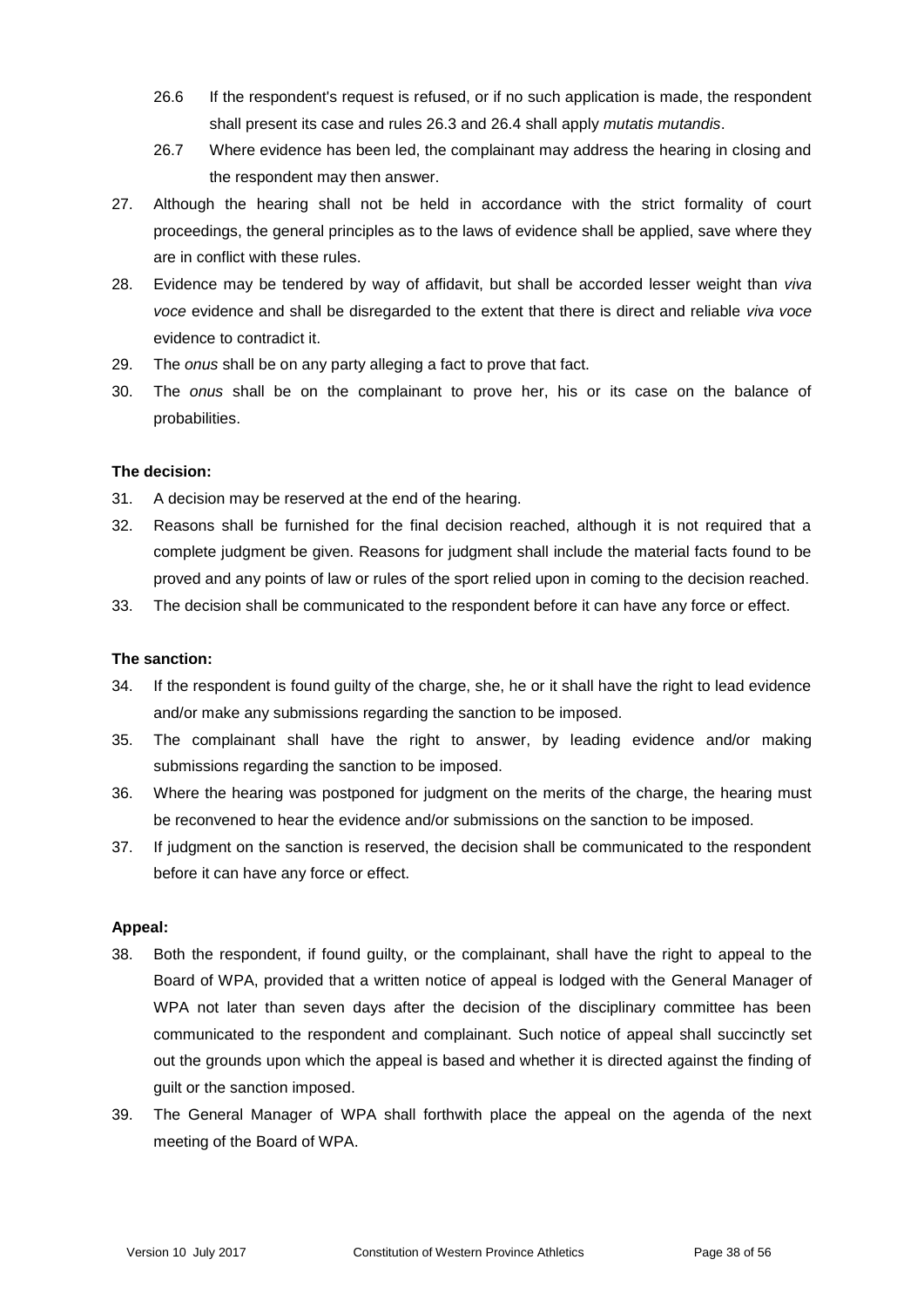- 40. The notice of appeal shall be sent to the respondent, the complainant and the member or members of the panel which heard the matter.
- 41. Both the complainant and the respondent shall be afforded the opportunity to present written argument to the Board of WPA before it makes its decision on the merits of the appeal. The member or members of the panel shall be entitled to comment on the arguments so presented.
- 42. The Board shall deal with the appeal at the earliest reasonable opportunity, after having given the parties a reasonable time to make their representations, as provided for hereinabove.
- 43. The Board shall provide brief reasons, in writing, for arriving at its conclusion in deciding the appeal.

#### **Miscellaneous:**

- 44. Any suspension or expulsion of an affiliated club or associate member shall be referred to the next WPA Council meeting after an appeal has been heard or the time for lodging an appeal has expired for ratification, subject to the right of the Disciplinary Committee, or the Board where an appeal has been dismissed, to suspend such suspension or expulsion pending the outcome of that meeting.
- 45. In the event of the complainant withdrawing the complaint, save as provided hereinbelow, after the respondent has been asked to admit or deny the charge, the respondent shall be entitled to a finding of not guilty.
- 46. Where the matter cannot continue for any reason beyond the control of the complainant and/or the respondent and which is not related to the merits of the matter, the matter shall be considered to be null and void.
- 47. Once a finding has been made or a hearing has been abandoned, the panel hearing the matter shall be discharged and shall have no further role in the matter, save regards the right to comment to the Board hearing an appeal on the notice of appeal or the arguments presented by the parties, as provided hereinabove.
- 48. In calculating time periods weekends and public holidays shall be excluded.
- 49. In the event of the committee refusing any postponement, it shall be obliged to give written reasons for doing so.
- 50. It shall constitute a disciplinary offence to prevent or obstruct any evidence being placed before a panel hearing a matter.
- 51. A panel hearing a matter shall only be seized of the matter once the matter actually serves before it."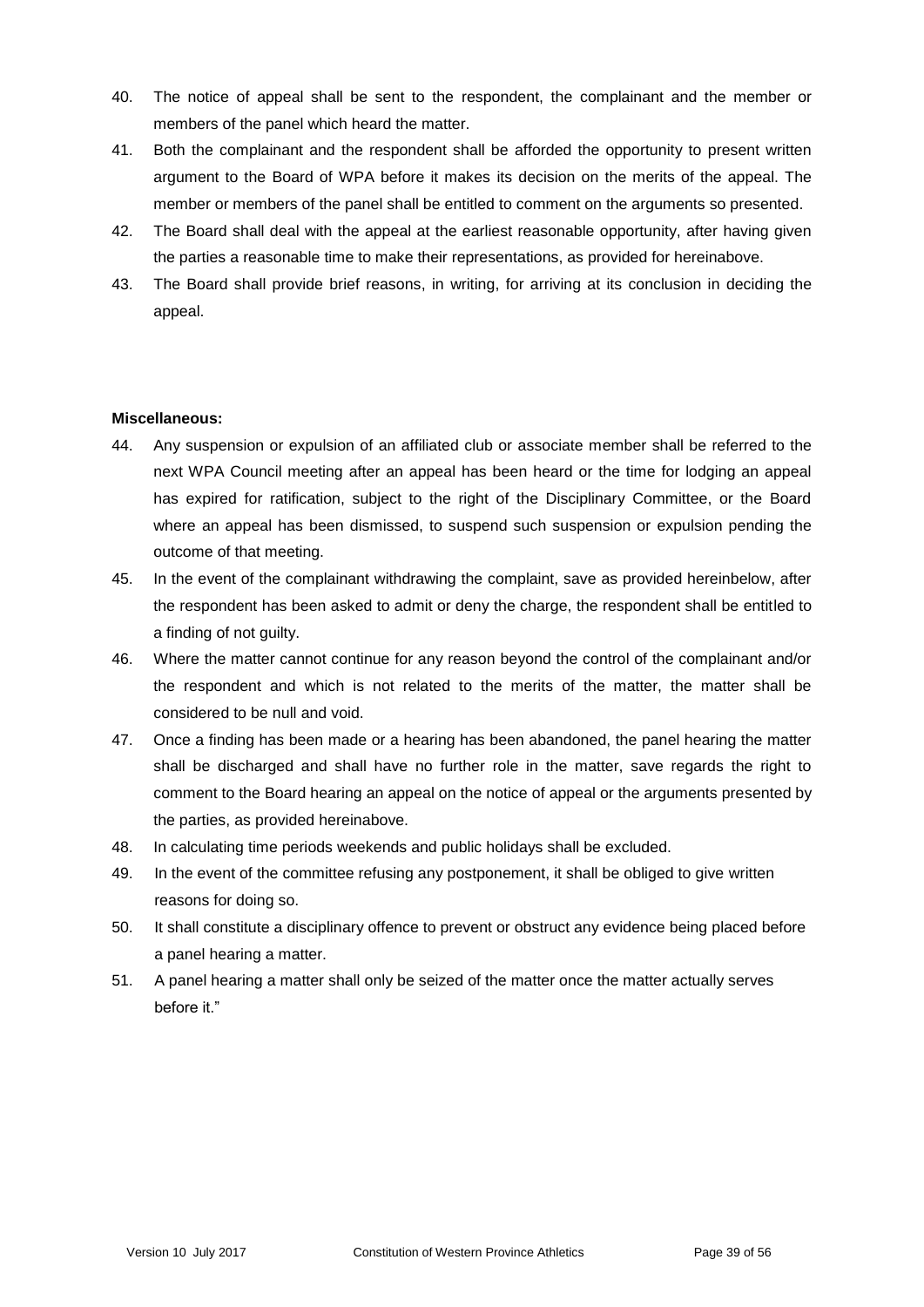#### **SCHEDULE B : LICENSING OF ATHLETES AND TRANSFER OF MEMBERSHIP**

#### **Event numbers:**

- 1. Each licensed athlete shall be issued with two licence numbers (competitor bibs), which, during the period of validity of such number, shall be worn by the athlete when competing in any athletic meeting, unless the organiser of the event provides specific event numbers.
- 2. If the organiser of an event wishes to use special event numbers;
	- 2.1 Permission to replace the ASA licence with a special event number must be requested from WPA at least one month before the event;
	- 2.2 If only one event number is to be provided then it must be worn on the front of the vest and athletes must wear their permanent licence or a temporary licence on the back.
	- 2.3 IAAF standards for the design of competitor bibs apply.
- 3. Any licence issued shall be valid until 31 December of the year of issue, save that any licence issued between 01 October and 31 December in any year shall be valid to 31 December of the following year.

#### **Club membership:**

- 4. Licences for competition shall only be available to athletes through membership of affiliated clubs.
	- 4.1 Licenses sold through associated schools shall be limited to Junior licences or licences for qualified Technical Officials.
- 5. WPA licences shall only be issued to athletes belonging to clubs or associated schools that are members of WPA, provided the athlete is domiciled in Western Province."
- 6. With the exception of National Athletes as defined by ASA, an athlete shall only be a member of a club when the club and athlete are both domiciled in the same ASA province (the *domicilium* rule).
- 7. A National Athlete may belong to a club of her or his choice anywhere in South Africa, but she or he may only represent the province where she or he is domiciled.
- 8. In accordance with the ASA ruling at the time of formation of Boland Athletics, athletes belonging to WPA clubs at that time and domiciled in the Boland province, shall be permitted to remain members of their club and renew their licence with WPA unless they change their place of residence, in which case the *domicilium* rule shall apply.
- 9. Registered technical officials and coaches shall also be assigned a licence as a condition of such registration.
	- 9.1 Technical officials and coaches are not obliged to be a member of an affiliated club and may register directly with WPA.
	- 9.2 Only technical officials and coaches who are members of affiliated clubs are entitled to compete in athletics events using the license assigned.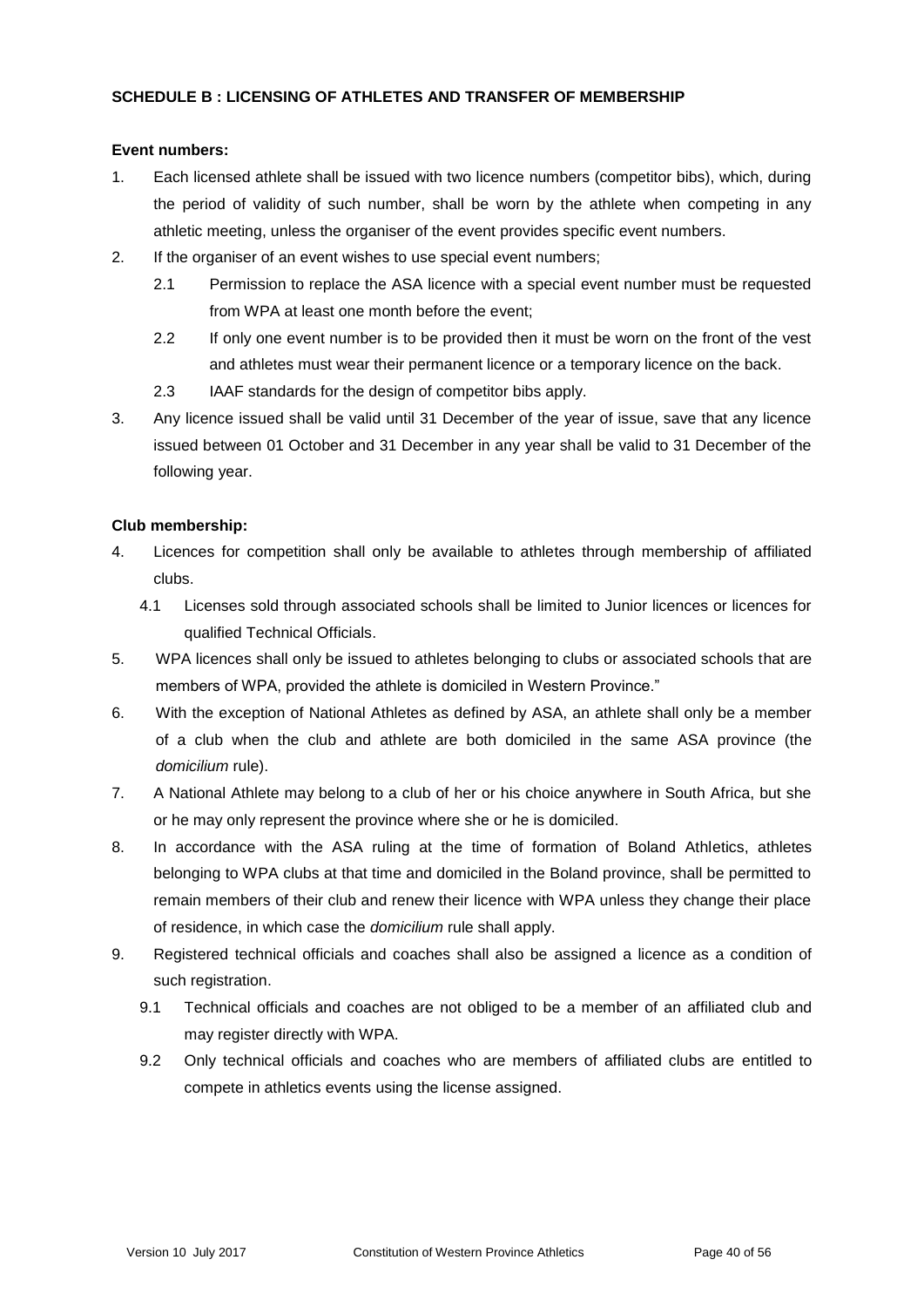#### **Transfer of membership between Clubs:**

- 10. Between 1 October and 31 December (the open period) any athlete may transfer from her or his existing club to a new club and may purchase a licence number for the following year through the new club. Athletes transferring during this period are required to inform the club which they are leaving in writing, but will not require specific clearance, unless their existing club has notified WPA, in writing, before the AGM that they will not grant clearance to that athlete. The club shall simultaneously notify the athlete(s) concerned that they will not be granted clearance and the reasons why.
- 11. WPA shall at the AGM, circulate or otherwise make available to all clubs a list of those athletes who will not be granted clearance by their clubs. Such list shall be updated at the Council meeting held in November.
- 12. The only grounds upon which a club may refuse clearance to an athlete are:
	- 12.1 the athlete is indebted to the club and has been advised of such indebtedness;
	- 12.2 the club has taken disciplinary steps against the athlete which have resulted in the suspension of the athlete;
	- 12.3 there are disciplinary proceedings pending against the athlete, which are due to be finalised within a reasonable time period;
	- 12.4 the athlete has entered into a valid contract with the club, which contract has been registered with WPA and ASA, which prevents the athlete leaving the club during that coming year; and
	- 12.5 any similar, exceptional circumstance.
- 13. Should any of the grounds mentioned in para.12 cease to exist; the athlete's name shall be removed from the list held by WPA immediately.
- 14. Should a club register a transferring athlete during the open period who is on the list referred to in para.11, such club shall commit a disciplinary offence for which a fine, the maximum amount of which shall be set by the WPA Council from time to time, may be imposed. Such transfer shall at the same time be invalid and remain so until the athlete's name has been removed from the list.
- 15. After the open period, athletes may only transfer between clubs after having gained clearance from their existing club. This applies whether the athlete has renewed her or his previous years membership of the existing club or has purchased a new licence number. The club receiving an athlete transferring from an existing club outside of the open period shall immediately notify WPA, which shall distribute the names of the athletes so transferring with the minutes of the next meeting of the WPA Board and/or Council.
- 16. The exception to this rule is that athletes enrolling for a course of study at a tertiary educational institution may transfer without clearance, provided they are not athletes described in para.12. Likewise, an athlete who has completed her or his course of study may transfer to another club without specific clearance. Athletes covered by this exception shall notify the club that they are leaving before doing so.
- 17. Should a club refuse clearance to an athlete, the club to which the athlete wishes to move may appeal in writing to the Board, which may overrule the decision of the existing club not to grant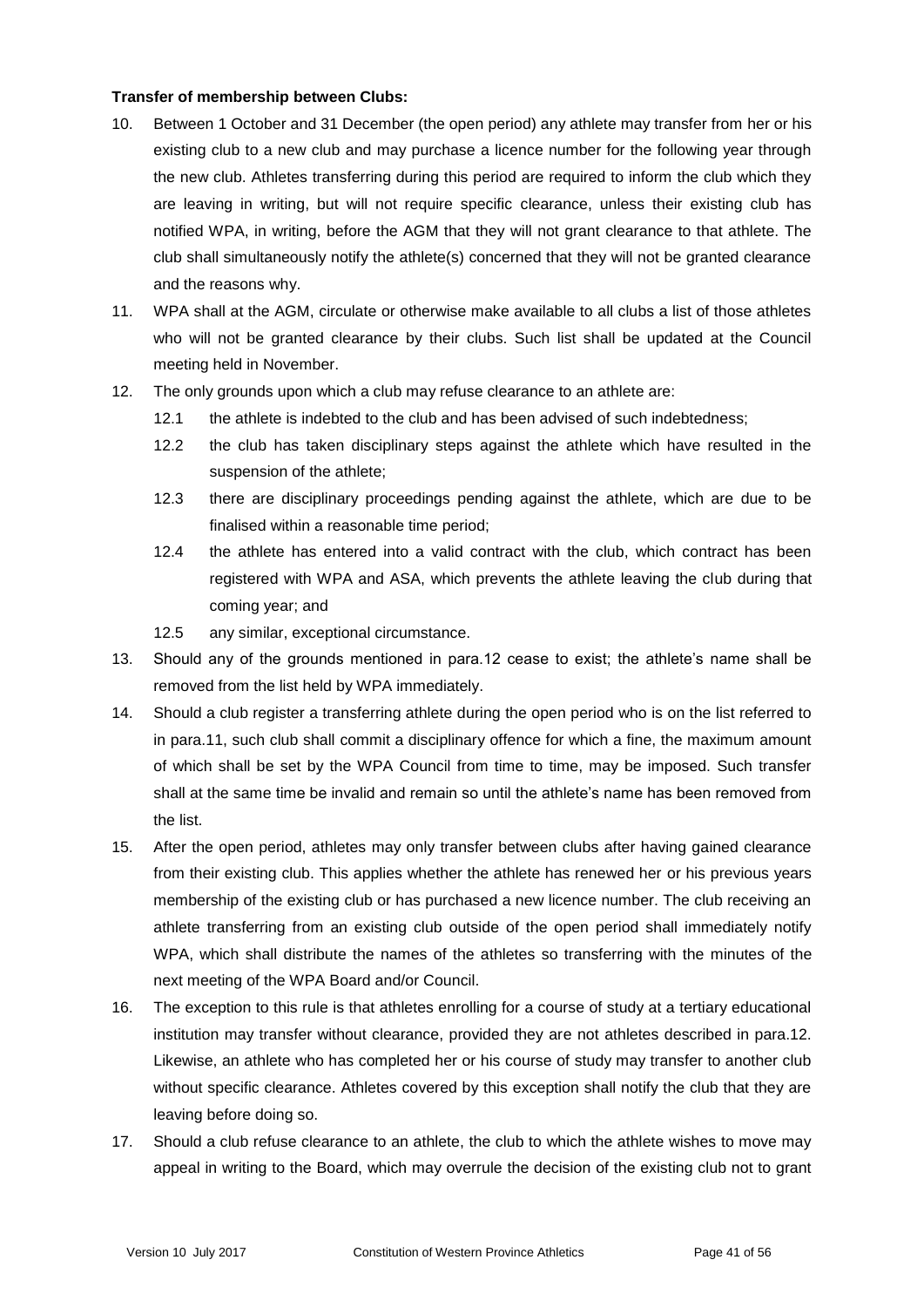clearance. Such written appeal shall fully set out reasons why clearance should be granted. The existing club shall, within 14 days of being requested to do so by WPA, provide reasons why the athlete should not be granted clearance. Outside of the open period, WPA shall not grant clearance to an athlete who is referred to in para.12, unless there is no valid reason why they have been included in one or more of those categories, and shall only grant clearance where the existing club is being grossly unreasonable.

- 18. The decision whether to grant clearance shall be taken by the Board of WPA, or a subcommittee specifically delegated by the WPA Board to handle such matters.
- 19. Grounds upon which the Board may grant clearance are, but not limited to:
	- 19.1 an irretrievable breakdown in the relationship between the club and the athlete;
	- 19.2 an athlete who is a member of a corporate club leaving the employ of that corporation and entering the employment of a competitor.
- 20. The following shall not be grounds for the Board granting clearance:
	- 20.1 the new club having better facilities, coaching and/or incentive schemes (it is assumed that athletes will take this into account when first registering with a club);
	- 20.2 the athlete being offered a contract by another club;
	- 20.3 a mere disagreement with the management of the club;
	- 20.4 change of residence (except under exceptional circumstances).
- 21. Both the existing and the new club shall immediately be informed of the decision made by the Board.
- 22. Should a club register a transferring athlete outside of the open period who has not obtained clearance for her or his existing club, such club shall commit a disciplinary offence for which a fine, the maximum amount of which shall be set by the WPA Council from time to time may be imposed. Such transfer shall at the same time be invalid and remain so until clearance has been granted.
- 23. Outside of the open period, either the athlete or the new club may request clearance for the athlete from the existing club.
- 24. Even though an athlete changes clubs after having obtained a WPA licence number, the athlete shall be entitled to retain her or his licence number until the end of the licence year.

#### **Temporary Licences:**

- 25. To enable unlicensed athletes and international visitors to compete in events under the auspices of WPA and also to cater for licensed athletes who leave their licence numbers and/or club colours at home, temporary licences may be issued subject to the following conditions:
	- 25.1 Temporary licences are only valid for the meeting for which they are issued;
	- 25.2 Organisers must provide the necessary administration and facilities for the sale of temporary licences;
	- 25.3 A fee, determined by the Board, will be levied for the issue of a temporary licence;
	- 25.4 Athletes with temporary licences may not display any advertising on their running clothing during the event;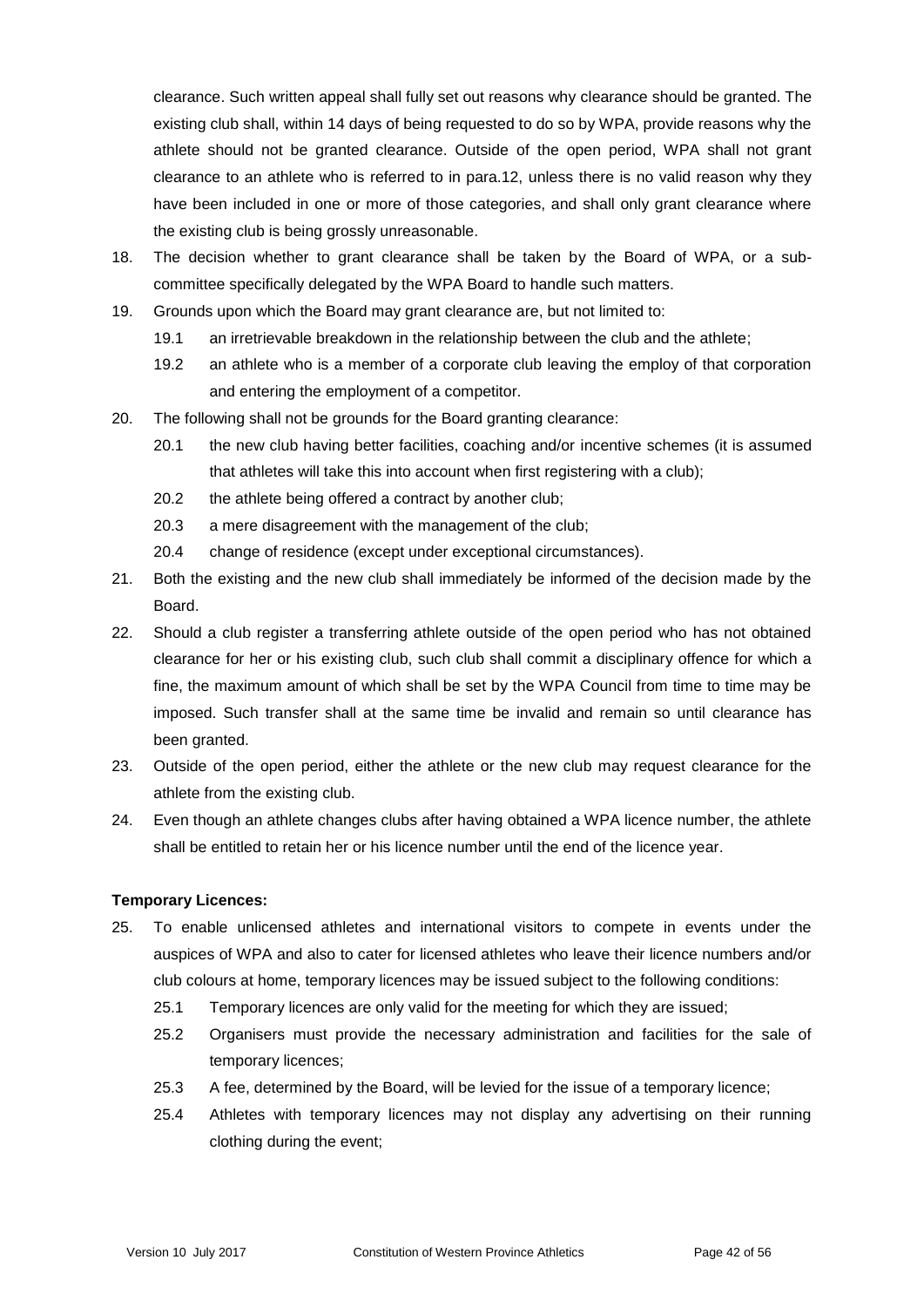- 25.5 A temporary licence may not be issued to a suspended athlete without the approval of WPA/ASA.
- 25.6 If two event numbers are issued, unlicensed athletes must still purchase a temporary licence, but do not have to wear it.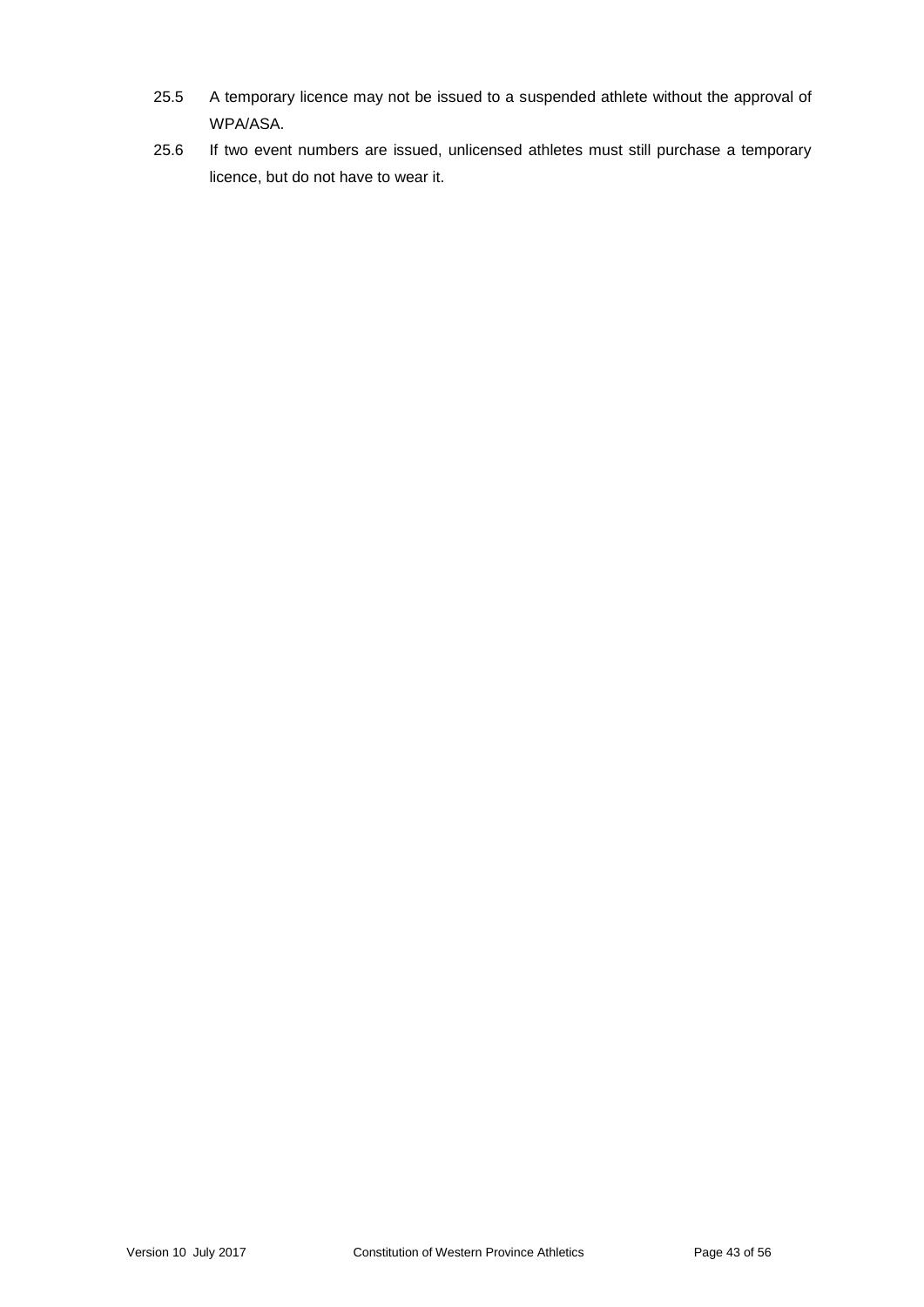#### **SCHEDULE C : AWARDS**

#### **1. AWARDS COMMITTEE**

- 1.1 The Awards committee is required to;
	- 1.1.1 Control the process for nominations for WPA awards;
	- 1.1.2 Ensure consistency in the standards used to make awards;
	- 1.1.3 Ensure that the WPA office keeps records of those persons who have received awards;
	- 1.1.4 Pro-actively identify persons eligible and deserving of awards.
- 1.2 The Awards committee shall consist of a chairman appointed by the Board, at least one Life Member of WPA, a representative from each of the WPACC, WPATF, WPARR, WPARW commissions and the Coaches and Technical Officials committees, plus as many additional members as decided by the other committee members.
- 1.3 The Awards committee shall meet as required to perform its role.

#### **2. PERFORMANCE AWARDS**

#### 2.1 **Colours**

- 2.1.1 WPA colours shall differentiate between the performances of Juniors (<20 years), Seniors (20-35 years) and Master athletes (35 years and older). This differentiation shall be reflected in the design of the blazer badge (see Schedule F).
- 2.1.2 Criteria for WPA colours shall be defined for each athletics discipline (Cross Country, Road and Track and Field), but the actual award shall be in the name of WPA and not the Commission. (see Schedule F).
- 2.1.3 In addition to WPA colours earned in terms of this schedule, master athletes shall also be eligible for colours awarded by the WP Masters Association in terms of their standards and rules.
- 2.1.4 WPA colours may be awarded to any athlete who:
	- 2.1.4.1. Represents WPA at the ASA National Championships in any athletics discipline (XC, Road, Race Walking or T&F):
	- 2.1.4.2.Seniors for three (3) separate years,
	- 2.1.4.3.Juniors for two (2) separate years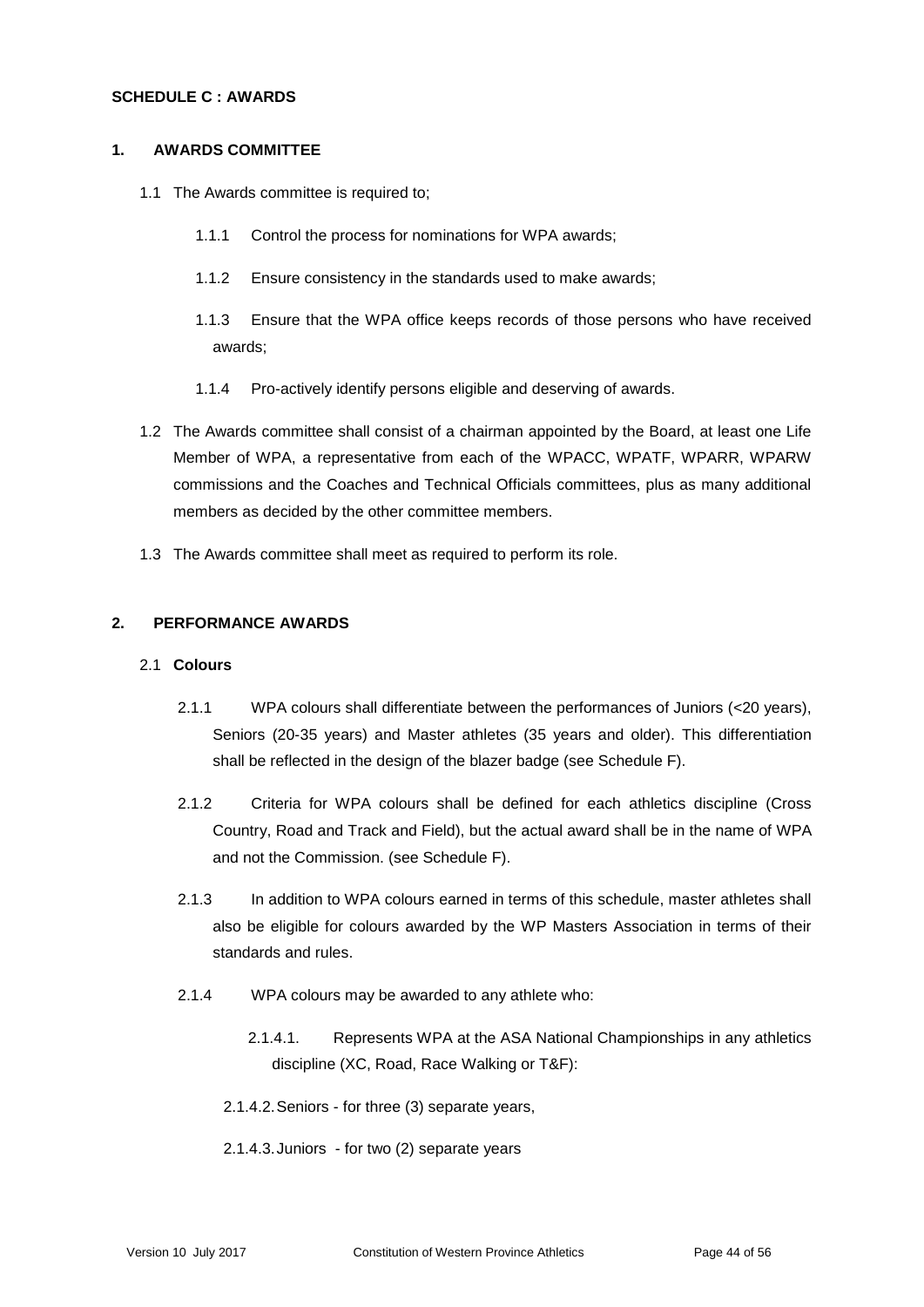2.1.4.4.Masters – for three (3) separate years

2.1.4.5.representation need not be in consecutive years,

2.1.4.6.awards under this paragraph 2.1 may only be awarded once per age group.

- 2.2 Provided the intended recipient has represented WPA, in the same age group and discipline at least once in an ASA championship, WPA colours may be awarded to any athlete who:
	- 2.2.1 sets a South African record; or
	- 2.2.2 is selected for a South African National team to compete in an international competition; or
	- 2.2.3 reaches a final at an IAAF-sanctioned International track and field competition; or
	- 2.2.4 places in the top ten (10) at an IAAF-sanctioned International road or cross-country event.; or
	- 2.2.5 wins a medal at an ASA National Championships either as an individual or as part of a team; or
	- 2.2.6 wins a gold medal at either the Comrades or Two Oceans Ultra Marathons; or
	- 2.2.7 wins the WPA Championships :
		- 2.2.7.1. Track and Field : Three (3) times in the same event in the same age category
		- 2.2.7.2. Road : Three (3) times in the same event in the same age category or Five (5) times in any event in the same age category
		- 2.2.7.3. Cross Country : Three (3) times in the same event in the same age category
	- 2.2.8 in the opinion of the relevant Commission has consistently achieved standards worthy of recognition and comparable to the level of performance required of the other criteria above; including :
		- 2.2.8.1. Track and Field: Achieves 1000 points according to the IAAF scoring table at least three (3) times in the same event.
		- 2.2.8.2. Road: Achieves the times listed below, on a recognised course, at least three (3) times in the same event and age category.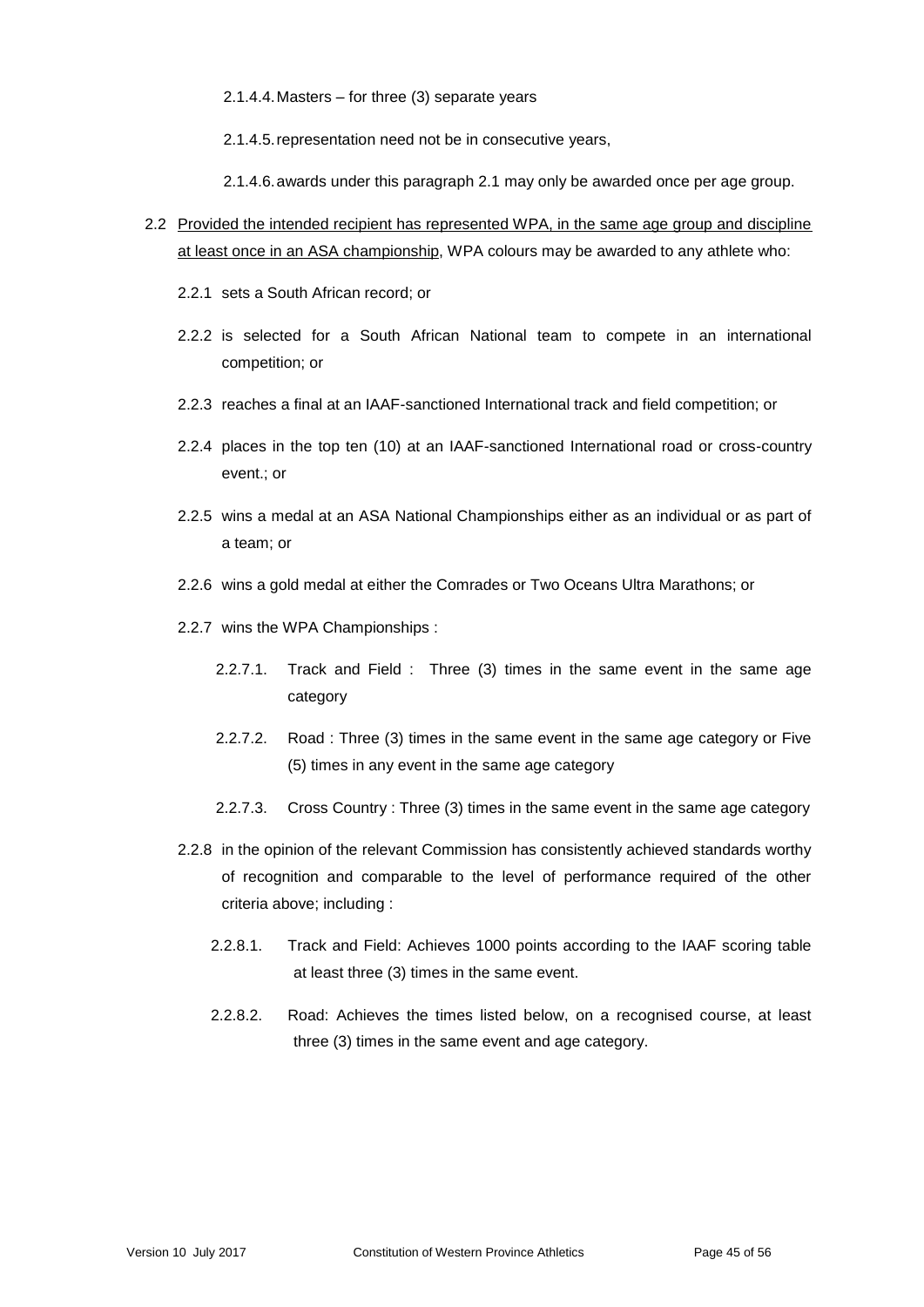|                | <b>10 KM</b> | 21.1 KM | <b>MARATHON</b> |
|----------------|--------------|---------|-----------------|
| <b>MEN</b>     |              |         |                 |
| 20-34          | 29:30        | 63:15   | 2:18:30         |
| 35-39          | 31:45        | 66:30   | 2:23:00         |
| 40-44          | 33:00        | 70:15   | 2:32:00         |
| 45-49          | 34:45        | 74:00   | 2:40:00         |
| 50-54          | 35:45        | 76:15   | 2:48:00         |
| 55-59          | 40:30        | 81:00   | 2:58:00         |
| $60+$          | 41:45        | 88:30   | 3:18:00         |
| Juniors        | 31:15        | 71:00   |                 |
| WOMEN          |              |         |                 |
| 20-34          | 35:15        | 77:00   | 2:50:00         |
| 35-39          | 37:30        | 80:30   | 3:01:00         |
| 40-44          | 39:30        | 86:00   | 3:12:30         |
| 45-49          | 42:15        | 90:00   | 3:25:00         |
| 50-54          | 43:30        | 94:00   | 3:45:00         |
| 55-59          | 46:00        | 1:41:00 | 3:54:00         |
| $60+$          | 48:30        | 1:46:00 | 4:05:00         |
| <b>Juniors</b> | 37:45        | 1:48:00 |                 |

<sup>2.2.8.3.</sup> Colours under this paragraph 2..2 may be re-awarded and may be earned in as many athletics disciplines as applicable.

## **3. SERVICE AWARDS**

Service Awards are intended to be earned in sequence, but in exceptional circumstances to address past inefficiencies it may be appropriate to make awards retrospectively and collectively.

## **3.1 Service Certificates**

- 3.1.1 On the recommendation of the responsible Commission or Committee, after ratification by the Awards committee, Service Certificates may be awarded to persons who have served WPA actively and consistently as an Administrator, Technical Official, Coach or Manager
	- 3.1.1.1. Bronze : for 5 years service
	- 3.1.1.2. Silver : for 8 years service
	- 3.1.1.3. Gold : for 10 years service
- 3.1.2 WPA Service Certificates may also be awarded to non-members (persons or organizations) who perform meritorious service for WPA.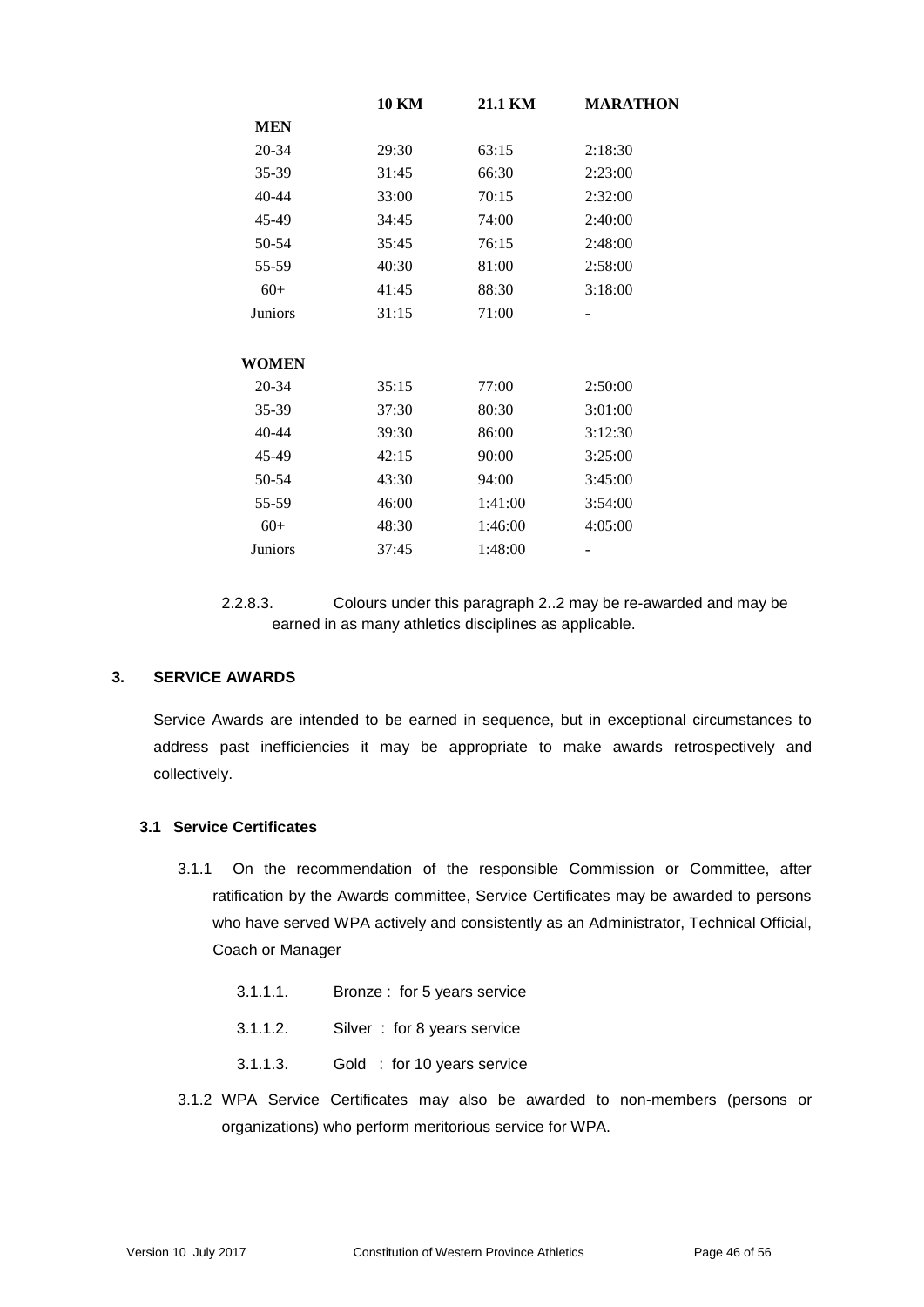- 3.1.3 Service Certificates may be presented to the recipient at any appropriate gathering of **WPA**
- **3.2 Honours** (Previously called Honours Colours)
	- 3.2.1 Honours may be awarded to any member of an affiliate club or associate member who has served WPA with distinction as an administrator, team manager, technical official or coach for at least ten (10) years.
	- 3.2.2 A nomination for the award of Honours shall reach the secretary not less than six weeks before the AGM, which nomination must be accompanied by a report on the services to athletics of the person concerned.
	- 3.2.3 Provided the Awards Committee approves the nomination, it shall be placed on the agenda of the said AGM.
	- 3.2.4 A resolution awarding Honours must be passed by a majority of not less than seventy five percent (75%) of the votes cast at the AGM at which it is presented.
	- 3.2.5 The recipient of Honours shall be entitled to wear the Honours badge of WPA.
	- 3.2.6 Except in exceptional circumstances it is recorded as a guide, to preserve the intended status of the award, that no more than four (4) awards of Honours should be made in a single year.

#### **3.3 Life Membership**

- 3.3.1 Life membership is an honour given to an individual who, in the opinion of the Council, is of suitable stature, has been continuously involved in WPA athletics for not less than twenty (20) years, has set a standard which is higher than that normally expected of a person in such position and has set an outstanding example to other athletes or administrators.
- 3.3.2 a nomination for Life Membership including a detailed motivation shall reach the secretary not less than six weeks before the AGM.
- 3.3.3 The secretary shall submit such nomination to the Awards Committee;
- 3.3.4 Provided the Awards Committee approves the nomination it shall be forwarded to the Board for ratification.
- 3.3.5 Provided the Board approves the nomination, it shall be placed on the agenda of the said AGM.
- 3.3.6 The nomination shall be put to the vote at the AGM and election to Life Membership shall require a seventy five percent (75%) majority of the votes cast.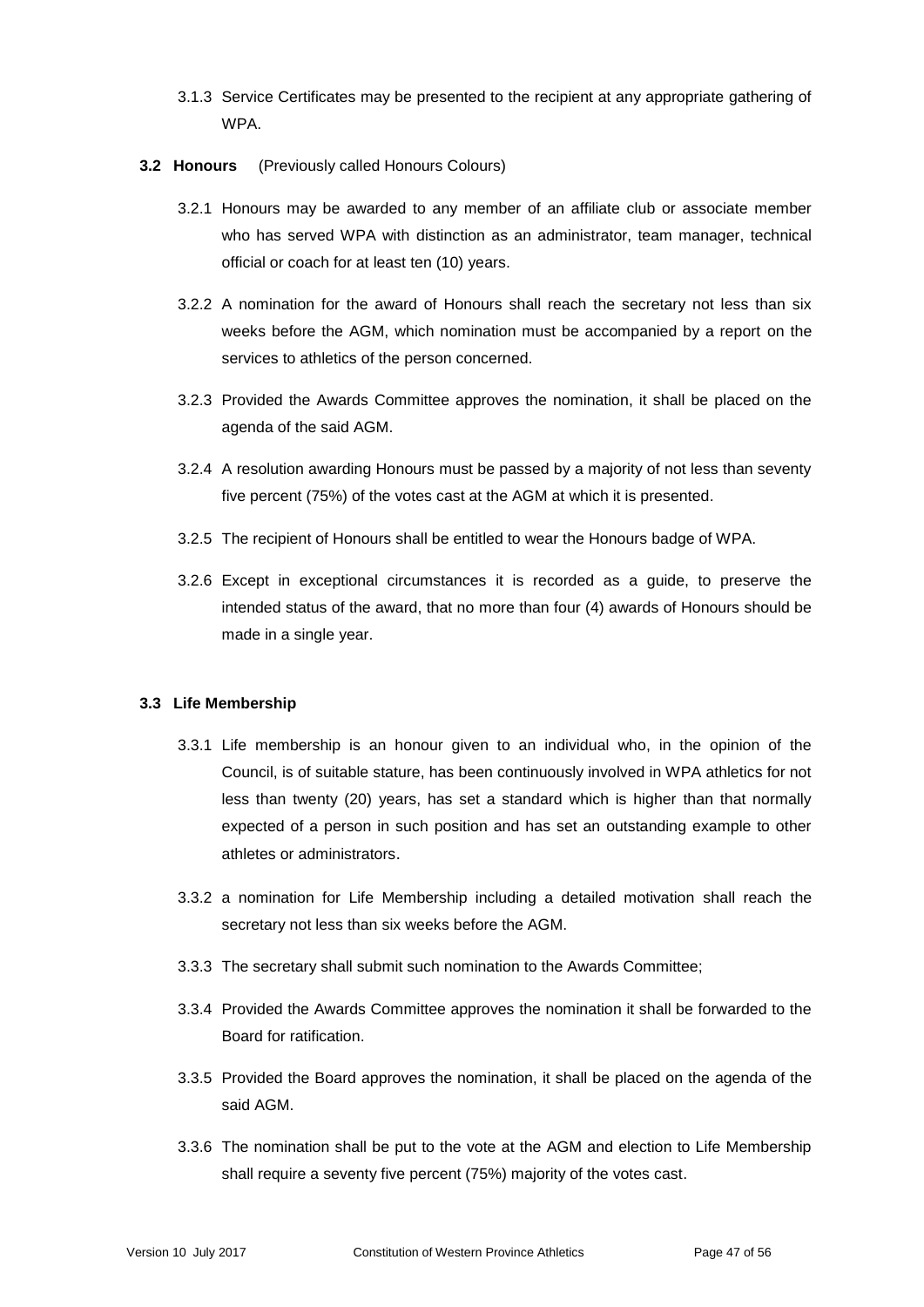3.3.7 On election, a Life Member shall receive a certificate to that effect and shall be entitled to wear the tie and blazer of WPA.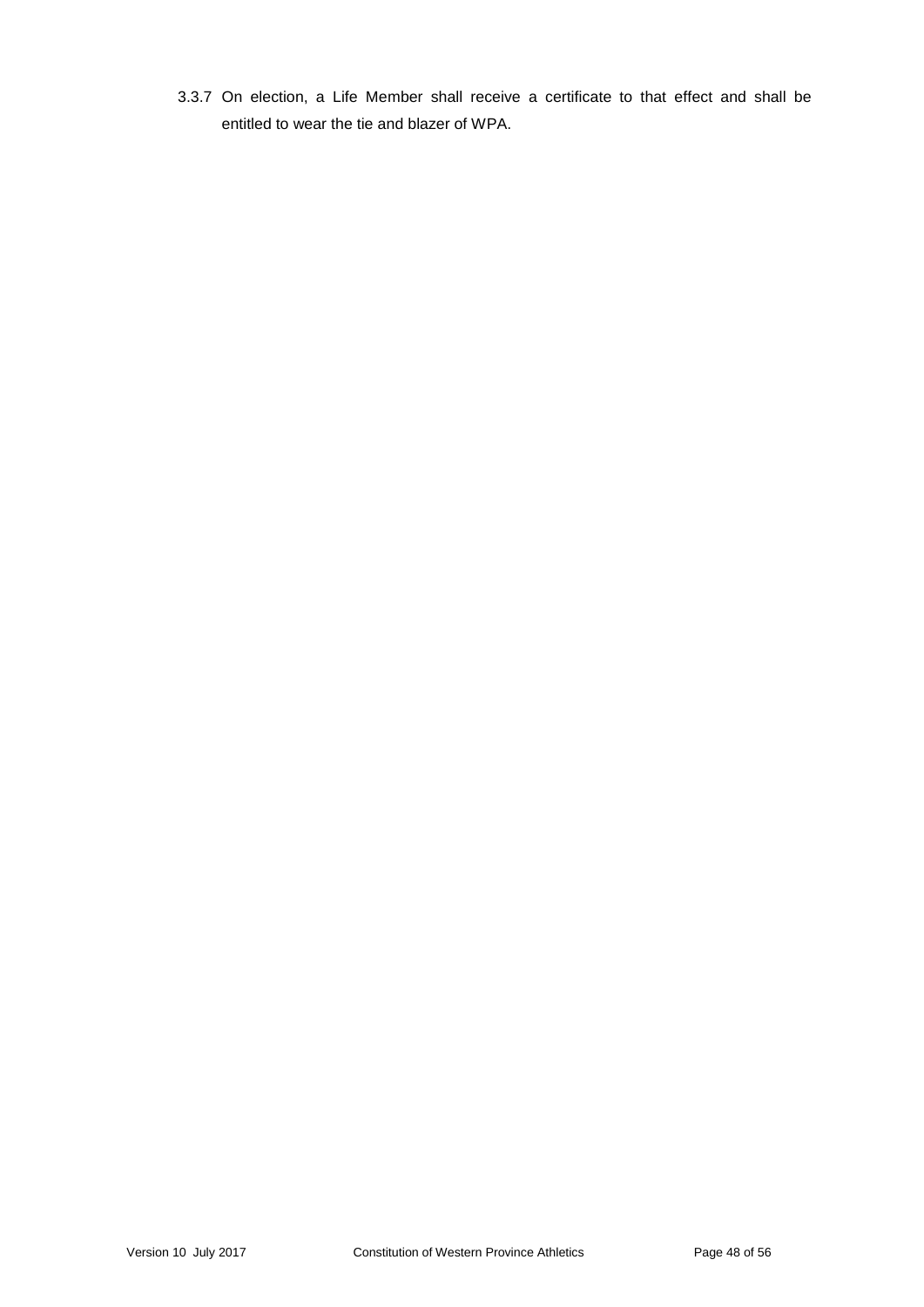## **SCHEDULE D : ROLE AND DUTIES OF THE FINANCE OFFICER OF WPA**

1. The functions of the Finance Officer are included in the role and duties of the General Manager : Schedule E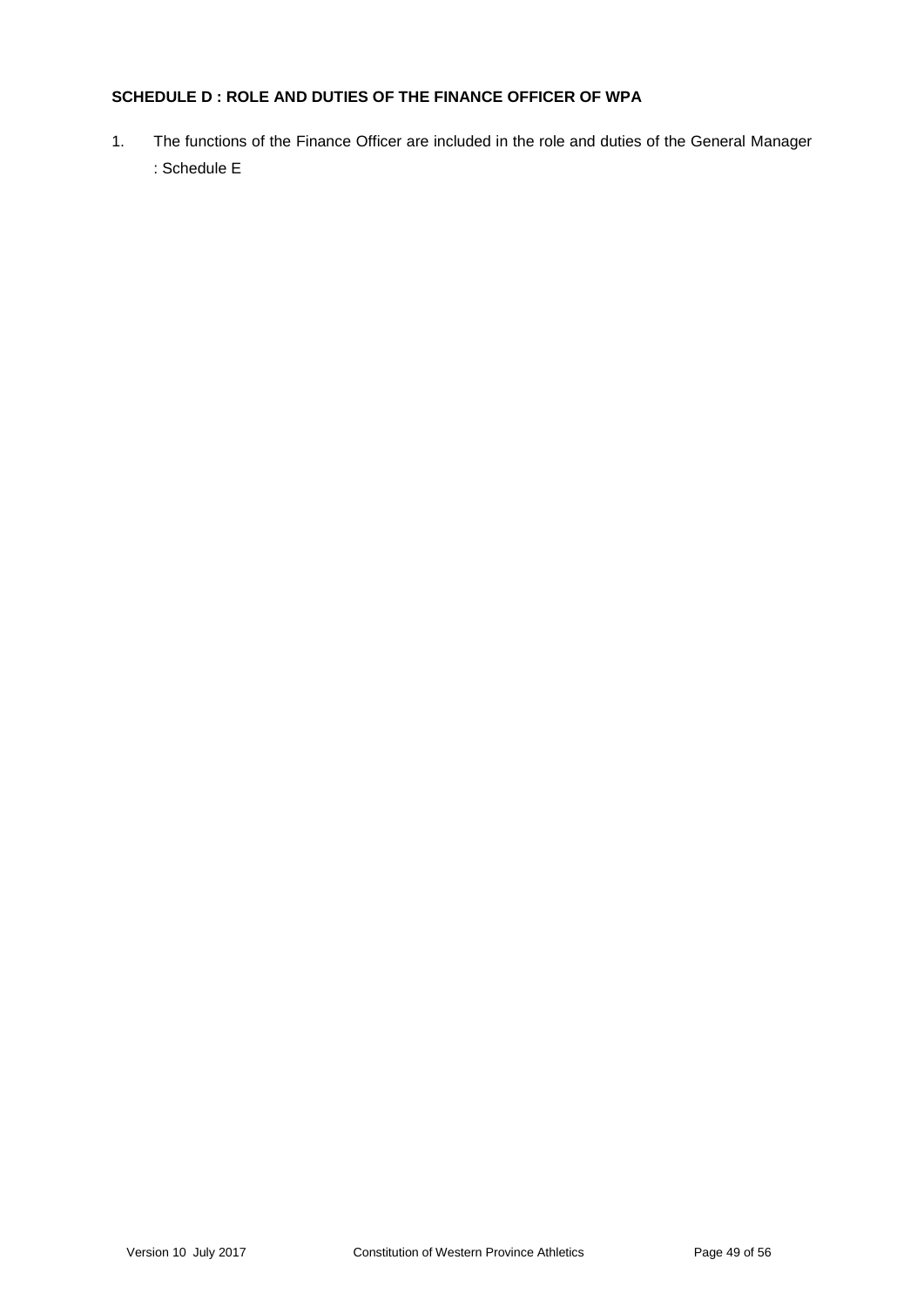## **SCHEDULE E : ROLE AND DUTIES OF THE GENERAL MANAGER OF WPA**

- 1. The General Manager shall be appointed by the Board in an honorary capacity or as a full or part-time employee, as agreed between the individual and the Board.
- 2. The General Manager shall serve on the Board in an ex officio capacity and shall have no vote.
- 3. The General Manager shall perform duties including to:
	- 3.1 Serve on the Standing Committee on Finance / Administration;
	- 3.2 work closely with the Development Officer to implement the Development plan of WPA;
	- 3.3 manage the day-to-day running of the office of WPA, including the performance of the secretaries and other employees of WPA;
	- 3.4 implement policies, procedures, systems and decisions laid down by the Board or Council;
	- 3.5 take or cause minutes to be taken of all meetings of Council and the Board;
	- 3.6 issue notice of all meetings and all other functions as appropriate;
	- 3.7 conduct the correspondence of WPA;
	- 3.8 keep in custody the documents, records, books and correspondence belonging to WPA;
	- 3.9 attend, on request, meetings of Commissions or committees;
	- 3.10 manage the issue of licences and the recording of athletes details in a central database;
	- 3.11 with the knowledge of the Board, represent WPA at meetings involving inter-alia: the City Council, potential sponsors or suppliers, Sports Associations and government or Provincial structures.
	- 3.12 Propose and monitor all procedures and systems required to ensure sound financial management and fiscal discipline in all structures of WPA;
	- 3.13 Assist with the implementation and refinement of all financial controls;
	- 3.14 Submit to each Board meeting a consolidated statement of revenue and expenditure and a balance sheet for the current year;
	- 3.15 Submit to at least every second Board meeting a statement of revenue and expenditure for each Commission and Standing Committee;
	- 3.16 Prepare, in co-operation with the Finance Officer, Board and Commissions, a budget for the forthcoming year, to be presented at the AGM;
	- 3.17 Present to Council, within six (6) months of the financial year-end, a duly audited revenue and expenditure statement and balance sheet;
	- 3.18 Report at each meeting of the Board on performance against budget;
	- 3.19 Advise the Board on strategies to best manage any accumulated funds;
	- 3.20 Assist in any negotiations with potential sponsors and the drafting of any agreement reached.
- 4. The General Manager shall report to the President or designated alternate and shall work closely with the Finance Officer on all matters relating to finance.
- 5. The General Manger shall not hold office in any Commission.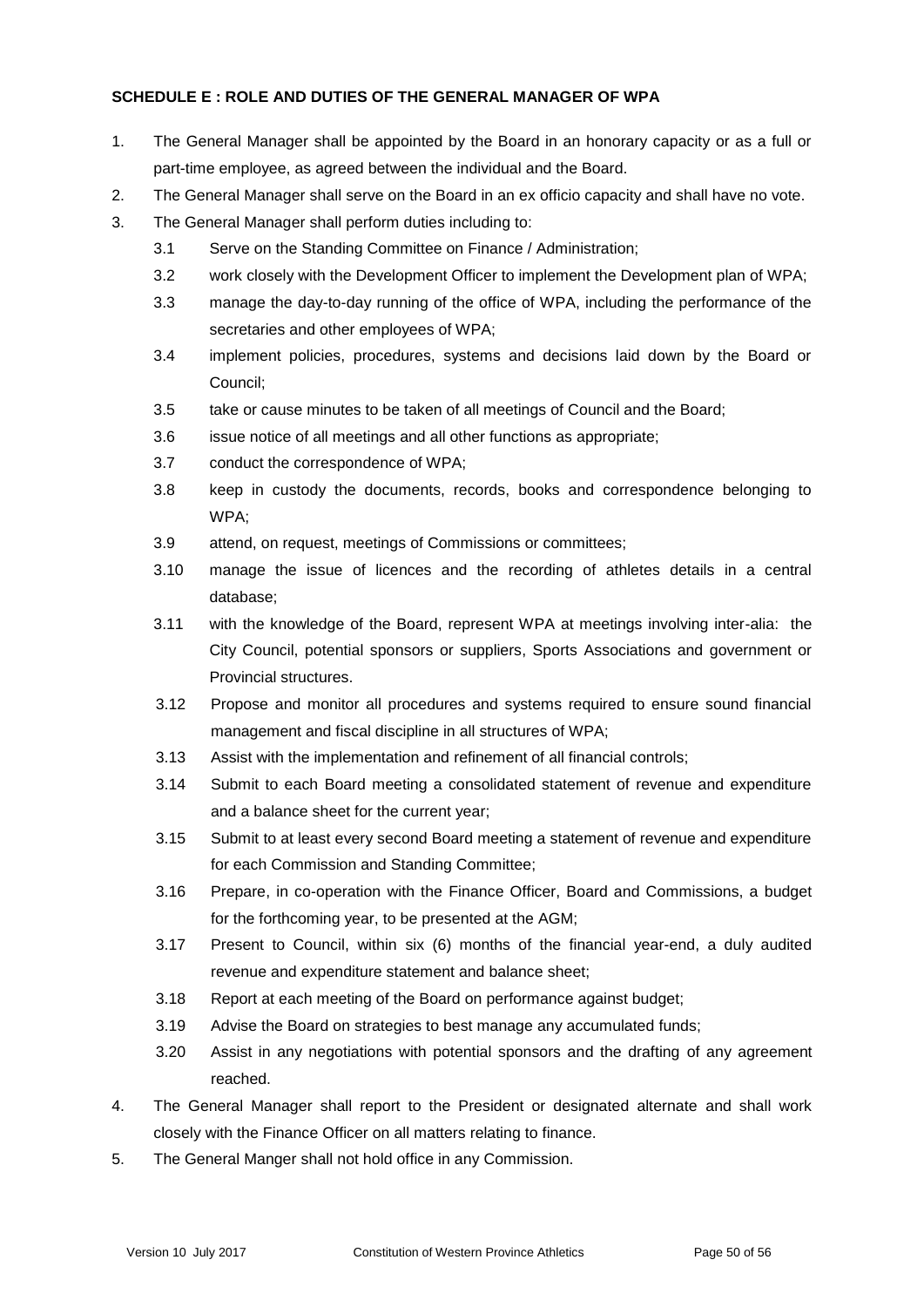#### **SCHEDULE F : EMBLEM AND UNIFORM OF WPA**

- 1. The emblem of WPA shall be a single red disa (*Disa Uniflora*) displayed with the outline of Table Mountain above it. The disa shall be depicted true to life.
- 2. The badge shall be the emblem with the name of WPA and/or the Commission positioned below the emblem. The mountain outline and lettering may be gold, silver, white, blue or black.
- 3. The badge for Western Province colours and Honours colours shall include such embellishments (laurels, legends etc.) as decided by the Board. The badge for WPA colours shall, by its design or legend, reflect the age category of the recipient (Junior Senior or Age Group).
- 4. The competition colours of WPA shall be royal blue and white.
- 5. The blazer shall be blue/black with the badge on the left breast pocket.
- 6. The tie shall be such design as decided by the Board from time to time.
- 7. The blazer and tie may be worn by officials and representative teams as well as by individuals who have been awarded colours, honours colours or life membership or as decided by the Board.
- 8. The WPA competition kit shall only be worn by athletes, coaches and team management when officially representing Western Province Athletics. WPA tracksuits may be worn only by those athletes who have earned them.
- 9. Except with specific permission, WPA competition kit may only be sourced from the WPA approved supplier.
- 10. It shall not be permitted to sell or give away WPA competition kit, colours or honours colours to any person who does not qualify for such award.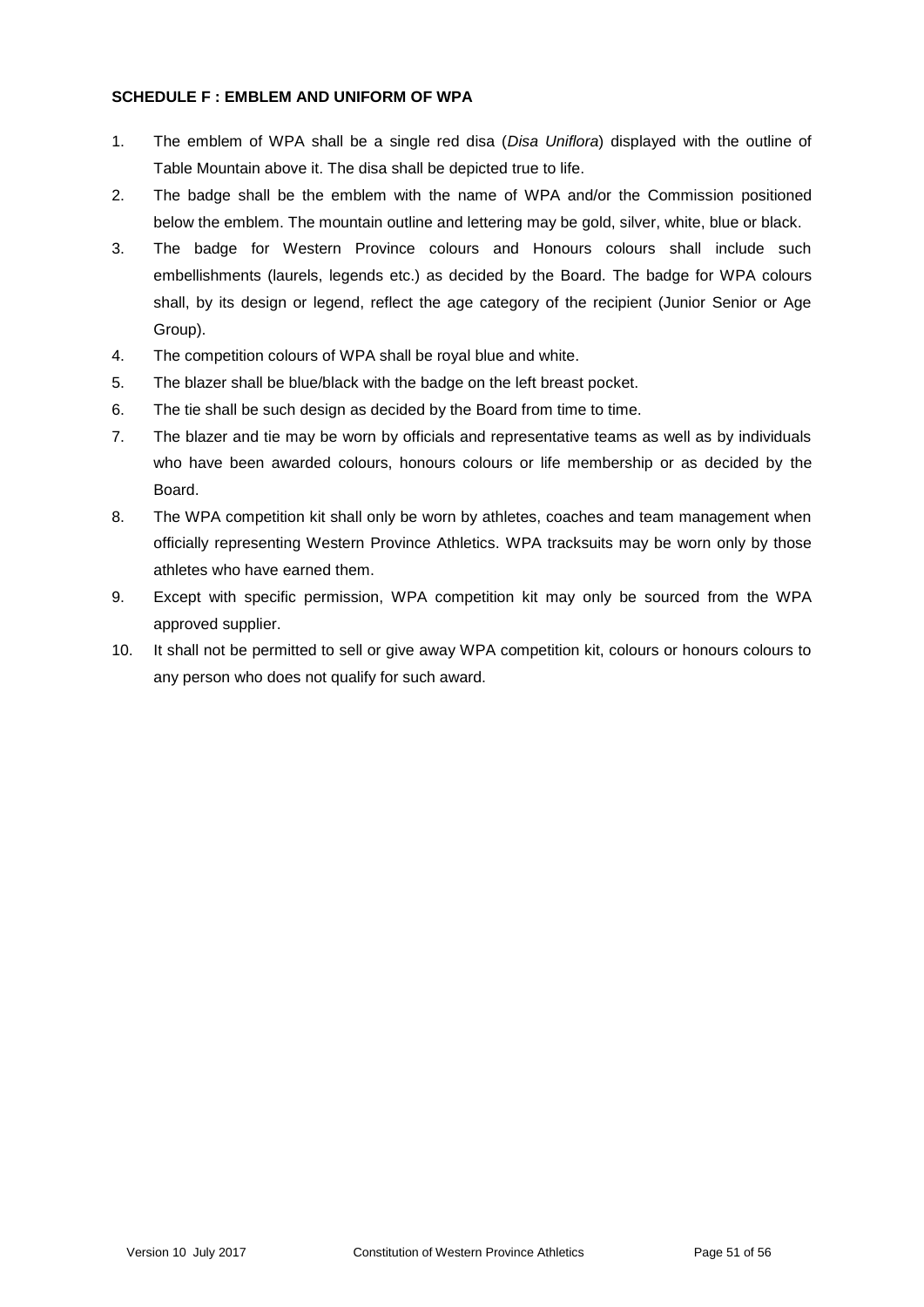## **SCHEDULE G : WPA DOMESTIC RULES**

**See File WPA Domestic Rules .doc**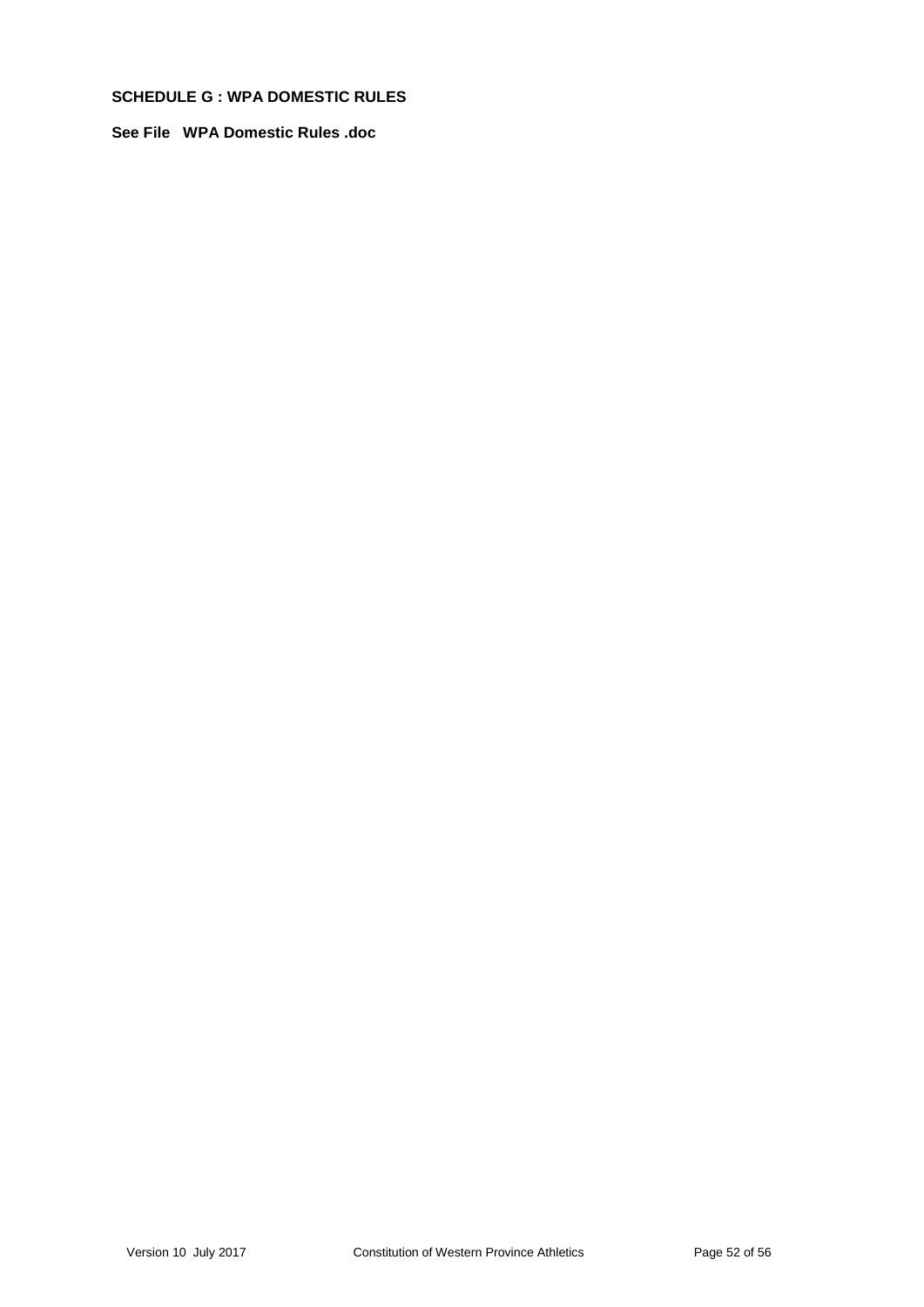## **SCHEDULE G : CODE OF CONDUCT**

This code of conduct is applicable to all stakeholders in WPA including athletes, coaches, technical officials, managers, office bearers, supporters, employees, club representatives, event organisers, sponsors and suppliers; who are expected to :

## **STANDARDS**

- Comply at all times with the constitution, rules, policies and regulations of WPA and its parent **structures**
- Demonstrate through words and actions a spirit of sportsmanship, sports leadership and ethical conduct including fair and consistent application of rules without bias or favouritism.
- Uphold all codes, policies and programmes to combat abuse of banned substances in Athletics.
- Uphold and implement standards and procedures to ensure event safety and environmental sustainability.
- Conform to stipulated dress codes for participating, officiating or travelling as part of a team.
- Be particularly conscious of the safety and wellbeing of children and protection of the rights of minors (under the age of 18).

#### **INTEGRITY**

- Not act in a manner likely to bring the sport into disrepute or affect adversely the reputation of WPA, or the sport of Athletics generally.
- Act with the utmost integrity, honesty and responsibility in fulfilling their role in the sport.
- Not knowingly place themselves in a situation that could give rise to a conflict between personal interests, the interests of other stakeholders, or the interests of WPA.
- Act in good faith towards all members of the athletics family with mutual trust and understanding.

## **EQUALITY**

- Ensure there is no discrimination on the basis of race, sex, ethnic origin, colour, culture, religion, political opinion, marital status, sexual orientation or any unfair or other irrelevant factor.
- Facilitate an inclusive and welcoming environment for persons with disabilities.

#### **DIGNITY**

- Treat all involved in the sport with respect and professionalism and refrain from negativity or disparaging remarks or conduct; including at meetings and on social media.
- Refrain from any behaviour that constitutes harassment, where harassment is defined as comment or conduct directed towards an individual or group, which is offensive, abusive, racist, sexist, degrading or malicious, or creates an environment that is hostile or offensive.

#### **CONFIDENTIALITY**

- To hold information entrusted to them in connection with their role or activities in Athletics in confidence and to not use confidential information for personal gain or benefit, or to use such information to the detriment of others.
- Disclose any personal or private, direct or indirect interests that they, family or business associates may have in any activities undertaken by WPA or its partners.

#### **BEHAVIOUR**

- Work in a spirit of cooperation with other stakeholders, assisting less experienced colleagues, and refraining from public criticism of individuals. Refrain from using or launching attacks of any kind via social media.
- Demonstrate a high level of personal conduct including; refraining from audible profanity, obscene gestures, verbal abuse including derogatory, insulting or accusing language or tone, inappropriate behaviour, dress or attitude.
- Refrain from using alcohol or tobacco products when involved in WPA training sessions or competitive events. To use these products responsibly when attending WPA social events.
- Display a high level of professionalism through punctuality, timeous action and considered opinion.
- To actively uphold this code by positively influencing the behaviour of others.
- Be subject to the disciplinary processes of WPA for any violation of this Code.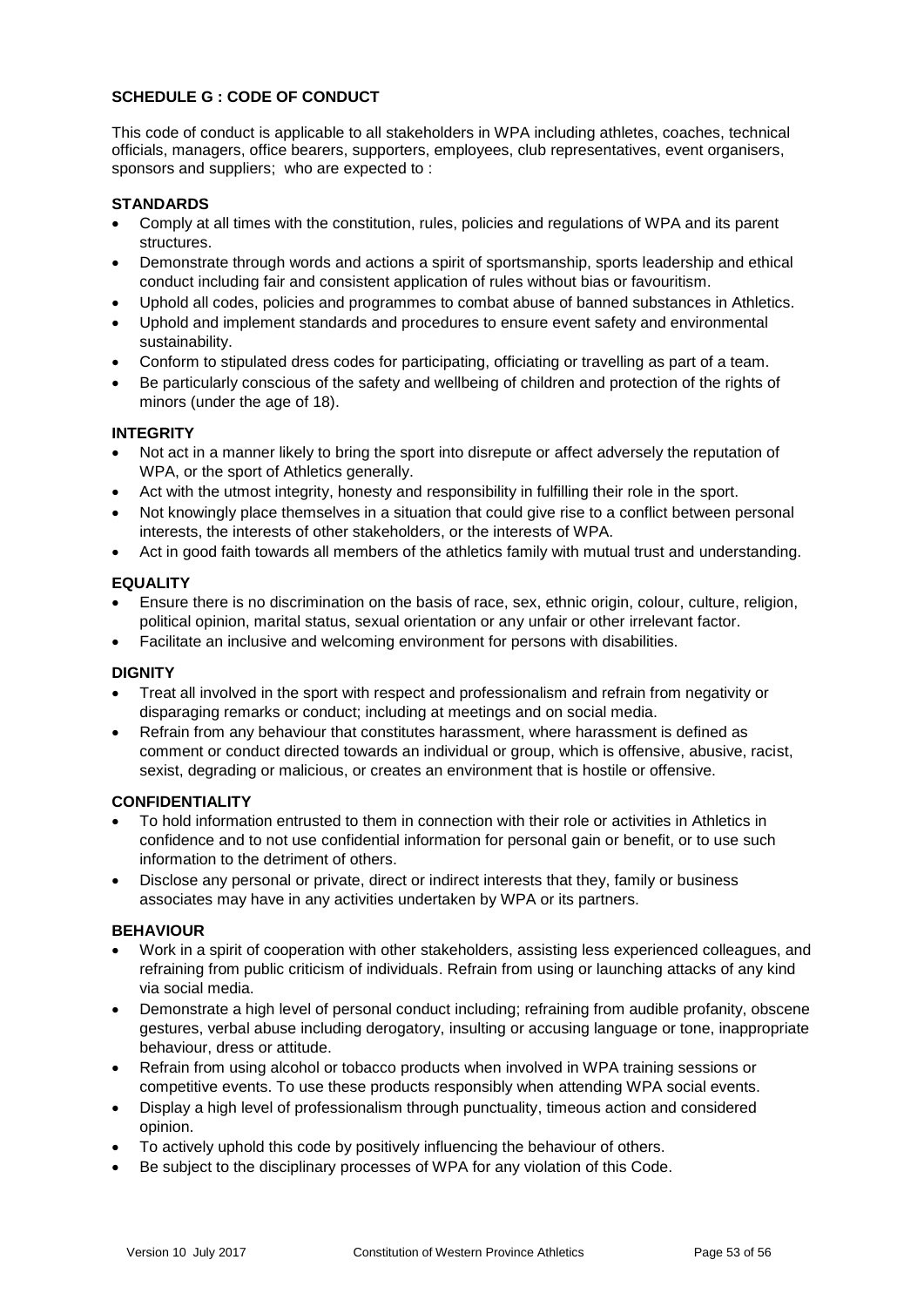## **Version Control**

| <b>Version</b> | <b>Date</b>      | <b>Description</b>                                                                                                                                                                                                                                                                                                                                                                                                                                                                                    |
|----------------|------------------|-------------------------------------------------------------------------------------------------------------------------------------------------------------------------------------------------------------------------------------------------------------------------------------------------------------------------------------------------------------------------------------------------------------------------------------------------------------------------------------------------------|
| 0              | 23 October 2003  | Adopted                                                                                                                                                                                                                                                                                                                                                                                                                                                                                               |
| 1              | <b>Nov 2004</b>  | Schedule C - Merit Awards Section 2 replaced in entirety.<br>Clause 14.1.2 "and any ASA Board members residing in WPA."<br>Added clause 16.1.8.<br>Added clause 30.5.<br>Amended clause 23.2<br>Removed Clause 39 - Transitional arrangements for 2003.<br>Amended Schedule B - Licensing of Athletes.<br>Amended Schedule F - Emblem and Uniform<br>Added new Schedule G: WPA Domestic Rules: 1. Eligibility to<br>compete at WPA Championships. 2. WPA records.                                     |
| $\mathbf{2}$   | 29 Sept 2005     | Adopted at SGM of WPA<br>Position of General Manager Added<br>Board reduced in size. Commissions increased in size                                                                                                                                                                                                                                                                                                                                                                                    |
| $\mathbf{3}$   | <b>Sept 2007</b> | Adopted at AGM of WPA                                                                                                                                                                                                                                                                                                                                                                                                                                                                                 |
|                |                  | Walking introduced as a Commission<br>Disciplinary process modified<br>Licensing through schools added<br>Disciplinary committee changed to 5 members<br>Clause 10.4 Clubs to have at least 20 Senior licensed members                                                                                                                                                                                                                                                                                |
| 4              | <b>Nov 2008</b>  | Adopted at SGM of WPA<br>7.3 Changed Associate Members<br>10 and elsewhere Added Finance Officer<br>28.13 Affiliation fees payable from 01 October and licences will<br>not be issued until paid<br>B.9 Technical Officials and Coaches need not be members of<br>clubs<br>C.3 Honours colours changed to 10 years.<br>C.4 Added Merit Certificates                                                                                                                                                   |
| 5              | 18 Aug 2011      | Adopted at SGM 18 August 2011<br>14.1 Two Additional members added to Board<br>19.3 AGM to be September or October<br>19.4 Agenda for Council Meeting<br>25 Special General Meeting<br>23.5 Nominees must be active in the discipline concerned<br>23.10 Nominations already received are deemed to be elected<br>23.23.6 Removed clause assigning one position to black nominee<br>24.4 Conflict of Interests<br>37.3 Assets to be distributed to another non profit organisation<br>Diagram updated |
| 6              | 08 Oct 2013      | Adopted at AGM 8 October 2013<br>7.3 Add The Two Oceans Marathon NPC & The Trail Running<br>Association of Western Province.<br>31.2 Arbitration process updated.<br>C2.1 Update ages of Senior and Master Athletes.<br>C2.4.8.2 Update Merit award times.<br>Diagram Updated                                                                                                                                                                                                                         |
| $\overline{7}$ | 07 Oct 2014      | Adopted at AGM 7 October 2014<br>8.1 Life membership changed from 10 years to 20 years<br>17.2.3.10 : Awards committee added<br>35 Reworded                                                                                                                                                                                                                                                                                                                                                           |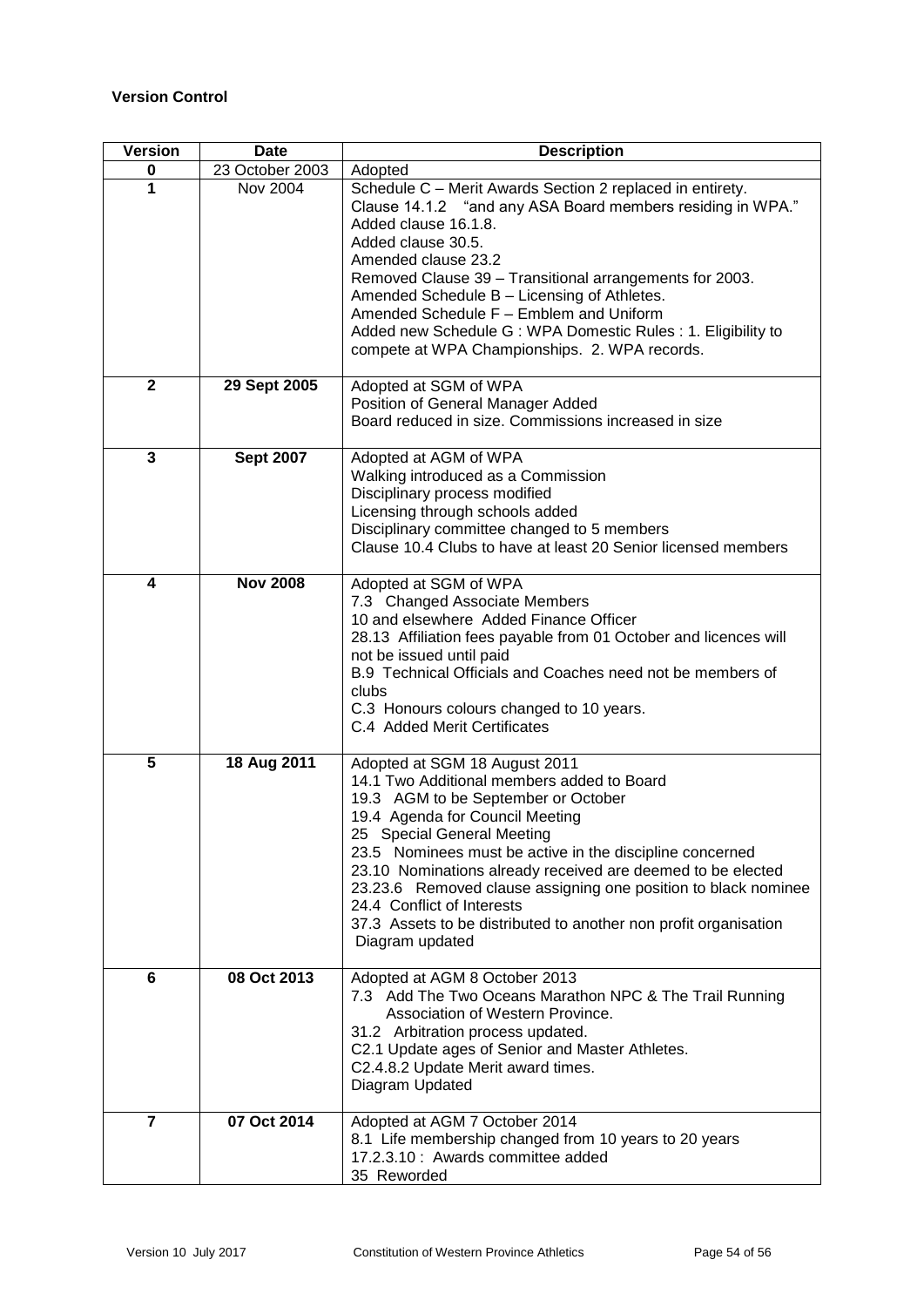|    |                      | Schedule C Awards replaced in its entirety                      |  |
|----|----------------------|-----------------------------------------------------------------|--|
| 8  | 23 Aug 2016          | Adopted at SGM 23 August 2016                                   |  |
|    |                      | 18. Centre of Excellence removed                                |  |
|    |                      | 22.17 Order of Elections changed                                |  |
|    |                      | 10.7.2 Development Officer not ex-officio on the Board if       |  |
|    |                      | appointed as an employee                                        |  |
|    |                      | 14.3.7 and 16.3.9 to allow decisions by written consent         |  |
|    |                      | 19.1 Quorum for Council meetings reduced to 25%                 |  |
|    |                      | 20.6 Conditions to vote in elections amended                    |  |
| 9  | <b>30 March 2017</b> | Adopted at SGM 30 March 2017                                    |  |
|    |                      | 14.2.15 Minutes to be posted on WPA website                     |  |
|    |                      | 14.2.30 and 14.2.31 Added clauses defining limits for contracts |  |
|    |                      | and expenditure                                                 |  |
|    |                      | 22.10 Removed provision that persons already nominated shall be |  |
|    |                      | regarded as elected.                                            |  |
|    |                      | 23.11.5 President to have casting vote in case of tie           |  |
| 10 | 04 July 2017         | Added Schedule H: Code of Conduct                               |  |